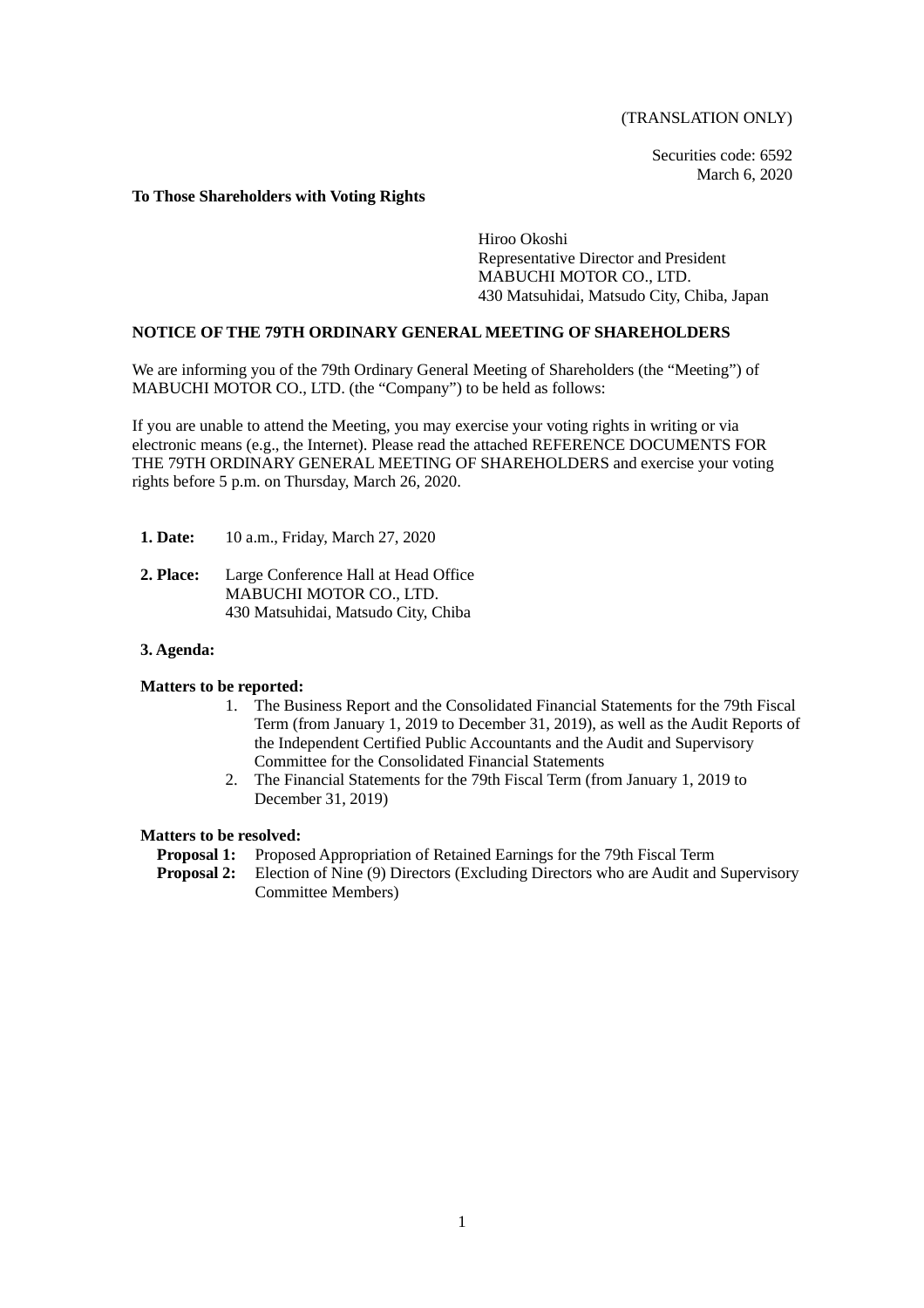- **\*For those attending, please present the enclosed Exercise Voting Rights Form at the reception desk on arrival at the Meeting. In addition, please bring this "NOTICE OF THE 79TH ORDINARY GENERAL MEETING OF SHAREHOLDERS" with you.**
- **\*Of the documents that we are required to provide in this "NOTICE OF THE 79TH ORDINARY GENERAL MEETING OF SHAREHOLDERS," the Notes to the Consolidated Financial Statements and Notes to the Non-consolidated Financial Statements (Japanese version only) are not included, as they have been posted on the Company's website (https://www.mabuchi-motor.co.jp/) pursuant the provisions of the relevant laws and regulations and Article 15 of the Company's Articles of Incorporation. The Consolidated Financial Statements and the Financial Statements audited by the Independent Certified Public Accountants and the Audit and Supervisory Committee include what is stated in the attachment to this "NOTICE OF THE 79TH ORDINARY GENERAL MEETING OF SHAREHOLDERS", as well as the Notes to the Consolidated Financial Statements and Notes to the Non-consolidated Financial Statements that are posted on the Company's website. \*Should any amendments occur in the REFERENCE DOCUMENTS FOR THE 79TH ORDINARY GENERAL MEETING OF SHAREHOLDERS, the Business Report, the Financial Statements and/or the Consolidated Financial Statements, such changes will be posted on the Company's website (https://www.mabuchi-motor.co.jp/).**

**\*Notice concerning the new coronavirus** 

**As the new coronavirus infection is spreading, we urge shareholders who will attend the Meeting to check the situation of the infection and your health condition at the time of the Meeting and take due care to prevent infection such as by wearing a surgical mask. We also ask for your cooperation at the venue of the Meeting as we may take measures to prevent infection.** 

**Note: This document is a translation of an excerpt of the Japanese original for reference purposes only. In the event of any discrepancy between this translated document and the Japanese original, the original shall prevail.**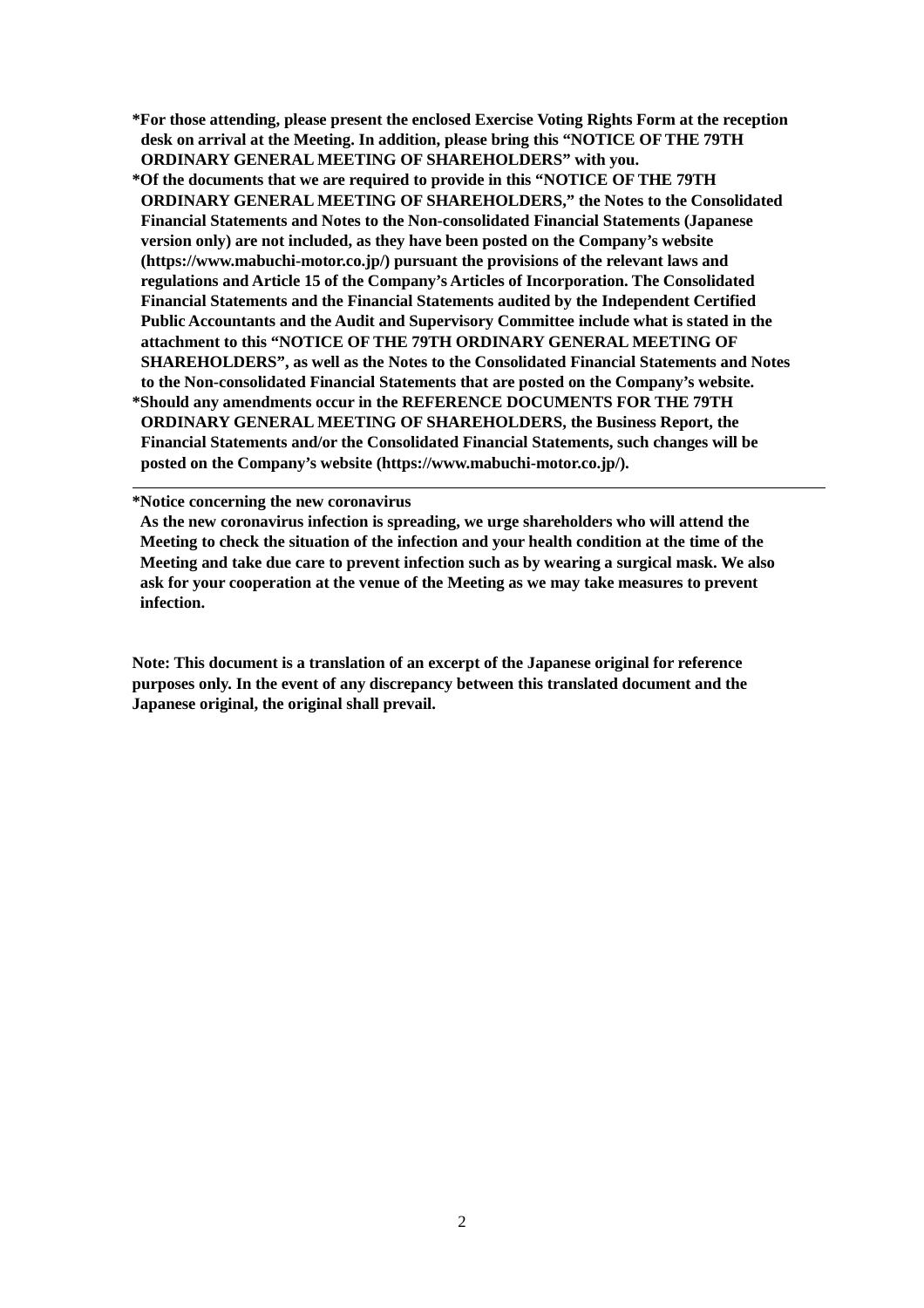## **REFERENCE DOCUMENTS FOR THE 79TH ORDINARY GENERAL MEETING OF SHAREHOLDERS**

**Proposal 1:** Proposed Appropriation of Retained Earnings for the 79th Fiscal Term

Our basic policy on the appropriation of retained earnings is to retain necessary earnings for sound business activities, to maintain healthy financial strength and to ensure adequate dividends to our shareholders based on performance for the year. Based on this policy, the Company makes it a principle to consistently distribute an annual ordinary dividend of 30 yen per share as payment of a long-term stable dividend, plus an additional special dividend equal to 30% (paid out on a per share basis) of the consolidated profit, depending on the performance of the Company.

We plan to pay an annual dividend of 135 yen per share, an amount determined in consideration of calculations based on the above standards and the business environment (consisting of a 30 yen ordinary dividend and a 105 yen special dividend). Because we paid an interim dividend of 67 yen (consisting of a 15 yen ordinary dividend and a 52 yen special dividend) per share in September 2019, we propose the year-end dividend for the year as follows:

Matters related to the year-end dividend

- (1) Type of distributable properties Money
- (2) Matters related to the disbursement of distributable properties and the aggregate amount 68 yen per common share of the Company (An ordinary dividend of 15 yen and a special dividend of 53 yen) Aggregate dividend amount: 4,538,015,156 yen
- (3) Effective date of the distribution of retained earnings March 30, 2020

The remaining surplus will be used for measures aimed at further strengthening our existing businesses and investing in areas of future growth, with a view to further increasing corporate value.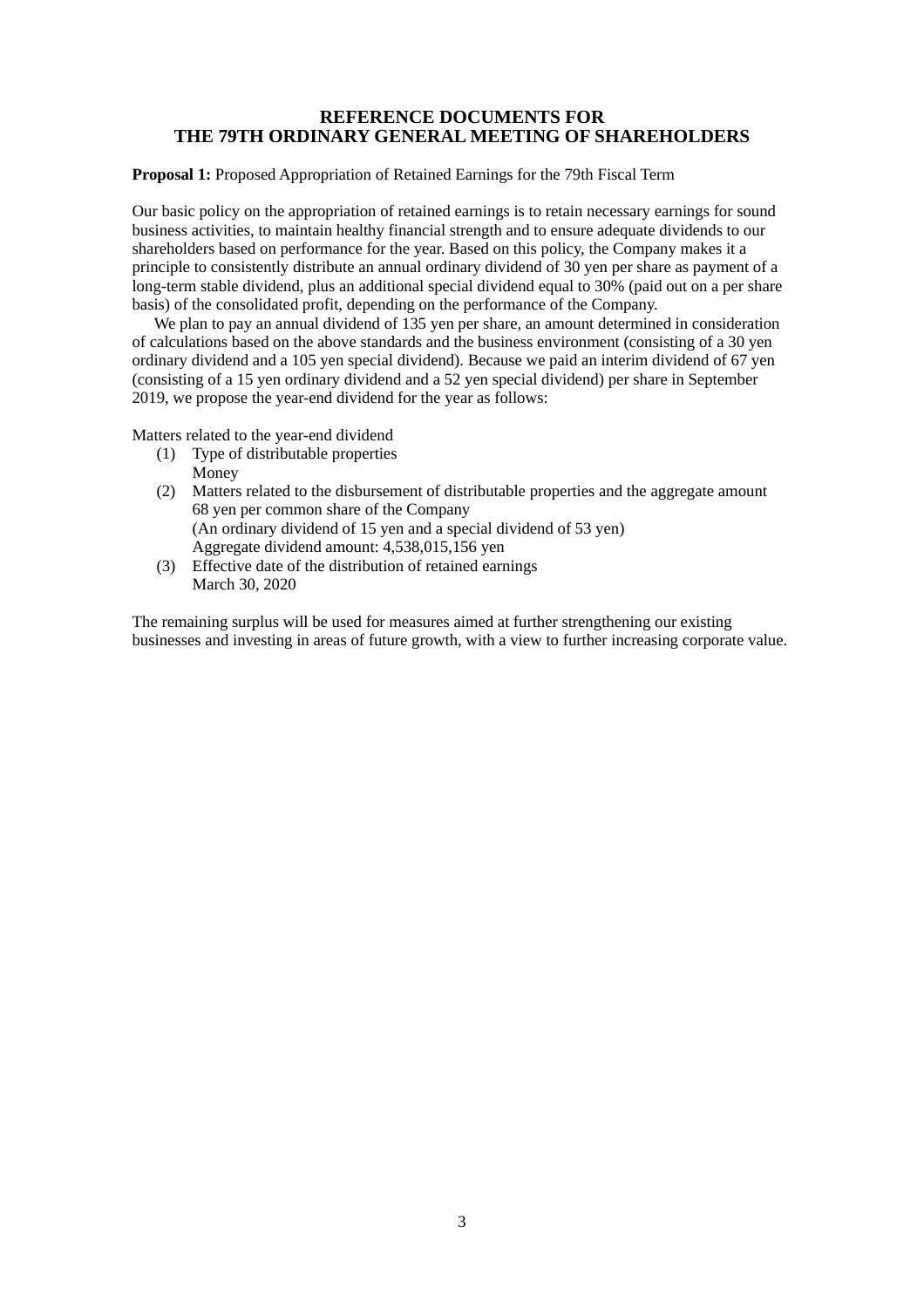**Proposal 2:** Election of Nine (9) Directors (Excluding Directors who are Audit and Supervisory Committee Members)

The term of office of all nine (9) directors (excluding directors who are audit and supervisory committee members; the same shall apply in this proposal) will expire at the conclusion of the 79th Ordinary General Meeting of Shareholders.

Shareholders are therefore requested to elect nine (9) directors. The candidates for the position of director are as follows:

| No.            | <b>Name</b>        | Position and assignment in the Company                                                                                                            |                                                                                                                                                   |
|----------------|--------------------|---------------------------------------------------------------------------------------------------------------------------------------------------|---------------------------------------------------------------------------------------------------------------------------------------------------|
| $\mathbf{1}$   | Hiroo Okoshi       | Representative Director and President, CEO                                                                                                        | Reappointment                                                                                                                                     |
| $\overline{2}$ | Masato Itokawa     | Representative Director, COO, Senior Managing<br>Executive Officer, in charge of Internal Controls<br>and Chief Quality and Environmental Officer | Reappointment                                                                                                                                     |
| 3              | Hirotaro Katayama  | Director, Managing Executive Officer, Assistant<br>to the President and Chief Officer of Subsidiaries                                             | Reappointment                                                                                                                                     |
| $\overline{4}$ | Shinichi Taniguchi | Director, Executive Officer, Chief Technology<br>Officer and Senior General Manager of<br><b>Manufacturing Headquarters</b>                       | Reappointment                                                                                                                                     |
| 5              | Tadahito Iyoda     | Director, Group Executive Officer and Chief<br>Regional Officer in the Americas                                                                   | Reappointment                                                                                                                                     |
| 6              | Eiji Uenishi       | Director, Executive Officer, Deputy Chief<br>Business Officer and Senior General Manager of<br><b>Product Development</b>                         | Reappointment                                                                                                                                     |
| $\overline{7}$ | Naoki Mitarai      | <b>Outside Director</b>                                                                                                                           | Reappointment<br>Candidate for outside director<br>Candidate for notification as<br>an independent director to the<br>Tokyo Stock Exchange        |
| 8              | Kazuhiko Tsutsumi  | <b>Outside Director</b>                                                                                                                           | Reappointment<br>Candidate for outside director<br>Candidate for notification as<br>an independent director to the<br>Tokyo Stock Exchange        |
| 9              | Jody L. Ono        | <b>Outside Director</b>                                                                                                                           | Reappointment<br>Candidate for outside director<br>Candidate for notification as<br>an independent director to the<br><b>Tokyo Stock Exchange</b> |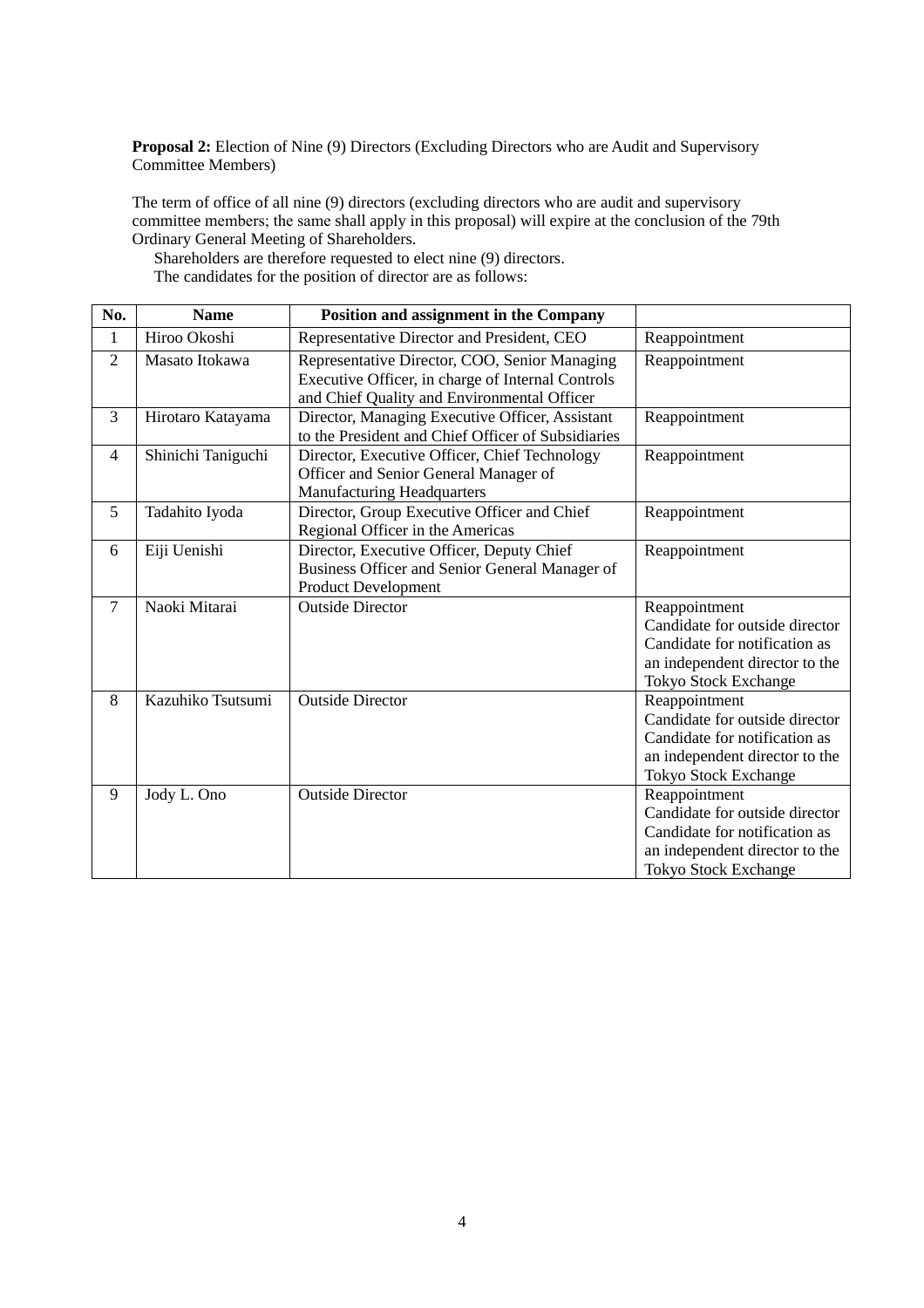| No.          | Name                                                                     | Brief personal history, position, assignment |                                                                                                                                                           |                          |  |
|--------------|--------------------------------------------------------------------------|----------------------------------------------|-----------------------------------------------------------------------------------------------------------------------------------------------------------|--------------------------|--|
|              | (Date of birth)                                                          |                                              | and significant positions concurrently held                                                                                                               | Company's<br>shares held |  |
|              |                                                                          | April 1984<br>June 1990<br>August 1996       | Joined MABUCHI MOTOR CO., LTD.<br>Manager, Procurement Section, MABUCHI INDUSTRY<br>CO., LTD.<br>Manager -President Office, MABUCHI INDUSTRY CO.,<br>LTD. |                          |  |
|              |                                                                          | May 2002                                     | Director and General Manager, General Affairs Department,<br>Human Resources Department, MABUCHI INDUSTRY<br>CO., LTD.                                    |                          |  |
|              |                                                                          | October 2002                                 | Manager, Corporate Planning Department, MABUCHI<br>MOTOR CO., LTD.                                                                                        |                          |  |
|              | Hiroo Okoshi<br>(July 9, 1961)<br>Reappointment                          | March 2003                                   | Deputy Senior General Manager, Business Platform<br>Innovation Headquarters, MABUCHI MOTOR CO., LTD.                                                      |                          |  |
|              |                                                                          | January 2004                                 | General Manager, Corporate Planning Department,<br>MABUCHI MOTOR CO., LTD.                                                                                | 18,390                   |  |
| $\mathbf{1}$ |                                                                          | November 2009                                | Executive Officer and Senior General Manager,<br>Administration Headquarters, MABUCHI MOTOR CO.,<br>LTD.                                                  |                          |  |
|              |                                                                          | March 2011                                   | Director, Executive Officer and Senior General Manager,<br>Administration Headquarters, MABUCHI MOTOR CO.,<br>LTD.                                        |                          |  |
|              |                                                                          | March 2013                                   | Representative Director and President, MABUCHI MOTOR<br>CO., LTD.                                                                                         |                          |  |
|              |                                                                          | March 2019                                   | Representative Director, President CEO, MABUCHI<br>MOTOR CO., LTD. (Current position)                                                                     |                          |  |
|              | Reasons for being nominated for the position of director:                |                                              |                                                                                                                                                           |                          |  |
|              |                                                                          |                                              | Hiroo Okoshi has been renominated as a candidate for the position of director because we have judged that we can rely on                                  |                          |  |
|              |                                                                          |                                              | his ability to play a significant role in decision making on important matters in the Group, as well as the supervision of                                |                          |  |
|              |                                                                          |                                              | business execution towards the steady growth of the Group as a whole, on top of the medium- to long-term enhancement of                                   |                          |  |
|              |                                                                          |                                              | corporate value. Since he assumed the office of Representative Director and President in March 2013, he has significantly                                 |                          |  |
|              |                                                                          |                                              | contributed to the business expansion and the enhancement of corporate value as CEO of the Group through his strong                                       |                          |  |
|              | leadership based on his abundant experience and history of achievements. |                                              |                                                                                                                                                           |                          |  |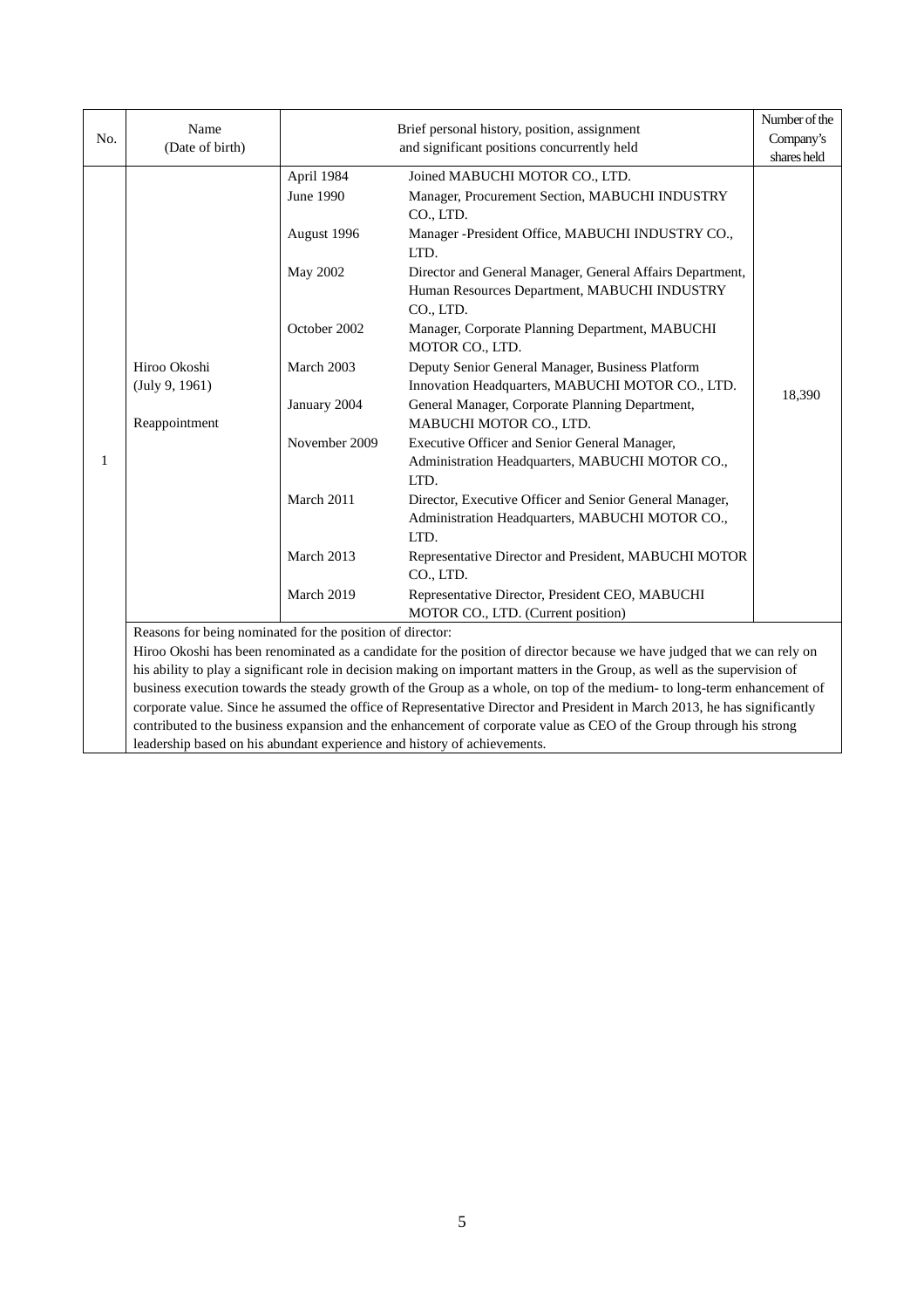| No. | Name<br>(Date of birth)                                   |                            | Brief personal history, position, assignment<br>and significant positions concurrently held                                                                                                                                                         | Number of the<br>Company's<br>shares held |
|-----|-----------------------------------------------------------|----------------------------|-----------------------------------------------------------------------------------------------------------------------------------------------------------------------------------------------------------------------------------------------------|-------------------------------------------|
|     |                                                           | April 1984<br>January 1985 | Joined MABUCHI MOTOR CO., LTD.<br>Production Engineering Section, MABUCHI MOTOR<br>TAIWAN LTD.                                                                                                                                                      |                                           |
|     |                                                           | September 1991             | Process Design Section, Production Engineering<br>Department, Research and Development Headquarters,<br>MABUCHI MOTOR CO., LTD.                                                                                                                     |                                           |
|     |                                                           | March 2002                 | Manager, Manufacturing Technology Section, Production<br>Engineering Office, Technology Department, MABUCHI<br>MOTOR CO., LTD.                                                                                                                      |                                           |
|     |                                                           | March 2005                 | General Manager, Quality Assurance Department,<br>MABUCHI MOTOR CO., LTD.                                                                                                                                                                           |                                           |
|     |                                                           | November 2009              | Executive Officer and General Manager, Quality Assurance<br>Department, MABUCHI MOTOR CO., LTD.                                                                                                                                                     |                                           |
|     | Masato Itokawa<br>(January 29, 1960)                      | March 2013                 | Director, Executive Officer and General Manager, Quality<br>Assurance Department, MABUCHI MOTOR CO., LTD.                                                                                                                                           | 39,360                                    |
|     | Reappointment                                             | March 2016                 | Director, Executive Officer and Senior General Manager,<br>Quality Assurance Headquarters, MABUCHI MOTOR CO.,<br>LTD.                                                                                                                               |                                           |
| 2   |                                                           | March 2017                 | Representative Director, Managing Executive Officer, Chief<br>Quality Officer and Senior General Manager, Quality<br>Assurance Headquarters, MABUCHI MOTOR CO., LTD.                                                                                |                                           |
|     |                                                           | March 2018                 | Representative Director, Managing Executive Officer, Chief<br>Quality Officer and Senior General Manager, Quality<br>Assurance Headquarters, in charge of Internal Controls,<br>MABUCHI MOTOR CO., LTD.                                             |                                           |
|     |                                                           | March 2019                 | Representative Director COO, Senior Managing Executive<br>Officer, in charge of Internal Controls and Chief Quality and<br>Environmental Officer, MABUCHI MOTOR CO., LTD.<br>(Current position)                                                     |                                           |
|     | Reasons for being nominated for the position of director: |                            |                                                                                                                                                                                                                                                     |                                           |
|     |                                                           |                            | Masato Itokawa has been renominated as a candidate for the position of director because we have judged that we can rely on                                                                                                                          |                                           |
|     |                                                           |                            | his ability to play a significant role in decision making on important matters in the Group, as well as the supervision of<br>business execution. He has abundant experience and sophisticated knowledge gained through supervising the formulation |                                           |
|     |                                                           |                            | and implementation of plans concerning overall quality and environment assurance of the Group, as well as being                                                                                                                                     |                                           |
|     |                                                           |                            | concurrently in charge of internal controls. He has also led the business management of the Group as COO since March                                                                                                                                |                                           |
|     | 2019.                                                     |                            |                                                                                                                                                                                                                                                     |                                           |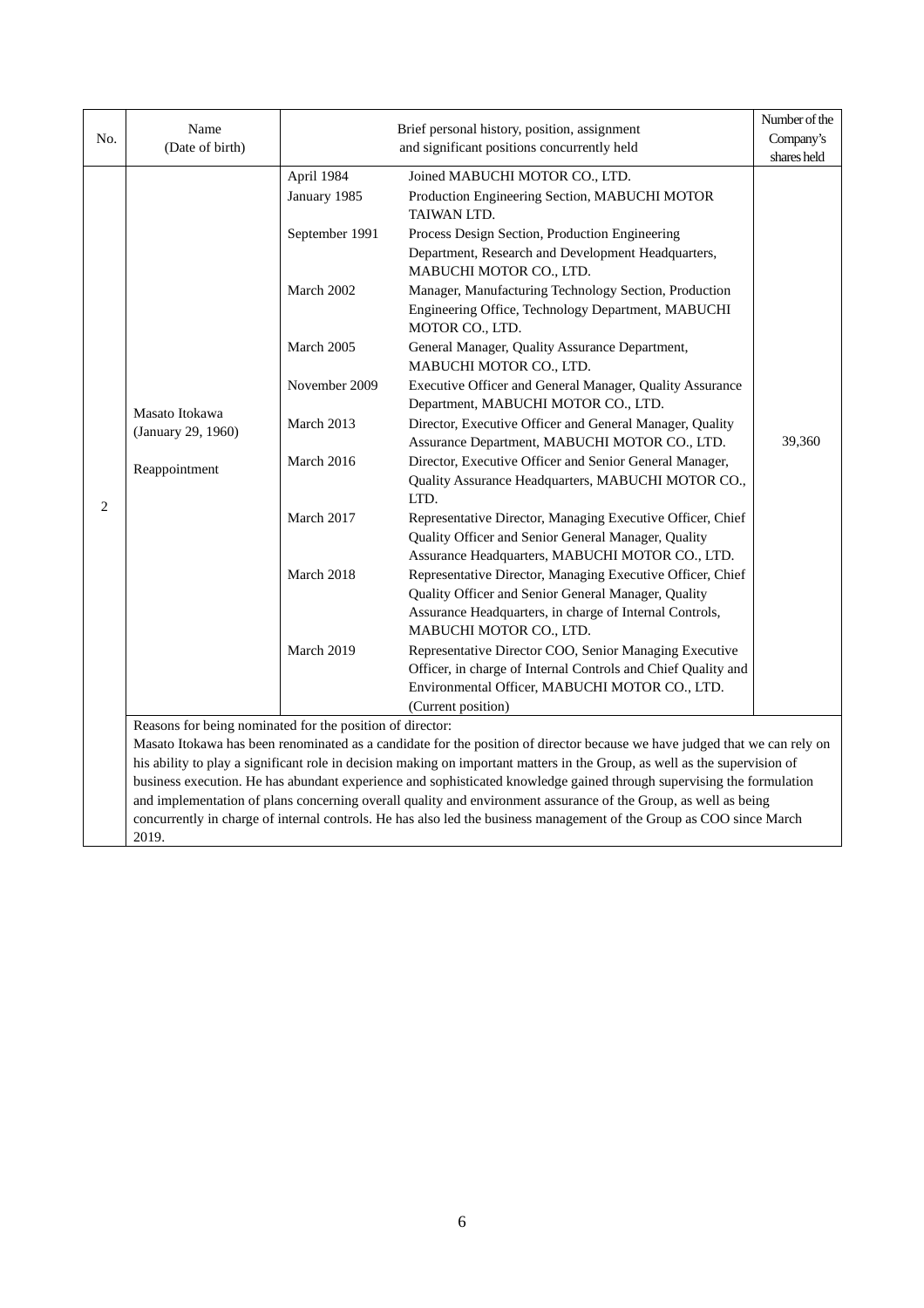|     |                                                                                                                                                                                                                                                           |                  |                                                                                                                               | Number of the |  |  |  |
|-----|-----------------------------------------------------------------------------------------------------------------------------------------------------------------------------------------------------------------------------------------------------------|------------------|-------------------------------------------------------------------------------------------------------------------------------|---------------|--|--|--|
| No. | Name                                                                                                                                                                                                                                                      |                  | Brief personal history, position, assignment                                                                                  | Company's     |  |  |  |
|     | (Date of birth)                                                                                                                                                                                                                                           |                  | and significant positions concurrently held                                                                                   | shares held   |  |  |  |
|     |                                                                                                                                                                                                                                                           | April 1991       | Joined MABUCHI MOTOR CO., LTD.                                                                                                |               |  |  |  |
|     |                                                                                                                                                                                                                                                           | April 2005       | Manager, Business Administration Department, Power Unit                                                                       |               |  |  |  |
|     |                                                                                                                                                                                                                                                           |                  | Motor Division, MABUCHI MOTOR CO., LTD.                                                                                       |               |  |  |  |
|     |                                                                                                                                                                                                                                                           | March 2007       | President, MABUCHI MOTOR (JIANGSU) CO., LTD.                                                                                  |               |  |  |  |
|     |                                                                                                                                                                                                                                                           | February 2014    | Deputy Senior General Manager, Operations Control                                                                             |               |  |  |  |
|     |                                                                                                                                                                                                                                                           |                  | Headquarters, MABUCHI MOTOR CO., LTD.                                                                                         |               |  |  |  |
|     | Hirotaro Katayama                                                                                                                                                                                                                                         | <b>July 2014</b> | Senior General Manager, Operations Control Headquarters,                                                                      |               |  |  |  |
|     | (January 23, 1969)                                                                                                                                                                                                                                        |                  | MABUCHI MOTOR CO., LTD.                                                                                                       |               |  |  |  |
|     |                                                                                                                                                                                                                                                           | March 2015       | Director, Executive Officer and Senior General Manager,                                                                       | 10,760        |  |  |  |
|     | Reappointment                                                                                                                                                                                                                                             |                  | Operations Control Headquarters, MABUCHI MOTOR                                                                                |               |  |  |  |
| 3   |                                                                                                                                                                                                                                                           |                  | CO., LTD.                                                                                                                     |               |  |  |  |
|     |                                                                                                                                                                                                                                                           | March 2017       | Director, Managing Executive Officer and Chief Business                                                                       |               |  |  |  |
|     |                                                                                                                                                                                                                                                           |                  | Operation Officer, MABUCHI MOTOR CO., LTD.                                                                                    |               |  |  |  |
|     |                                                                                                                                                                                                                                                           | March 2019       | Director, Managing Executive Officer, Assistant to the                                                                        |               |  |  |  |
|     |                                                                                                                                                                                                                                                           |                  | President and Chief Officer of Subsidiaries, MABUCHI                                                                          |               |  |  |  |
|     |                                                                                                                                                                                                                                                           |                  | MOTOR CO., LTD. (Current position)                                                                                            |               |  |  |  |
|     | Reasons for being nominated for the position of director:                                                                                                                                                                                                 |                  |                                                                                                                               |               |  |  |  |
|     | Hirotaro Katayama has been renominated as a candidate for the position of director because we have judged that we can rely                                                                                                                                |                  |                                                                                                                               |               |  |  |  |
|     |                                                                                                                                                                                                                                                           |                  | on his ability to play a significant role in decision making on important matters in the Group, as well as the supervision of |               |  |  |  |
|     |                                                                                                                                                                                                                                                           |                  | business execution based on his abundant experience and sophisticated knowledge gained through assisting the president on     |               |  |  |  |
|     | the overall operations of the Group, as well as supervising all affiliates.                                                                                                                                                                               |                  |                                                                                                                               |               |  |  |  |
|     |                                                                                                                                                                                                                                                           | April 1987       | Joined MABUCHI MOTOR CO., LTD.                                                                                                |               |  |  |  |
|     |                                                                                                                                                                                                                                                           | April 2005       | Assistant General Manager, Business Administration                                                                            |               |  |  |  |
|     |                                                                                                                                                                                                                                                           |                  | Department, Power Unit Motor Division, MABUCHI<br>MOTOR CO., LTD.                                                             |               |  |  |  |
|     |                                                                                                                                                                                                                                                           | March 2013       | General Manager, Research and Development Department 2,                                                                       |               |  |  |  |
|     |                                                                                                                                                                                                                                                           |                  | Research and Development Headquarters, MABUCHI                                                                                |               |  |  |  |
|     |                                                                                                                                                                                                                                                           |                  | MOTOR CO., LTD.                                                                                                               |               |  |  |  |
|     | Shinichi Taniguchi                                                                                                                                                                                                                                        | December 2013    | President, MABUCHI MOTOR (JIANGSU) CO., LTD.                                                                                  |               |  |  |  |
|     | (February 16, 1965)                                                                                                                                                                                                                                       | January 2018     | Deputy Senior General Manager, Product Development                                                                            |               |  |  |  |
|     |                                                                                                                                                                                                                                                           |                  | Headquarters, MABUCHI MOTOR CO., LTD.                                                                                         | 8,822         |  |  |  |
|     | Reappointment                                                                                                                                                                                                                                             | March 2018       | Executive Officer and Deputy Senior General Manager,                                                                          |               |  |  |  |
| 4   |                                                                                                                                                                                                                                                           |                  | Product Development Headquarters, MABUCHI MOTOR                                                                               |               |  |  |  |
|     |                                                                                                                                                                                                                                                           |                  | CO., LTD.                                                                                                                     |               |  |  |  |
|     |                                                                                                                                                                                                                                                           | <b>July 2018</b> | Executive Officer and Senior General Manager,                                                                                 |               |  |  |  |
|     |                                                                                                                                                                                                                                                           |                  | Manufacturing Headquarters, MABUCHI MOTOR CO.,                                                                                |               |  |  |  |
|     |                                                                                                                                                                                                                                                           |                  | LTD.                                                                                                                          |               |  |  |  |
|     |                                                                                                                                                                                                                                                           | March 2019       | Director, Executive Officer, Chief Technology Officer and                                                                     |               |  |  |  |
|     |                                                                                                                                                                                                                                                           |                  | Senior General Manager of Manufacturing Headquarters,                                                                         |               |  |  |  |
|     |                                                                                                                                                                                                                                                           |                  | MABUCHI MOTOR CO., LTD. (Current position)                                                                                    |               |  |  |  |
|     | Reasons for being nominated for the position of director:                                                                                                                                                                                                 |                  |                                                                                                                               |               |  |  |  |
|     |                                                                                                                                                                                                                                                           |                  | Shinichi Taniguchi has been renominated as a candidate for the position of director because we have judged that we can rely   |               |  |  |  |
|     | on his ability to play a significant role in decision making on important matters in the Group, as well as the supervision of<br>business execution based on his abundant experience and sophisticated knowledge gained through being responsible for the |                  |                                                                                                                               |               |  |  |  |
|     |                                                                                                                                                                                                                                                           |                  |                                                                                                                               |               |  |  |  |
|     | policies for technology strategy and research and development.                                                                                                                                                                                            |                  |                                                                                                                               |               |  |  |  |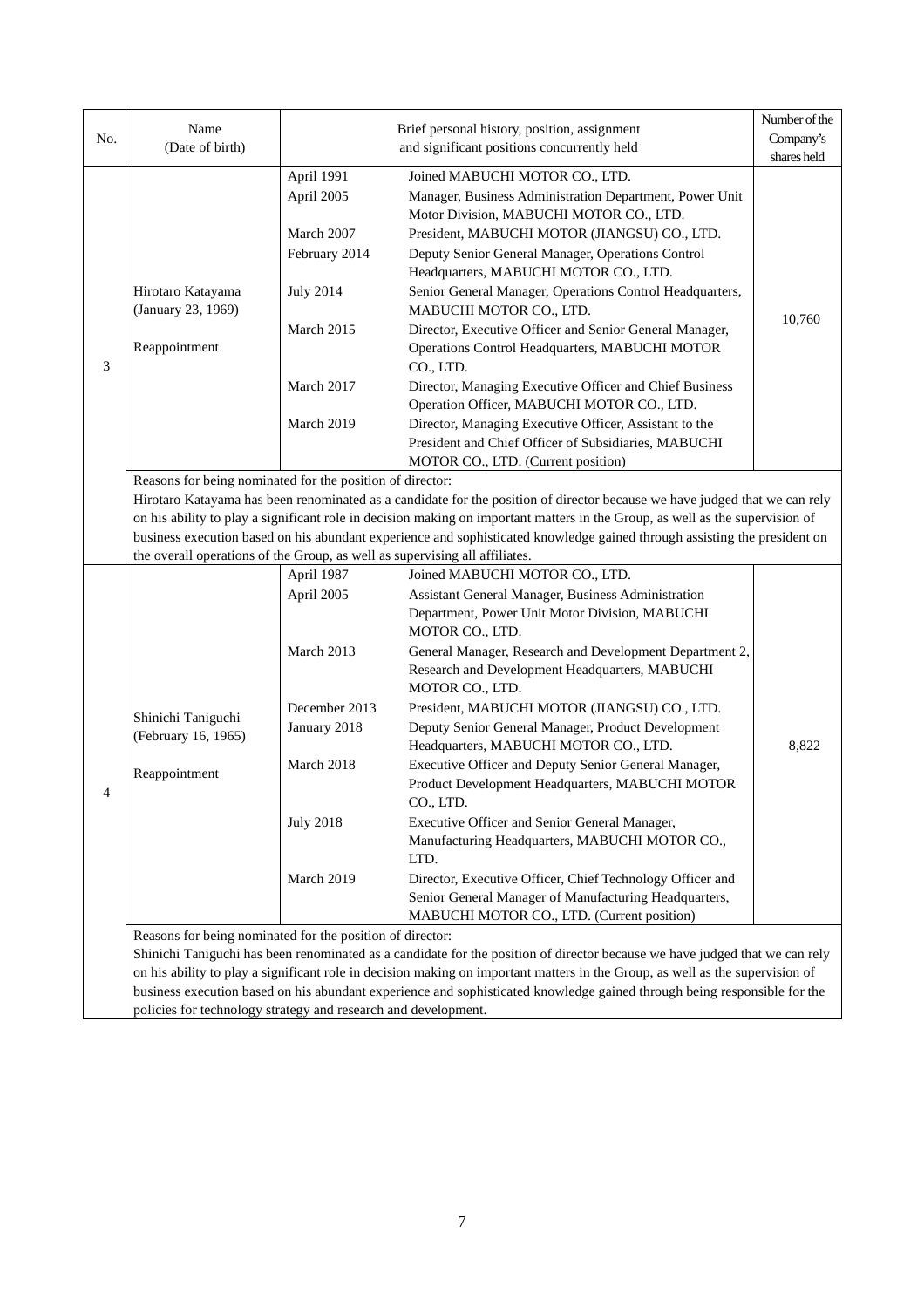|     |                                                                                            | Name<br>Brief personal history, position, assignment<br>(Date of birth)<br>and significant positions concurrently held |                                                                                                                                                                                                                                                                                                                                                                                                                                                                                                                | Number of the |  |  |  |  |
|-----|--------------------------------------------------------------------------------------------|------------------------------------------------------------------------------------------------------------------------|----------------------------------------------------------------------------------------------------------------------------------------------------------------------------------------------------------------------------------------------------------------------------------------------------------------------------------------------------------------------------------------------------------------------------------------------------------------------------------------------------------------|---------------|--|--|--|--|
| No. |                                                                                            |                                                                                                                        |                                                                                                                                                                                                                                                                                                                                                                                                                                                                                                                | Company's     |  |  |  |  |
|     |                                                                                            |                                                                                                                        |                                                                                                                                                                                                                                                                                                                                                                                                                                                                                                                | shares held   |  |  |  |  |
|     |                                                                                            | April 1999<br>April 2004                                                                                               | Joined MABUCHI MOTOR CO., LTD.<br>Manager -President Office, MABUCHI INDUSTRY CO.,<br>LTD.                                                                                                                                                                                                                                                                                                                                                                                                                     |               |  |  |  |  |
|     |                                                                                            | <b>June 2007</b>                                                                                                       | Manager, Global Business Strategy Planning Group,<br>Corporate Planning Department, MABUCHI MOTOR CO.,<br>LTD.                                                                                                                                                                                                                                                                                                                                                                                                 |               |  |  |  |  |
|     | Tadahito Iyoda                                                                             | November 2009                                                                                                          | Assistant General Manager, Corporate Planning Department,<br>MABUCHI MOTOR CO., LTD.                                                                                                                                                                                                                                                                                                                                                                                                                           |               |  |  |  |  |
|     | (November 22, 1968)                                                                        | January 2010                                                                                                           | General Manager, Corporate Planning Department,<br>MABUCHI MOTOR CO., LTD.                                                                                                                                                                                                                                                                                                                                                                                                                                     | 8,590         |  |  |  |  |
| 5   | Reappointment                                                                              | March 2013                                                                                                             | Executive Officer and Senior General Manager,<br>Administration Headquarters, MABUCHI MOTOR CO.,<br>LTD.                                                                                                                                                                                                                                                                                                                                                                                                       |               |  |  |  |  |
|     |                                                                                            | March 2015                                                                                                             | Director, Executive Officer and Senior General Manager,<br>Administration Headquarters, MABUCHI MOTOR CO.,<br>LTD.                                                                                                                                                                                                                                                                                                                                                                                             |               |  |  |  |  |
|     |                                                                                            | March 2018                                                                                                             | Director, Group Executive Officer and Chief Regional<br>Officer in the Americas, MABUCHI MOTOR CO., LTD.                                                                                                                                                                                                                                                                                                                                                                                                       |               |  |  |  |  |
|     |                                                                                            | (Current position)<br>Reasons for being nominated for the position of director:                                        |                                                                                                                                                                                                                                                                                                                                                                                                                                                                                                                |               |  |  |  |  |
|     | serving as Chief Regional Officer in the Americas since March 2018.                        |                                                                                                                        | Tadahito Iyoda has been renominated as a candidate for the position of director because we have judged that we can rely on<br>his ability to play a significant role in decision making on important matters in the Group, as well as the supervision of<br>business execution based on his abundant experience and sophisticated knowledge gained through supervising the Corporate<br>Planning Department and Administration Headquarters of the headquarters and overseas subsidiaries, and in subsequently |               |  |  |  |  |
|     |                                                                                            | March 2004                                                                                                             | Joined MABUCHI MOTOR CO., LTD.                                                                                                                                                                                                                                                                                                                                                                                                                                                                                 |               |  |  |  |  |
|     |                                                                                            | October 2004                                                                                                           | Manager, Research and Development Group 3, Research                                                                                                                                                                                                                                                                                                                                                                                                                                                            |               |  |  |  |  |
|     | Eiji Uenishi<br>(March 15, 1960)                                                           |                                                                                                                        | and Development Department, Research and Development<br>Headquarters, MABUCHI MOTOR CO., LTD.                                                                                                                                                                                                                                                                                                                                                                                                                  |               |  |  |  |  |
|     |                                                                                            | <b>July 2007</b>                                                                                                       | General Manager, Research and Development Department 2,<br>Research and Development Headquarters, MABUCHI                                                                                                                                                                                                                                                                                                                                                                                                      |               |  |  |  |  |
|     |                                                                                            | March 2013                                                                                                             | MOTOR CO., LTD.<br>Deputy Senior General Manager, Research and<br>Development Headquarters, MABUCHI MOTOR CO.<br>LTD.                                                                                                                                                                                                                                                                                                                                                                                          | 7,504         |  |  |  |  |
| 6   | Reappointment                                                                              | March 2015                                                                                                             | Executive Officer and Deputy Senior General Manager,<br>Research and Development Headquarters, MABUCHI<br>MOTOR CO., LTD.                                                                                                                                                                                                                                                                                                                                                                                      |               |  |  |  |  |
|     |                                                                                            | March 2017                                                                                                             | Director, Executive Officer and Senior General Manager,<br>Product Development Headquarters, MABUCHI MOTOR<br>CO., LTD.                                                                                                                                                                                                                                                                                                                                                                                        |               |  |  |  |  |
|     |                                                                                            | March 2019                                                                                                             | Director, Executive Officer, Deputy Chief Business Officer<br>and Senior General Manager of Product Development,<br>MABUCHI MOTOR CO., LTD. (Current position)                                                                                                                                                                                                                                                                                                                                                 |               |  |  |  |  |
|     | Reasons for being nominated for the position of director:                                  |                                                                                                                        |                                                                                                                                                                                                                                                                                                                                                                                                                                                                                                                |               |  |  |  |  |
|     |                                                                                            |                                                                                                                        | Eiji Uenishi has been renominated as a candidate for the position of director because we have judged that we can rely on his                                                                                                                                                                                                                                                                                                                                                                                   |               |  |  |  |  |
|     |                                                                                            |                                                                                                                        | ability to play a significant role in decision making on important matters in the Group, as well as the supervision of business                                                                                                                                                                                                                                                                                                                                                                                |               |  |  |  |  |
|     |                                                                                            |                                                                                                                        | execution based on his abundant experience and sophisticated knowledge gained through his service as Senior General                                                                                                                                                                                                                                                                                                                                                                                            |               |  |  |  |  |
|     | Manager of Product Development in developing new products and improving existing products. |                                                                                                                        |                                                                                                                                                                                                                                                                                                                                                                                                                                                                                                                |               |  |  |  |  |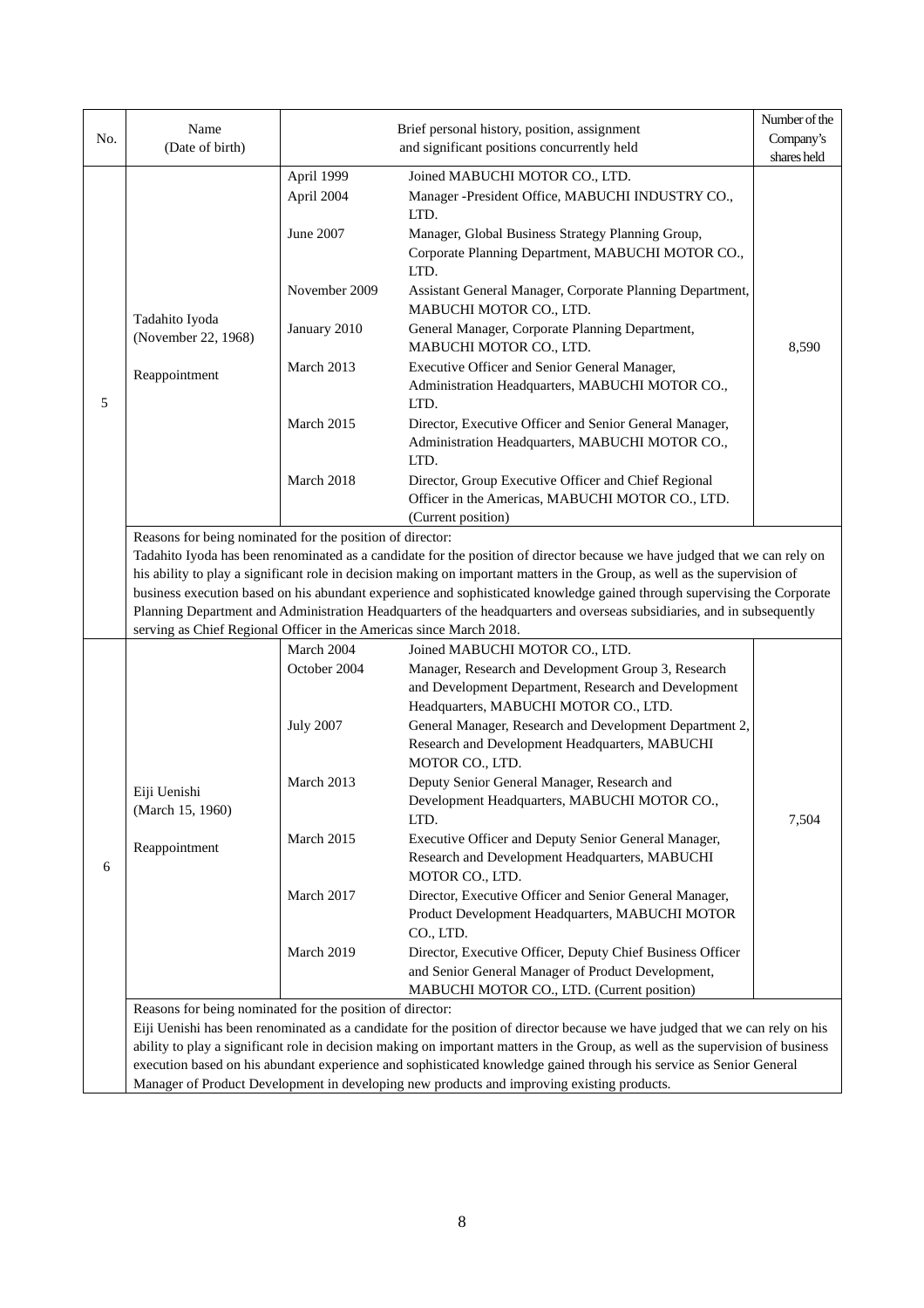|     | Name                                                                                                                | Brief personal history, position, assignment |                                                                                                                          | Number of the |  |  |
|-----|---------------------------------------------------------------------------------------------------------------------|----------------------------------------------|--------------------------------------------------------------------------------------------------------------------------|---------------|--|--|
| No. | (Date of birth)                                                                                                     |                                              | and significant positions concurrently held                                                                              | Company's     |  |  |
|     |                                                                                                                     |                                              |                                                                                                                          | shares held   |  |  |
|     |                                                                                                                     | April 1976                                   | Joined Hitachi, Ltd.                                                                                                     |               |  |  |
|     |                                                                                                                     | <b>July 2000</b>                             | General Manager, Employee Relations Department, Hitachi,                                                                 |               |  |  |
|     |                                                                                                                     |                                              | Ltd.                                                                                                                     |               |  |  |
|     |                                                                                                                     | April 2004                                   | Deputy General Manager, Government & Public                                                                              |               |  |  |
|     |                                                                                                                     |                                              | Corporation Information Systems Sales Management                                                                         |               |  |  |
|     |                                                                                                                     |                                              | Division, Information & Telecommunication Systems                                                                        |               |  |  |
|     |                                                                                                                     |                                              | Group, Hitachi, Ltd.                                                                                                     |               |  |  |
|     |                                                                                                                     | April 2005                                   | General Manager, Group Company Office, Hitachi Group -                                                                   |               |  |  |
|     | Naoki Mitarai                                                                                                       |                                              | Corporate Strategy, Hitachi Group Headquarters, Hitachi,                                                                 |               |  |  |
|     | (October 30, 1952)                                                                                                  |                                              | Ltd.                                                                                                                     |               |  |  |
|     |                                                                                                                     | January 2006                                 | General Manager, Group Company Office, Hitachi Group                                                                     |               |  |  |
|     | Reappointment                                                                                                       |                                              | Headquarters, Hitachi, Ltd.                                                                                              |               |  |  |
|     | (Candidate for outside<br>director)                                                                                 | April 2010                                   | General Manager, Corporate Administration Division,                                                                      |               |  |  |
|     |                                                                                                                     |                                              | Human Capital Group, Hitachi, Ltd.                                                                                       |               |  |  |
|     |                                                                                                                     | April 2011                                   | Vice President and Executive Officer, General Manager,                                                                   | 1,700         |  |  |
|     | (Candidate for                                                                                                      |                                              | Human Capital Group and General Manager, Corporate                                                                       |               |  |  |
| 7   | notification as an                                                                                                  |                                              | Administration Division, Human Capital Group, Hitachi,                                                                   |               |  |  |
|     | independent director to                                                                                             |                                              | Ltd.                                                                                                                     |               |  |  |
|     | the Tokyo Stock                                                                                                     | April 2014                                   | Senior Vice President and Executive Officer, Chief Human                                                                 |               |  |  |
|     | Exchange)                                                                                                           |                                              | Resources Officer (CHRO) and Chief Risk Management                                                                       |               |  |  |
|     |                                                                                                                     |                                              | Officer (CRO), Hitachi High-Technologies Corporation                                                                     |               |  |  |
|     |                                                                                                                     | April 2015                                   | Representative Executive Officer, Executive Vice President                                                               |               |  |  |
|     |                                                                                                                     |                                              | and Executive Officer, Hitachi High-Technologies                                                                         |               |  |  |
|     |                                                                                                                     |                                              | Corporation                                                                                                              |               |  |  |
|     |                                                                                                                     | April 2016                                   | Executive Adviser, Hitachi High-Technologies Corporation                                                                 |               |  |  |
|     |                                                                                                                     | March 2017                                   | Outside Director, MABUCHI MOTOR CO., LTD. (Current                                                                       |               |  |  |
|     |                                                                                                                     |                                              | position)                                                                                                                |               |  |  |
|     |                                                                                                                     | November 2019                                | Visiting Professor, University of Tsukuba (Current position)                                                             |               |  |  |
|     | Reasons for being nominated for the position of director:                                                           |                                              |                                                                                                                          |               |  |  |
|     |                                                                                                                     |                                              | Naoki Mitarai has been renominated as a candidate for the position of outside director because we have judged that he is |               |  |  |
|     | able to provide us with useful and appropriate advice and recommendations regarding overall management based on his |                                              |                                                                                                                          |               |  |  |
|     |                                                                                                                     |                                              | long-term experience of corporate management as an executive officer in Hitachi, Ltd. and its group companies, with his  |               |  |  |
|     |                                                                                                                     |                                              | abundant experience and considerable insight concerning corporate governance in addition to being a person of integrity. |               |  |  |
|     | Thus, we may expect that the supervisory function over the Company's management in general will be reinforced.      |                                              |                                                                                                                          |               |  |  |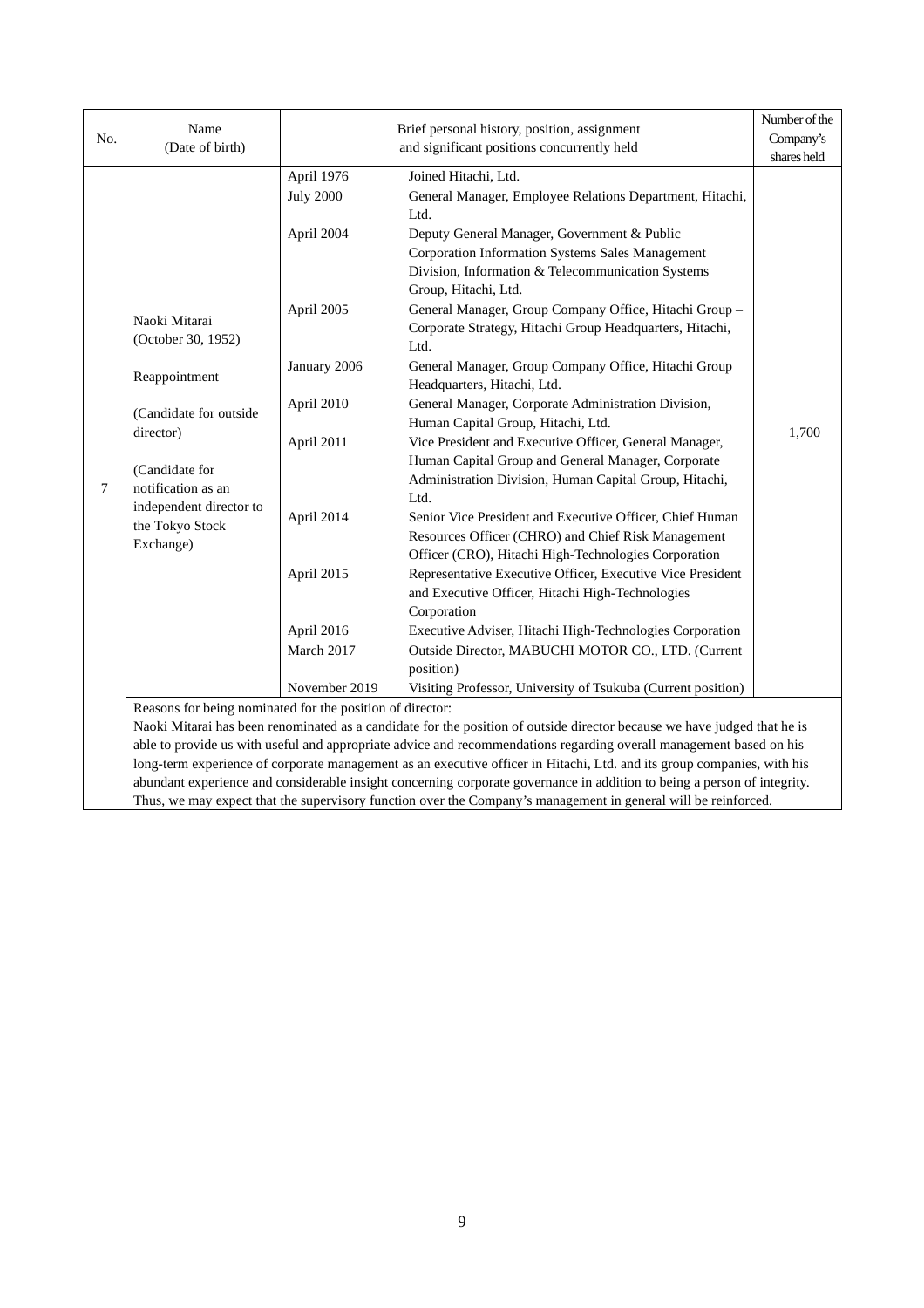|     | Name                                                      |                                                                                                                              | Brief personal history, position, assignment                                                                                 | Number of the |  |  |  |
|-----|-----------------------------------------------------------|------------------------------------------------------------------------------------------------------------------------------|------------------------------------------------------------------------------------------------------------------------------|---------------|--|--|--|
| No. | (Date of birth)                                           |                                                                                                                              | and significant positions concurrently held                                                                                  | Company's     |  |  |  |
|     |                                                           |                                                                                                                              |                                                                                                                              | shares held   |  |  |  |
|     | Kazuhiko Tsutsumi                                         | April 1982                                                                                                                   | Joined Mitsubishi Electric Corporation                                                                                       |               |  |  |  |
|     | (October 24, 1952)                                        | October 2006                                                                                                                 | Vice-Director, Mitsubishi Electric Research Laboratories                                                                     |               |  |  |  |
|     |                                                           | April 2008                                                                                                                   | Director, Mitsubishi Electric Research Laboratories                                                                          |               |  |  |  |
|     |                                                           | April 2010                                                                                                                   | Executive Officer, Managing Director, Development                                                                            |               |  |  |  |
|     | Reappointment                                             |                                                                                                                              | Division, Mitsubishi Electric Corporation                                                                                    |               |  |  |  |
|     | (Candidate for outside)                                   | April 2014                                                                                                                   | Adviser, Mitsubishi Electric Corporation                                                                                     |               |  |  |  |
|     | director)                                                 | April 2014                                                                                                                   | Visiting Professor, Kanazawa Institute of Technology                                                                         |               |  |  |  |
|     |                                                           |                                                                                                                              | (Current position)                                                                                                           |               |  |  |  |
|     | (Candidate for                                            | April 2018                                                                                                                   | Corporate Adviser, Mitsubishi Electric Corporation (Current                                                                  |               |  |  |  |
| 8   | notification as an                                        |                                                                                                                              | position)                                                                                                                    |               |  |  |  |
|     | independent director to                                   | January 2019                                                                                                                 | Vice Chairmen, International Electrotechnical Commission                                                                     |               |  |  |  |
|     | the Tokyo Stock                                           |                                                                                                                              | (Current position)                                                                                                           |               |  |  |  |
|     | Exchange)                                                 | March 2019                                                                                                                   | Outside Director, MABUCHI MOTOR CO., LTD. (Current                                                                           |               |  |  |  |
|     |                                                           |                                                                                                                              | position)                                                                                                                    |               |  |  |  |
|     | Reasons for being nominated for the position of director: |                                                                                                                              |                                                                                                                              |               |  |  |  |
|     |                                                           |                                                                                                                              | Kazuhiko Tsutsumi has been renominated as a candidate for the position of outside director because we have judged that he    |               |  |  |  |
|     |                                                           |                                                                                                                              | is able to provide us with appropriate supervision and advice regarding overall management based on his long-term            |               |  |  |  |
|     |                                                           |                                                                                                                              | involvement in the development division of Mitsubishi Electric Corporation leveraging his expertise as a Doctor of           |               |  |  |  |
|     |                                                           |                                                                                                                              | Engineering, and his experience of corporate management as the company's executive officer, with his abundant experience     |               |  |  |  |
|     |                                                           |                                                                                                                              | and considerable insight concerning corporate governance, in addition to being a person of integrity.                        |               |  |  |  |
|     | Jody L. Ono                                               | June 2005                                                                                                                    | Chief Operating Officer, Stockholm Institute of Transition                                                                   |               |  |  |  |
|     | (November 7, 1966)                                        |                                                                                                                              | Economics (SITE), Stockholm School of Economics,                                                                             |               |  |  |  |
|     |                                                           |                                                                                                                              | Stockholm, Sweden                                                                                                            |               |  |  |  |
|     | Reappointment                                             | January 2013                                                                                                                 | Instructor, Center for Leadership Excellence, Texas A&M                                                                      |               |  |  |  |
|     |                                                           |                                                                                                                              | University                                                                                                                   |               |  |  |  |
|     | (Candidate for outside                                    | April 2015                                                                                                                   | Adjunct Assistant Professor, School of International                                                                         |               |  |  |  |
|     | director)                                                 |                                                                                                                              | Corporate Strategy (ICS), Hitotsubashi University Business                                                                   |               |  |  |  |
|     |                                                           |                                                                                                                              | School                                                                                                                       |               |  |  |  |
|     | (Candidate for                                            | November 2017                                                                                                                | Adjunct Associate Professor, School of International                                                                         |               |  |  |  |
|     | notification as an                                        |                                                                                                                              | Corporate Strategy (ICS), Hitotsubashi University Business                                                                   |               |  |  |  |
| 9   | independent director to                                   |                                                                                                                              | School (Current position)                                                                                                    |               |  |  |  |
|     | the Tokyo Stock                                           | March 2019                                                                                                                   | Outside Director, MABUCHI MOTOR CO., LTD. (Current                                                                           |               |  |  |  |
|     | Exchange)                                                 |                                                                                                                              | position)                                                                                                                    |               |  |  |  |
|     | Reasons for being nominated for the position of director: |                                                                                                                              |                                                                                                                              |               |  |  |  |
|     |                                                           | Jody L. Ono has been renominated as a candidate for the position of outside director because we have judged that she is able |                                                                                                                              |               |  |  |  |
|     |                                                           |                                                                                                                              | to provide us with appropriate supervision and advice regarding overall management, based on her engagement in university    |               |  |  |  |
|     |                                                           | education and the encouragement she provides to developing professionals in Japan and abroad, with her abundant              |                                                                                                                              |               |  |  |  |
|     |                                                           |                                                                                                                              | international experience, expertise and considerable insight concerning personnel development, in addition to being a person |               |  |  |  |
|     |                                                           |                                                                                                                              | of integrity. Although she has not been directly involved in corporate management, we have appointed her as a candidate      |               |  |  |  |
|     |                                                           | because we have judged that she is able to appropriately execute her duties as an outside director due to the aforementioned |                                                                                                                              |               |  |  |  |
|     | reasons.                                                  |                                                                                                                              |                                                                                                                              |               |  |  |  |
|     | (Notes)                                                   |                                                                                                                              |                                                                                                                              |               |  |  |  |

- 1. No special relationship exists between the Company and the candidates.
- 2. Naoki Mitarai, Kazuhiko Tsutsumi and Jody L. Ono are candidates for the position of outside director.
- 3. Naoki Mitarai is currently an outside director of the Company, and his term of office will have reached three years at the conclusion of the 79th Ordinary General Meeting of Shareholders. The terms as outside directors of office of Kazuhiko Tsutsumi and Jody L. Ono will have reached one year at the conclusion of the 79th Ordinary General Meeting of Shareholders.
- 4. As per Article 427, Paragraph 1, of the Companies Act, the Company entered into agreements with Naoki Mitarai, Kazuhiko Tsutsumi and Jody L. Ono to limit their liabilities for damages as provided in Article 423, Paragraph 1, of the Companies Act. The limit of liabilities under the agreement shall be the amount set forth in Article 425, Paragraph 1, of the Companies Act. If their renominations are approved, the Company intends to extend said agreements with them.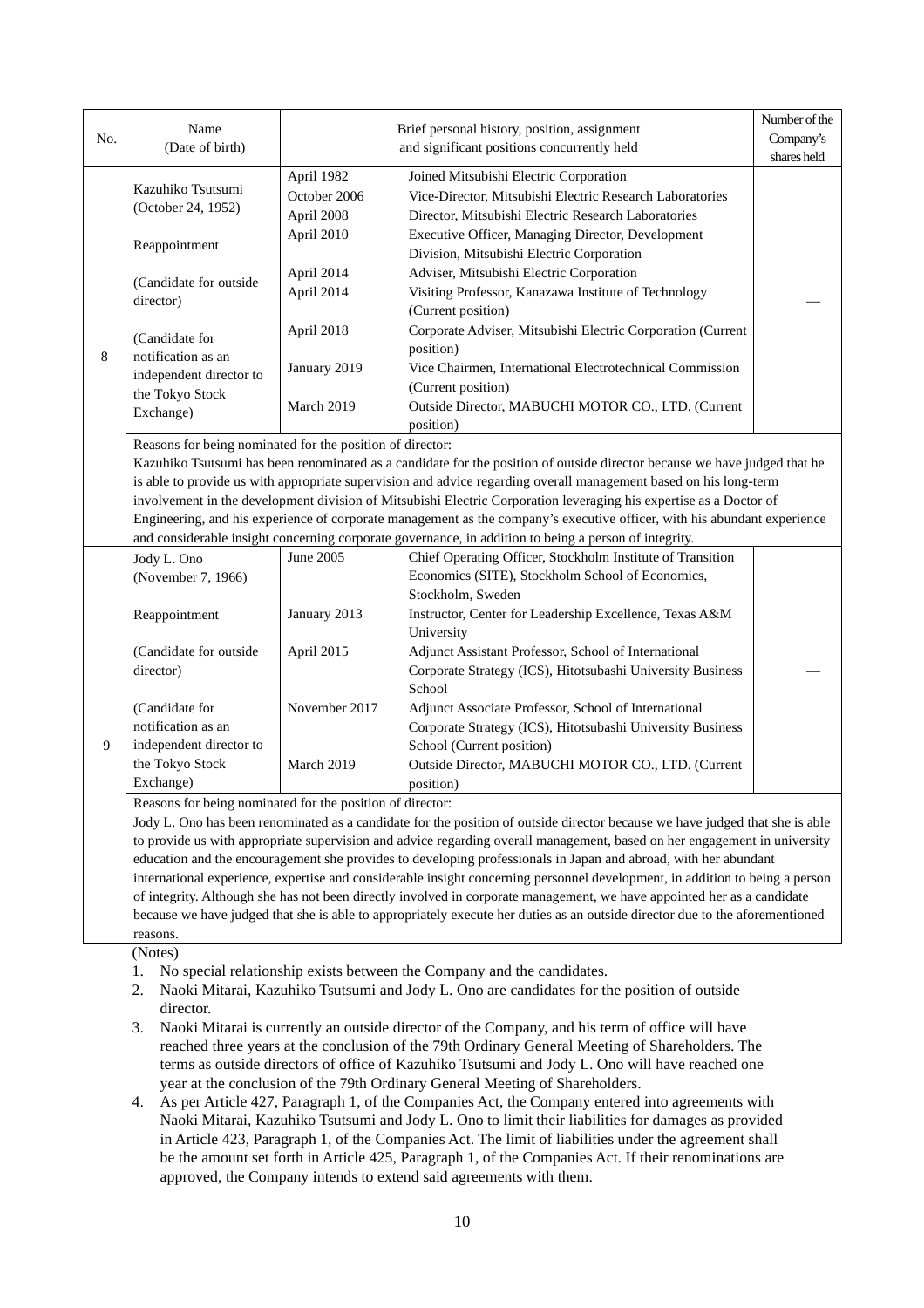5. The Company registered Naoki Mitarai, Kazuhiko Tsutsumi and Jody L. Ono as "independent officers," as stipulated by the Tokyo Stock Exchange. If they are renominated, the Company intends to continue to designate them as "independent officers."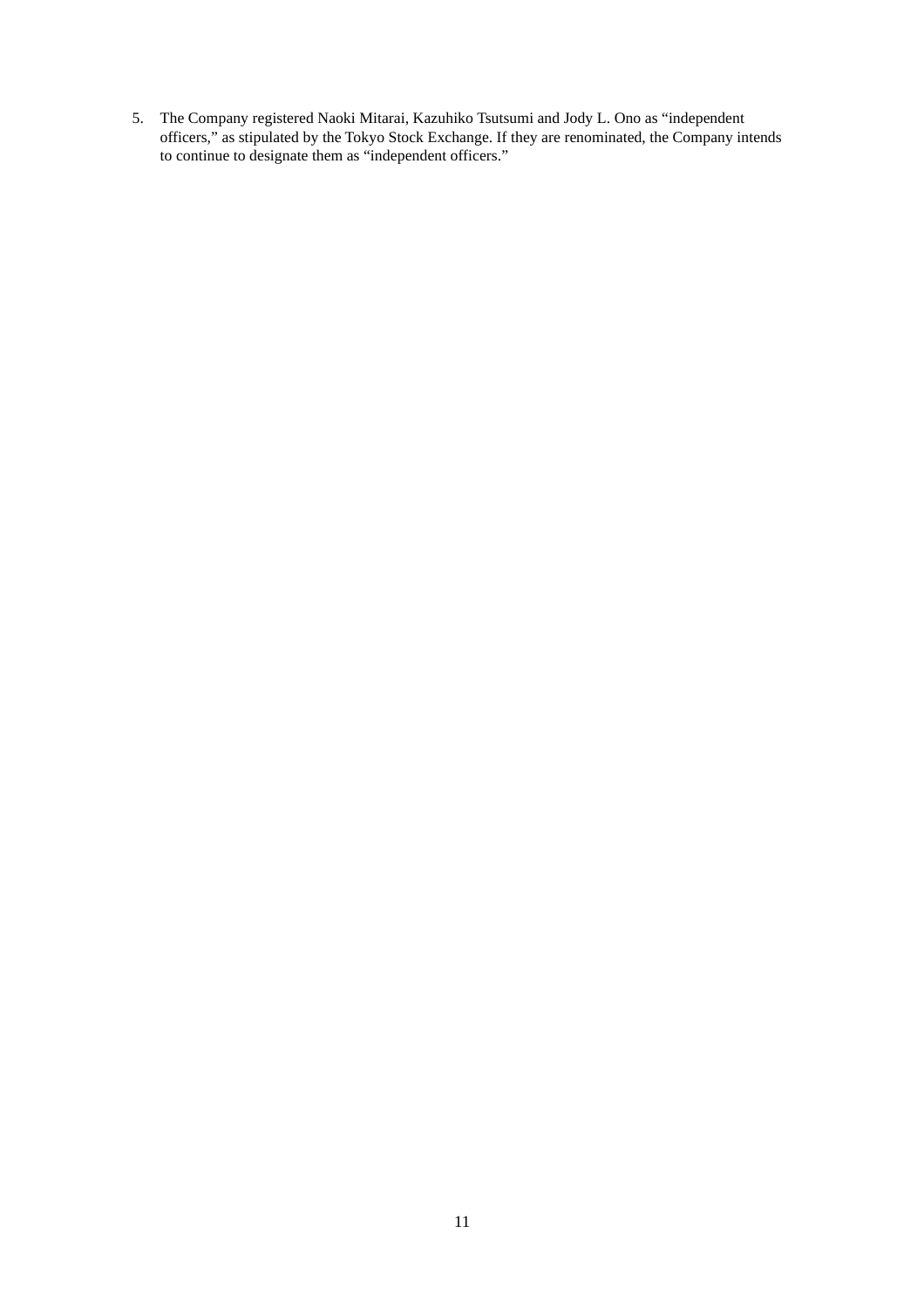# **<Reference> Independence Criteria for Outside Officers**

The Company prescribes criteria for the independence of outside officers, and outside officers that fall under any of the following shall be deemed as not being sufficiently independent from the Company:

- (1) Current or former employees or officers of the Company or its subsidiaries (collectively, the "**Mabuchi Group**");
- (2) Business executives for whom a Major Business Partner is the Mabuchi Group, or business executives who are Major Business Partners of the Mabuchi Group ("**Major Business Partners**" means customers or suppliers of Mabuchi Group products, etc., accounting for, in either case, more than 2% of consolidated net sales for a given fiscal year);
- (3) Consultants, accounting professionals, or legal professionals who receive a Significant Sum of money or other assets, other than executive remuneration, from the Mabuchi Group, including persons who belong to a business organization if the person who receives the assets is an organization, such as a corporation or partnership (a "**Significant Sum**" means the annual total of 10 million yen or more of monetary or asset benefits other than executive remuneration);
- (4) A certified public accountant who belongs to an auditing firm that serves as the accounting auditor of the Mabuchi Group or an auditing firm's employee, partner, member of staff, or worker;
- (5) A major shareholder who owns 10% or more of the voting rights in the Company;
- (6) A person who receives a large donation or loan, etc., amounting to 10 million yen or more, annually from the Mabuchi Group (including a person who belongs to a business organization if the person who receives the donation or loan is an organization, such as a corporation or partnership);
- (7) Business executives with which the Company has a reciprocal employment relationship as each other's outside officers;
- (8) Persons who fall under any of (2) to (7) above in the past 3 years;
- (9) The close relative of a person if that person falling under (1) to (8) is a Person in an Important Position, including a spouse, a relative within the second degree of kinship, or a relative of a Person in an Important Position's household (a "**Person in an Important Position**" means a director other than an outside director, an executive officer, an associate director, or a general manager or higher ranking manager).

<sup>\*</sup>Opinion of the Audit and Supervisory Committee

As a result of examining the election and remuneration of directors who are not audit and supervisory committee members, Audit and Supervisory Committee has concluded that there are no matters to be stated at the 79th Ordinary General Meeting of Shareholders pursuant to the Companies Act.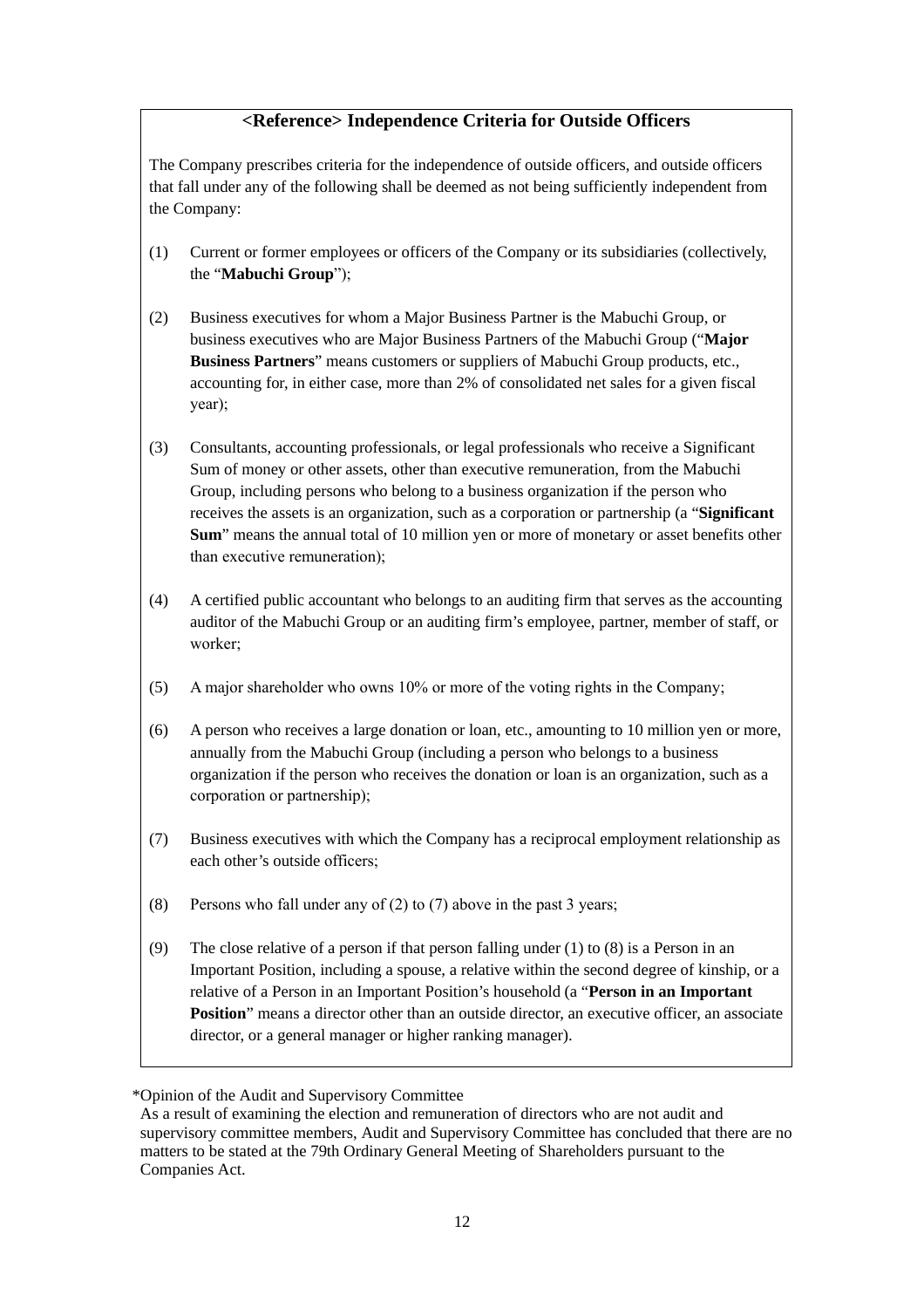## **BUSINESS REPORT (From January 1, 2019 to December 31, 2019)**

## **1. Current Conditions of the Mabuchi Group**

#### (1) Business Development and Results

During the fiscal year ended December 31, 2019 (fiscal 2019), the trend of a slowdown in the global economy became stronger, amid concerns regarding trade and the economic environment. The U.S. economy saw increased consumer spending against a backdrop of continued improvement in the environment for hiring, and continued to show solid growth. The pace of growth in the European economy remained sluggish on stagnant manufacturing in Germany, despite signs of exports for the region as a whole bottoming out. In Japan, the economy was showing gradual growth on increased capital investment and growth in consumer spending from an improving hiring environment. Growth in emerging market economies slowed overall, with a decelerating pace of growth being seen in China.

With regard to markets related to the Mabuchi Group's products, the automotive products market contracted on weakness primarily in Europe and China despite a solid North American market. The consumer and industrial products market saw a continued contraction in markets for some applications.

Against this backdrop, the Mabuchi Group has been working to address the issues of "Acceleration of growth in the power window lifter motor business," "Expansion of medium-sized and small automotive motor sales and new applications," "Development of new applications in the consumer and industrial products sector," "Pursuing laborsaving and next-generation manufacturing innovation," and "Implementation of a global base strategy." Specifically, we proactively introduced and implemented various measures to increase sales and market share, develop new markets, and further improve efficiency and product quality, and achieved successes that will lead to future business growth. This included making significant progress in our efforts to obtain approval from a third major North American automaker, using our high market share in small automotive motors and our experience in brushless motors to achieve a higher rate of order acceptance by participating in customers' product development from the initial stages, gaining large-scale orders in both growth markets including light electric vehicles and in existing markets, being on track to achieve the targets of the Phase 3 Laborsaving Plan (FY2017-FY2019), and pursuing local production for local consumption at the global level and addressing changes in the trade and economic environment.

Nevertheless, given the global economic slowdown, consolidated net sales for fiscal 2019 were 131,807 million yen (a 7.9% decrease from the previous year), while motor sales, which constitute the majority of net sales, were 131,799 million yen (a 7.9% decrease year on year).

Although operating income was boosted by improvements in sales prices and the product mix and movements in market prices for commodities including copper and steel materials, the yen's appreciation, lower sales volume, and higher costs resulted in operating income of 17,544 million yen (a 17.4% decrease year on year).

Ordinary income was 20,854 million yen (a 15.9% decrease year on year), reflecting a decrease in foreign exchange gains, and profit before income taxes declined 31.2% year on year, to 20,179 million yen, in the absence of the one-time gain on sales of fixed assets related to real estate sales at the Company's wholly owned subsidiary Mabuchi Industry Co., Ltd. (Hong Kong Mabuchi) recorded in the previous year. Profit attributable to owners of parent was 14,234 million yen (a 37.9% decrease year on year).

The next section describes market trends and sales conditions categorized into separate markets for motors.

#### 1) Automotive Products Market

Net sales declined to 97,959 million yen (a 6.0% decrease year on year). The priority business of medium-sized automotive motors saw a decline in sales of motors for power window lifters, from the effect of sluggish automotive production volume in China despite increased sales of hightorque standard products to major North American automakers. Sales of motors for power seats declined on a weaker product mix, discontinued production of equipped models, and weak markets. Sales of motors for electric parking brakes rose on increases in the number of equipped models and a higher rate of installation. Although we maintained our market shares for small automotive motors including actuators for door locks, door mirrors and air conditioning dampers,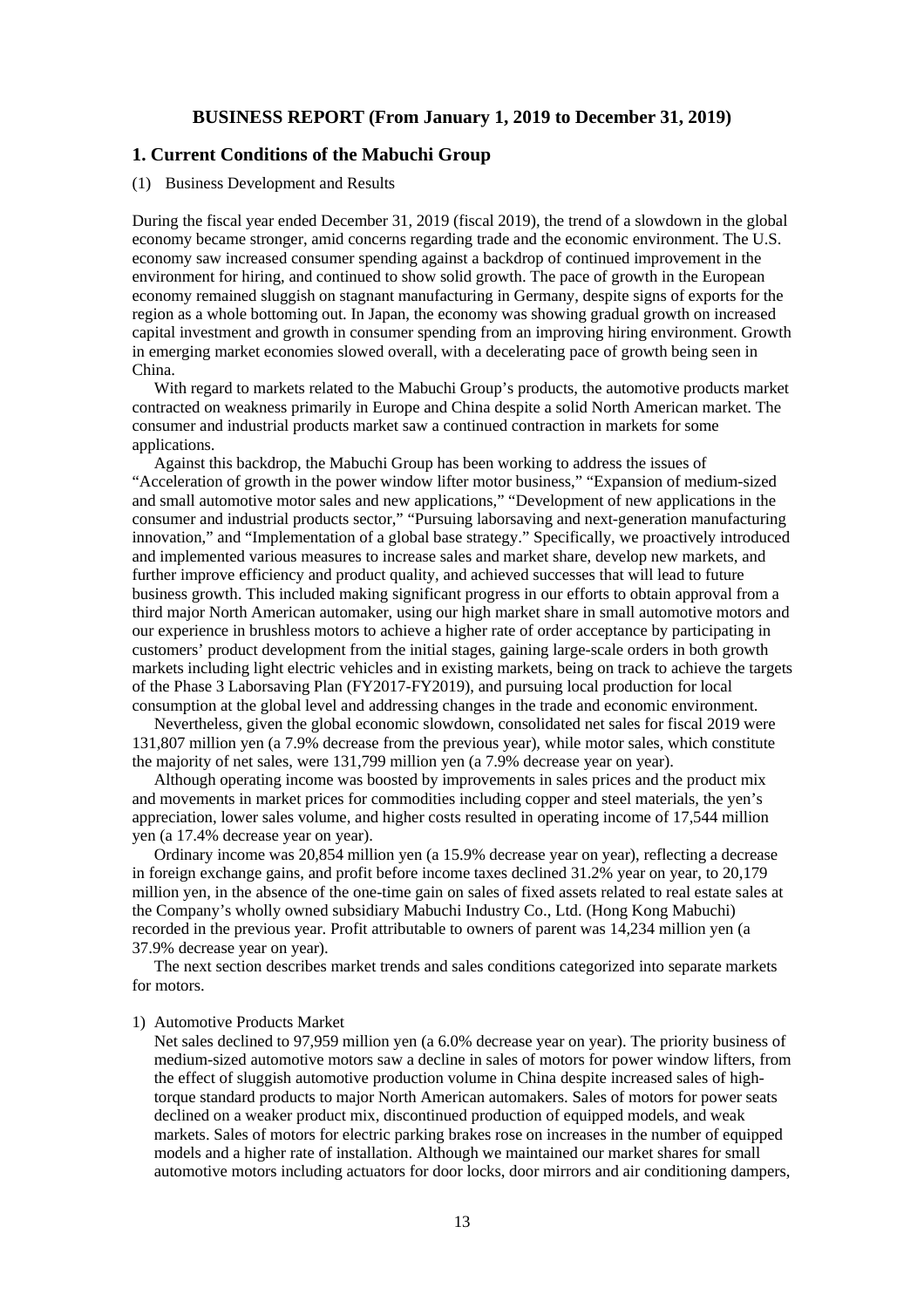a global market slowdown resulted in weak sales.

2) Consumer and Industrial Products Market

Net sales were 33,840 million yen (a 12.9% decrease year on year). Sales of motors for personal care products declined despite solid sales in the midrange and high-end toothbrush segments, as orders were curtailed in some applications based on our policy of emphasizing profitability. The markets for motors for inkjet printers and for car CD players continued to contract.

| Market segment                          | The 79th fiscal term<br>(the year ended<br>December 31, 2019)<br>Amount<br>(Millions of yen) | YoY<br>(% ) | Segment sales as<br>a percentage of<br>net sales<br>(%) |
|-----------------------------------------|----------------------------------------------------------------------------------------------|-------------|---------------------------------------------------------|
| <b>Automotive Products</b>              | 97,959                                                                                       | $-6.0$      | 74.3                                                    |
| <b>Consumer and Industrial Products</b> | 33,840                                                                                       | $-12.9$     | 25.7                                                    |
| Total                                   | 131,799                                                                                      | $-7.9$      | 100.0                                                   |

<Consolidated sales of motors by application>

(Notes)

- 1. The Mabuchi Group's businesses have been developed within a single business field related to small motors. Given this single business structure, an explanation by segment is omitted.
- 2. As the Mabuchi Group has sales of several types of motor parts and production equipment in addition to its mainstay motor sales, the amount for consolidated net sales differs from the amount for consolidated sales of motors.
- 3. Amounts less than a million yen have been truncated.
- 4. The figures above do not include consumption tax, etc.
- (2) Capital Investments

Capital investments for fiscal 2019 amounted to 17,915 million yen, which includes 4,135 million yen for the construction of facilities for MABUCHI MOTOR MEXICO S.A. DE C.V.; 264 million yen for R&D facilities and equipment; 401 million yen for information technology; and 13,113 million yen for other facilities and equipment to upgrade product lines and reinforce overall productivity.

#### (3) Issues to be Addressed

In addition to geopolitical tensions and concerns regarding the economic environment, we expect the global economy to record slower growth in fiscal 2020 from increased uncertainty on concerns related to public health stemming from the new coronavirus. In developed countries, although we see the U.S. economy remaining solid led by growth in domestic demand, we expect the pace of growth to slow on concerns regarding the direction of trade policies. We expect low growth in Europe as well, with concerns surrounding Brexit negotiations and a slowdown forecast for the German economy. In Japan, we see gradual growth continuing, supported by economic measures introduced to alleviate the effect of the consumption tax increase. Although we are forecasting gradual growth for emerging market economies as a whole, we see the rate of growth slowing further on increased uncertainty regarding the Chinese economy.

With regard to markets related to the Mabuchi Group's products, we continue to forecast a decline from the previous year in the automotive products market on slight decreases in North America and Europe and a slowdown in China. For the consumer and industrial products market, we see growth slowing on an anticipated slowdown in the Chinese market.

Under these business conditions, the Mabuchi Group will tackle the following issues:

1) Acceleration of Growth in the Power Window Lifter Motor Business

At the power window lifter motor business, Mabuchi Motor China has been established as a regional headquarters (management company) to respond promptly to the drastic changes being seen in the Chinese market, and the business has been working to address changes in the environment quickly, expand its marketing function, and strengthen its sales structure. Specifically, this has included accelerating the switch to new, standard motors for power window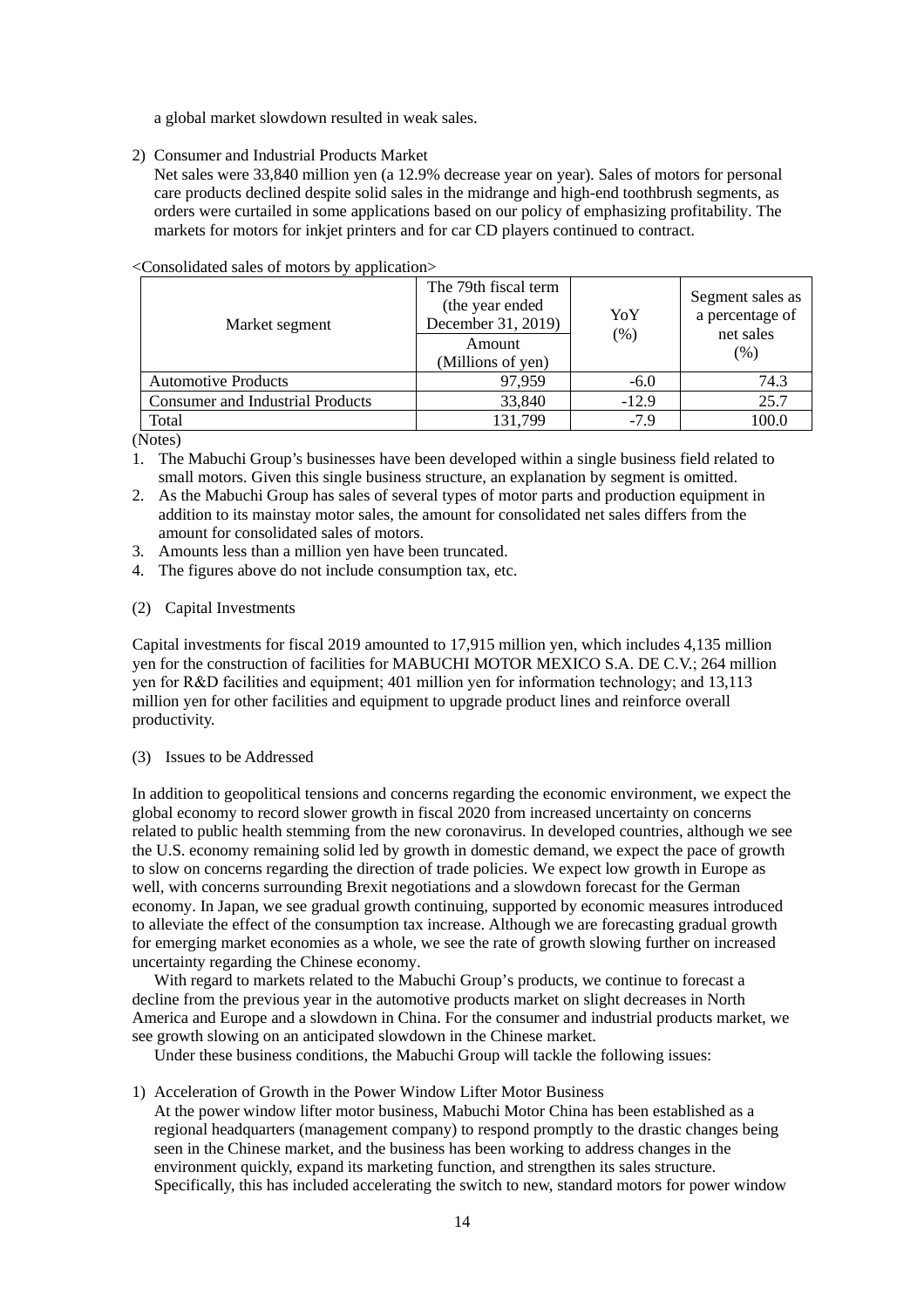lifters, where we have a large market share in China, to meet customers' higher level of requirements. The business has won a new large-scale contract and is working to increase its market share further. In Europe, as in China, the competitive environment is changing significantly, and we are strengthening the R&D function at European sales bases to be able to respond more quickly, particularly in technological aspects. These efforts have led to inquiries from potential new customers who are currently using our competitors' products. Orders under a contract won from a high-end European automaker in fiscal 2018 are also showing steady growth in the models equipped with our products. In the United States, we are aiming to win orders from a third North American automaker, continue to strengthen our unified sales structure for the Americas and develop new products.

- 2) Expansion of Medium-sized and Small Automotive Motor Sales and New Applications Medium-sized automotive motors for applications, including power seats and electric parking brakes, are an area for which continued market expansion can be expected going forward in light of today's emphasis on automobile safety, comfort, and economy, and a variety of new applications are emerging. The Mabuchi Group will continue to develop new products for new applications. We will work toward sales growth through increased sales of highly competitive application-specific standard products to new customers. For small automotive motors, we will maintain and enhance our superiority in existing applications where Mabuchi has overwhelming strength, while also proactively developing and increasing sales of competitive new products in response to new inquiries including for new applications, based on the Company's strengths and factors, including a product's marketability and profitability.
- 3) Development of New Applications in the Consumer and Industrial Products Sector In the consumer and industrial products sector, in addition to business activities based on existing small brush motors, we are stepping up development and pursuing increased sales of brushless motors to cultivate new applications and create new demand. With regard to brushless motors for light electric vehicles, we have a steady pace of shipments to customers for both new applications and existing applications. We continue to receive many customer inquiries regarding brushless motors for light electric vehicles, and are working to develop new additional applications in addition to light electric vehicles and strengthen our sales activities to win orders for a greater variety of applications. We continue to strengthen our sales of motors for personal care products by developing motors for new high-end products being launched by customers. The consumer and industrial products sector has a short cycle from development to sales, and we are seeking to develop motors simultaneously with customers' product development. We will strive to meet customers' expectations by building further on the technologies we have developed to date.
- 4) Pursuing laborsaving and Next-generation Manufacturing Innovation Under both the Phase 1 (fiscal 2011 to fiscal 2013) and Phase 2 (fiscal 2014 to fiscal 2016) Laborsaving Plans to achieve laborsaving exceeding 30% during the three-year period, we achieved laborsaving exceeding 30% as planned and production process innovation progressed significantly. Under the Phase 3 Laborsaving Plan, which covered the three years from fiscal 2017 to fiscal 2019, we also achieved our challenging target of 30% laborsaving compared with fiscal 2016. In addition to laborsaving, these activities have led to a major strengthening of our equipment development capabilities. We are further refining our Next-generation Manufacturing Innovation that achieves both high product quality and productivity using our expertise in automation and efficiency enhancement acquired through the combination of laborsaving and activities including the development of innovative core production lines. The two main specific activities we are pursuing are to minimize the cost of manufacturing and to establish an international specialization system for manufacturing technologies, and we are steadily pursuing these initiatives along with human resource development and organization-building.
- 5) Implementation of a global base strategy

To respond to changes in the manufacturing environment and address customers' increasing needs for motor production located close to their own factories, Mexico Mabuchi was established in Mexico in August 2014 as our first production base in the Americas, and Poland Mabuchi was established in Poland in January 2017 as our first production base in Europe. Our implementation of a global base strategy, including the establishment of these production bases, is contributing to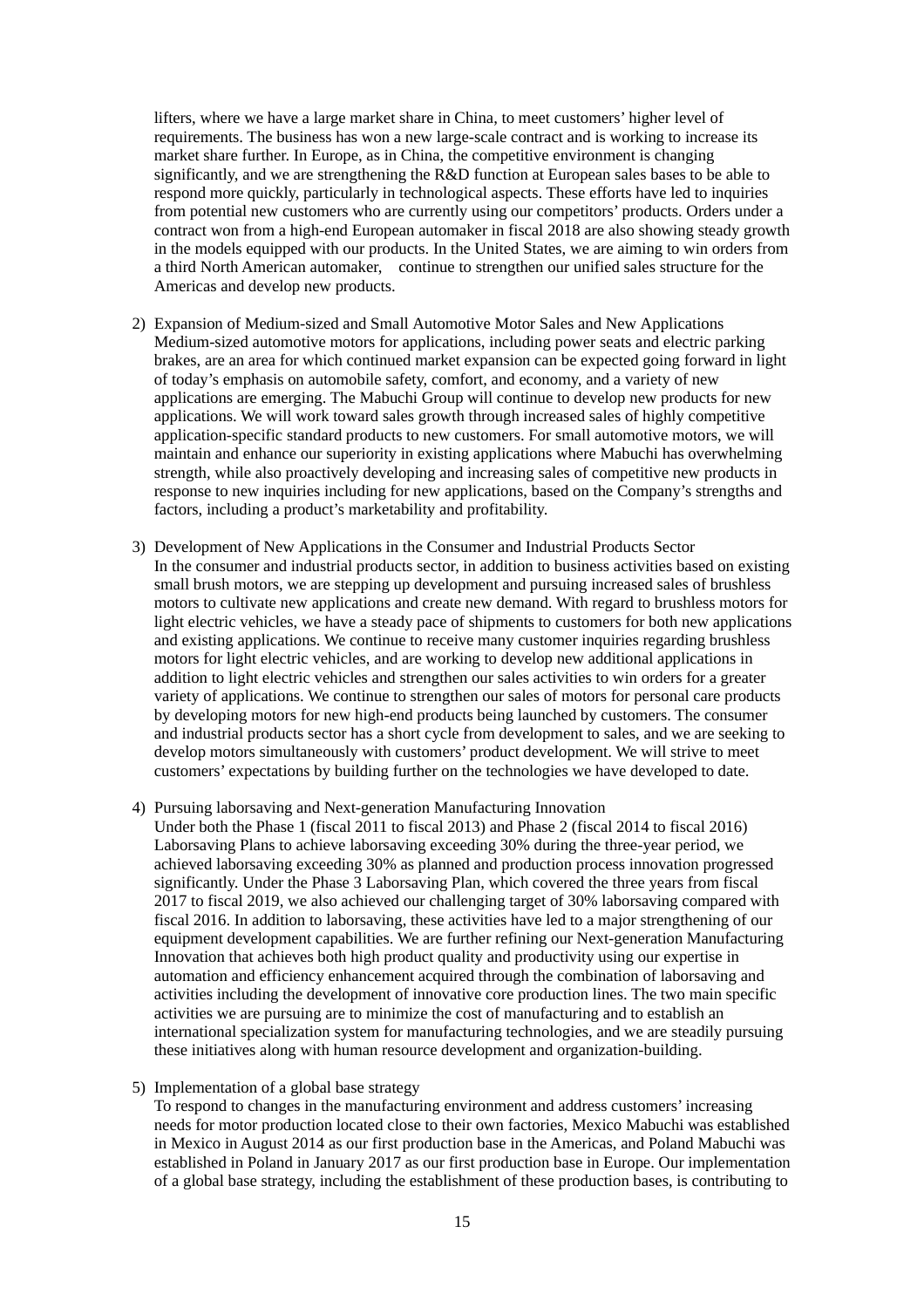our ability to respond to the drastic changes in external environment seen in recent years. In China, the establishment of a regional headquarters is strengthening our ability to address local needs. Initiatives in the Americas include increasing our production line capacity and raising productivity at Mexico Mabuchi. In particular, we have achieved stable supplies to counter the effects of the respective country's trade policies through cooperation between America Mabuchi and Mexico Mabuchi. In Europe, Poland Mabuchi is working to commence mass production and raise productivity, to be able to provide a high level of customer service based on local production for local consumption.

### (4) Financial Highlights

(Millions of Yen) 76th fiscal term (FY2016) 77th fiscal term (FY2017) 78th fiscal term (FY2018) 79th fiscal term (FY2019) Net sales 140,699 146,925 143,116 131,807 Ordinary income 26,135 25,841 24,804 20,854 Profit attributable to owners of parent 20,598 20,598 20,303 22,925 14,234 Profit per share (Yen) 300.70 299.74 341.19 214.00 ROE (%)  $8.8$  8.6 9.4 5.8 Total assets 258,387 269,318 267,050 268,244 Net assets 232,917 242,179 244,454 245,172 Shareholders' equity ratio (%)  $\vert$  90.1 99.9 91.5 91.4 Net assets per share (Yen) 3,405.14 3,579.98 3,640.08 3,690.86 Cash dividends per share (Yen)  $120 \begin{vmatrix} 120 & 120 \end{vmatrix}$  135 135 Dividend payout ratio (%)  $\begin{array}{|c|c|c|c|c|c|c|c|} \hline \end{array}$  39.9 40.0 39.6 53.1 Dividend on equity ratio (%)  $\begin{array}{ccc} 3.5 & 3.4 & 3.7 & 3.7 \end{array}$  3.7

(Notes)

- 1. Profit per share is calculated using the average number of outstanding shares during the period. Net assets per share are calculated based on the total number of shares outstanding at the end of the period.
- 2. Amounts less than one million yen for net sales, ordinary income, profit attributable to owners of parent, total assets, and net assets are omitted. Amounts of profit per share and net assets per share are rounded to two decimal places.
- 3. Percentages for ROE, shareholders' equity ratio, dividend payout ratio and dividend on equity ratio are rounded to one decimal place.
- 4. Cash dividends per share, dividend payout ratio and dividend on equity ratio for the 79th fiscal term are projected figures calculated on the assumption that the resolution will be passed on the proposal for appropriation of retained earnings at the 79th Ordinary General Meeting of Shareholders.
- 5. As the Company's shares held by the ESOP Trust Utilizing Employee Shareholding Association are treated as treasury stock, the relevant number of shares is excluded from the average number of outstanding shares during the period in the calculation of profit per share and the dividend payout ratio for the 76th, 77th and 78th fiscal terms. Moreover, the relevant number of shares is excluded from the total number of shares outstanding at the end of the period in the calculation of net assets per share and the dividend on equity ratio for the 76th and 77th fiscal terms.
- 6. As the Company's shares held by the Mabuchi Motor Employee Ownership Association Trust are treated as treasury stock, the relevant number of shares is excluded from the average number of outstanding shares during the period in the calculation of profit per share and the dividend payout ratio for the 79th fiscal term. Moreover, the relevant number of shares is excluded from the total number of shares outstanding at the end of the period in the calculation of net assets per share and the dividend on equity ratio.
- 7. As the Company's shares held by the Executive Compensation BIP Trust are treated as treasury stock, the relevant number of shares is excluded from the average number of outstanding shares during the period in the calculation of profit per share and the dividend payout ratio for the 76th, 77th, 78th and 79th fiscal terms. Moreover, the relevant number of shares is excluded from the total number of shares outstanding at the end of the period in the calculation of net assets per share and the dividend on equity ratio.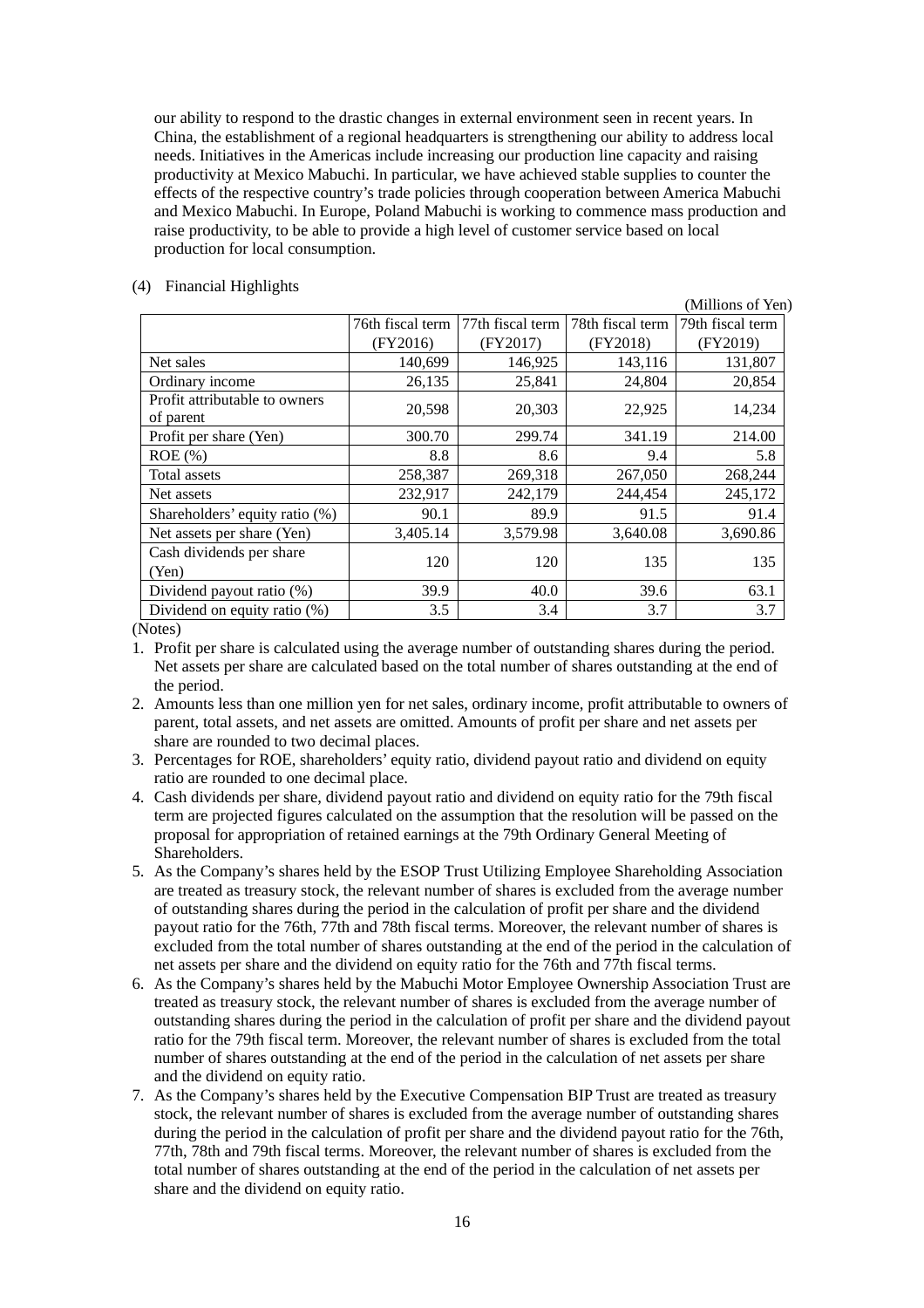- 8. Beginning in the 79th fiscal term, the Company has applied the Partial Amendments to Accounting Standard for Tax Effect Accounting. The indicators up to the 77th fiscal term have been calculated using financial statement figures that are not retroactively applied, while the indicators for the 78th fiscal term have been calculated using financial statement figures after retroactive application of the amendments.
- (5) Major Business Conducted by the Mabuchi Group (As of December 31, 2019)

The Mabuchi Group, consisting of the Company and its 23 subsidiaries (of which 22 are consolidated subsidiaries), engages in the manufacture and sales of small motors used for automotive products, consumer and industrial products, etc.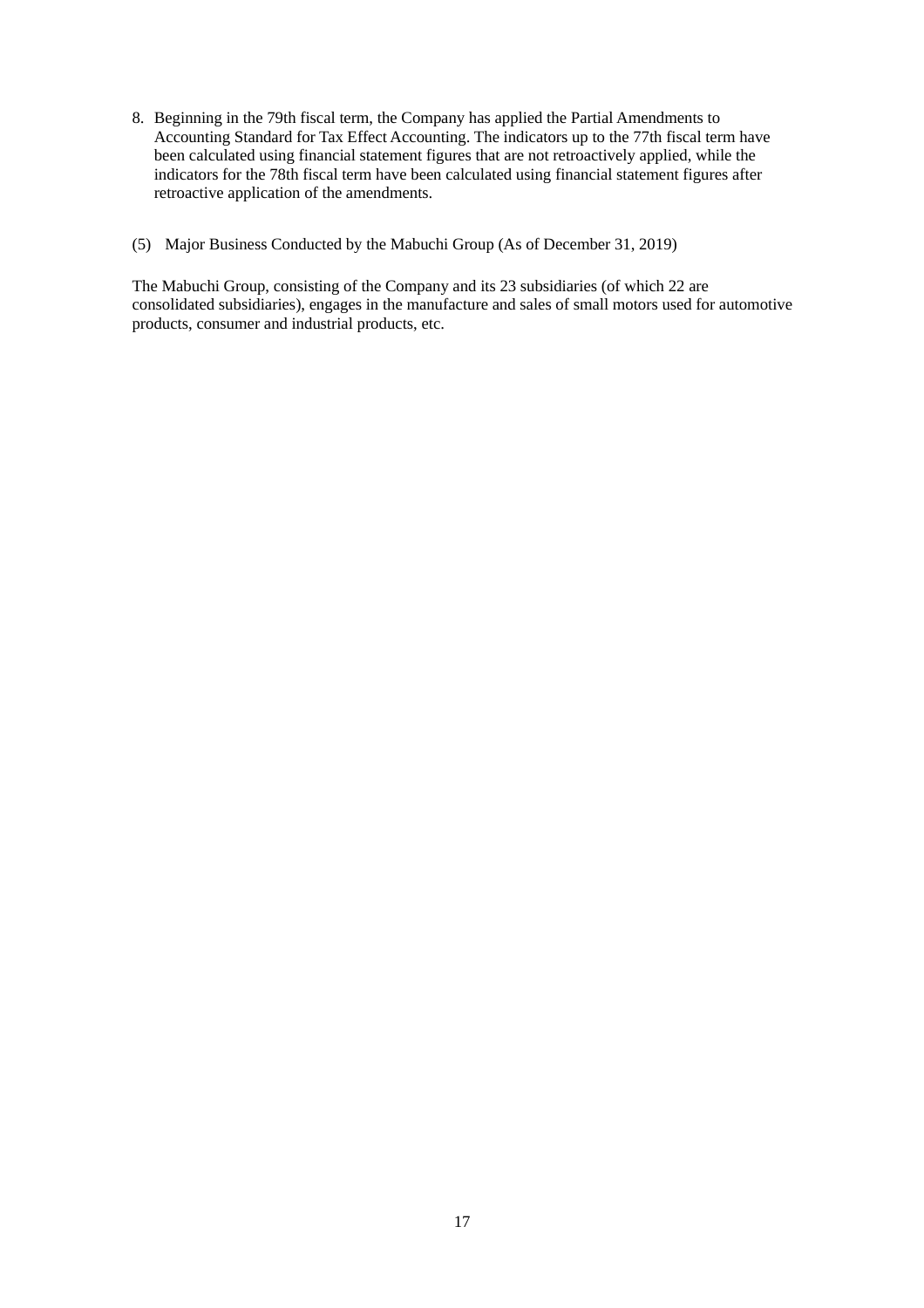# **2. Matters Relating to Stocks** (As of December 31, 2019)

|     | (1) Total Number of Shares Authorized: | 200,000,000                                                      |
|-----|----------------------------------------|------------------------------------------------------------------|
| (2) | <b>Total Number of Shares Issued:</b>  | 68,562,462<br>(Including 1,826,945 shares of treasury stock)     |
|     | (3) Number of Shareholders:            | 21,795<br>(Decreased by 2,506 from the end of the previous term) |

### (4) Major Shareholders (Top 10)

|                                                                                                 | Number of shares held | Percentage of       |
|-------------------------------------------------------------------------------------------------|-----------------------|---------------------|
| <b>Shareholders</b>                                                                             | (shares)              | shares held $(\% )$ |
| Takaichi Mabuchi                                                                                | 5,000,800             | 7.5                 |
| The Master Trust Bank of Japan, Ltd. (Trust Account)                                            | 3,460,000             | 5.2                 |
| Mabuchi International Scholarship Foundation, Public<br><b>Interest Incorporated Foundation</b> | 3,000,000             | 4.5                 |
| Japan Trustee Services Bank, Ltd. (Trust Account)                                               | 2,659,500             | 4.0                 |
| Premiere Corporation                                                                            | 2,068,600             | 3.1                 |
| Tamotsu Mabuchi                                                                                 | 2,050,414             | 3.1                 |
| Takashi Mabuchi                                                                                 | 2,010,600             | 3.0                 |
| Ray Corporation Co., Ltd.                                                                       | 1,746,000             | 2.6                 |
| Misaki Engagement Master Fund                                                                   | 1,202,500             | 1.8                 |
| Japan Trustee Services Bank, Ltd. (Trust Account 5)                                             | 1,120,400             | 1.7                 |
|                                                                                                 |                       |                     |

(Notes)

1. The number of shares of treasury stock (1,826,945 shares) is excluded from "Percentage of shares held." The percentages are rounded to one decimal place.

2. 139,100 shares held by the Mabuchi Motor Employee Ownership Association Trust and 203,226 shares held by the Executive Compensation BIP Trust are included in the calculation of "Percentage of shares held."

### (5) Other Significant Matters Relating to Stocks

1) Introduction of the Performance-based Stock Compensation Plan

At the 75th Ordinary General Meeting of Shareholders held on March 30, 2016, the Company resolved the introduction of a compensation system for the Company's directors and executive officers (performance-based stock compensation plan), which is closely linked to medium-term business performance, with the purpose of enhancing the motivation of directors and executive officers to contribute to improved business performance and increased corporate value over the medium term. Based on the resolution, the Company has adopted a trust called the Executive Compensation BIP (Board Incentive Plan) Trust.

The number of shares held in the trust account of the Executive Compensation BIP Trust as of the fiscal year-end was 203,226 shares.

#### 2) Purchase of Treasury Stock

Treasury stock purchased in accordance with a resolution at a meeting of the Board of Directors held on February 14, 2019

- Class and total number of shares purchased: 777,500 shares of common stock of the Company
- Total amount of purchase cost: ¥2,999,646,500
- Purchase period: from February 18, 2019 to March 19, 2019

### 3) Restricted Stock Compensation Plan

The Company has introduced a restricted stock compensation plan in accordance with the resolution of the 77th Ordinary General Meeting of Shareholders of the Company held on March 29, 2018. Following the introduction, the Company decided on the disposal of treasury stock as stock compensation at a meeting of the Board of Directors held on April 12, 2019, and completed the disposal of 14,330 shares of treasury stock for five directors (excluding outside directors) and eight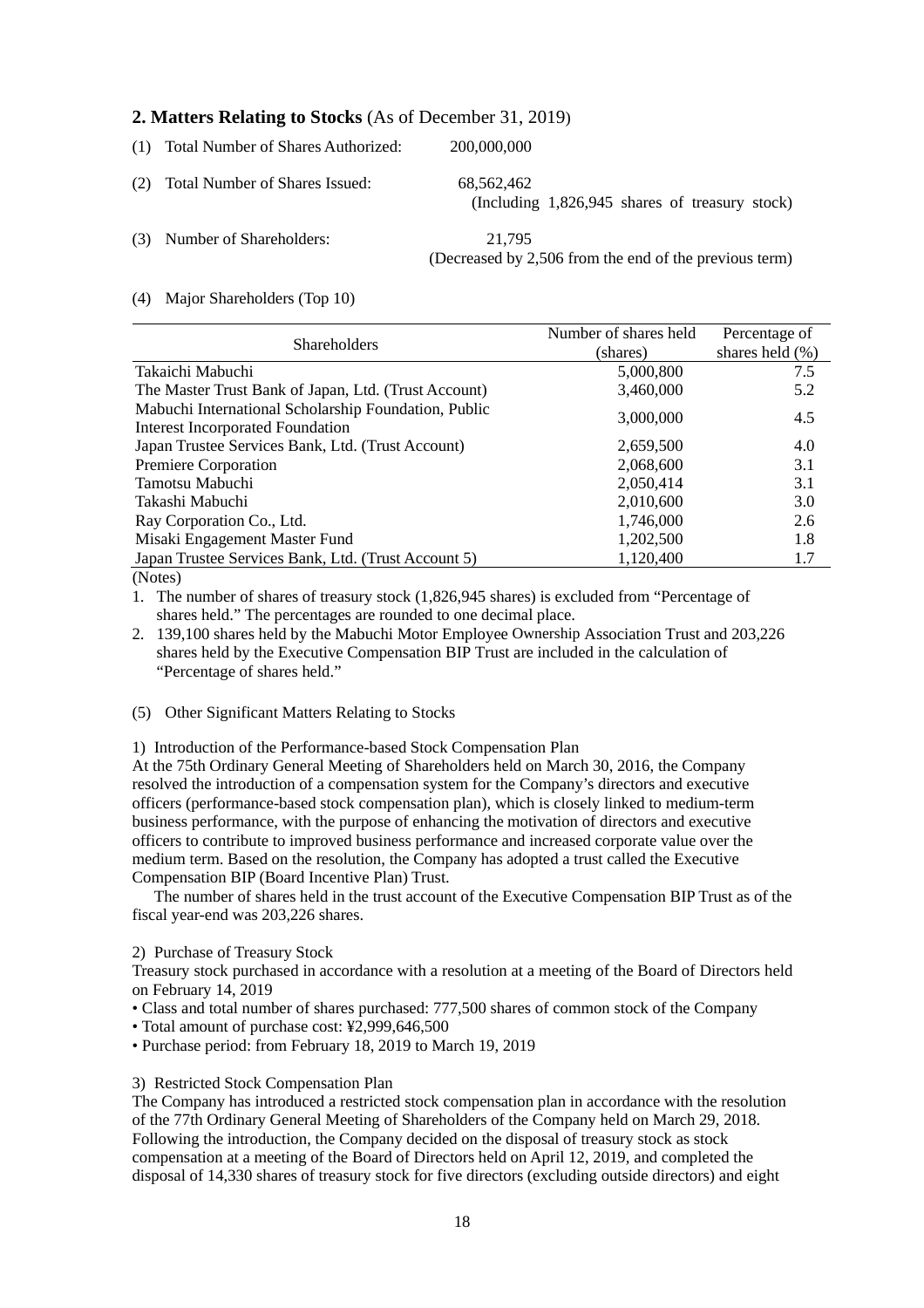executive officers as of May 8, 2019.

4) Trust-type Employee Stock Ownership Incentive Plan

The Company has introduced a trust-type employee stock ownership incentive plan to promote the constant development of the Company by providing incentives for employees in order to enhance the Company's corporate value over the medium to long term, further improving welfare programs and boosting employees' work awareness through capital participation as shareholders.

The number of shares held in the trust account as of the fiscal year-end was 139,100 shares.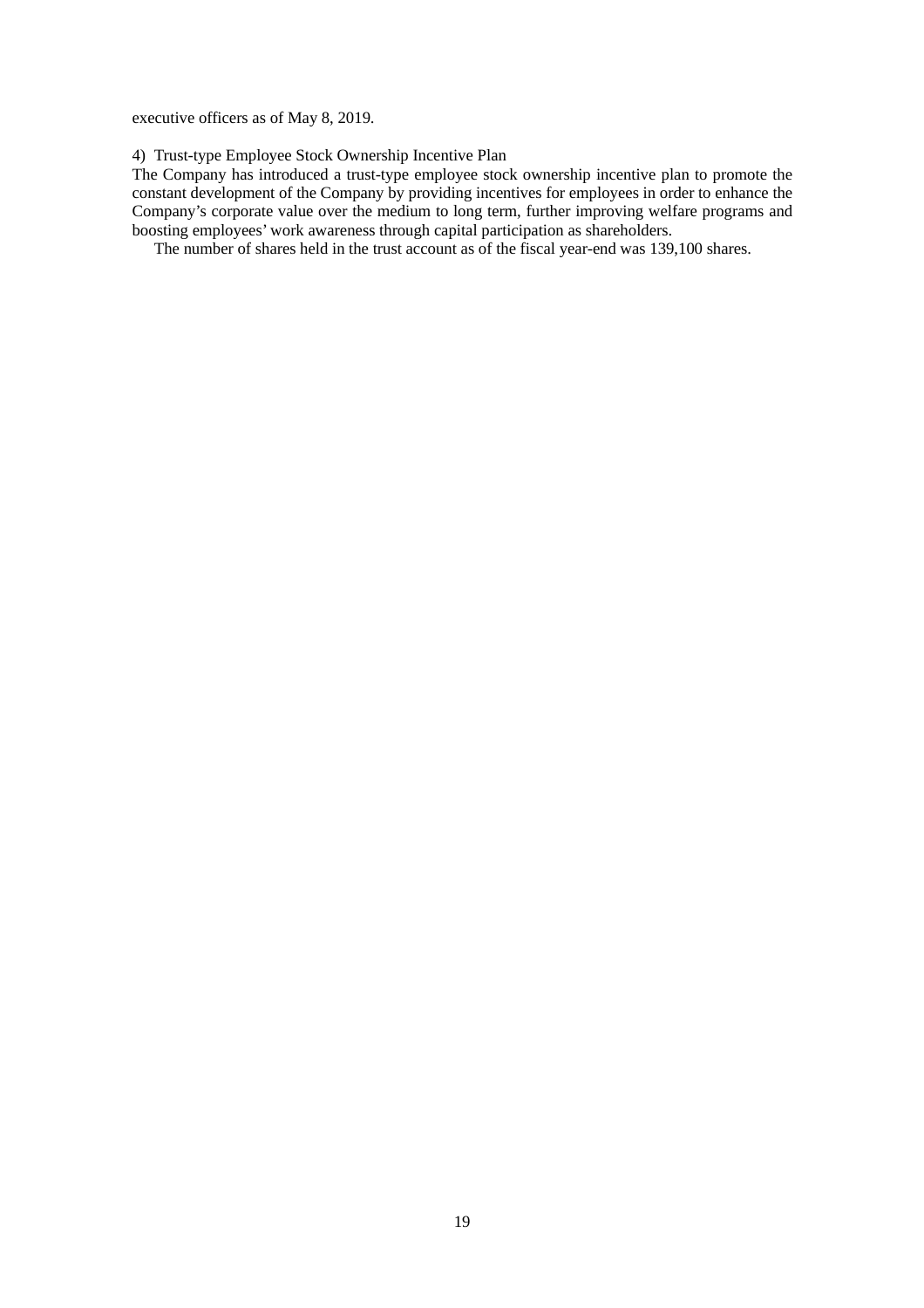# **3. Matters Concerning the Subscription Rights to Shares**

| Designation                                                   | Date of<br>resolution<br>for<br>issuance | Number of<br>subscription<br>rights to<br>shares | Number of<br>persons granted<br>subscription<br>rights to shares                                                                   | Type and<br>number of<br>shares<br>underlying<br>subscription<br>rights to<br>shares                 | Subscription<br>amount<br>required in<br>exchange for<br>subscription<br>rights to shares | Value of<br>property<br>invested in<br>exercising<br>subscription<br>rights to<br>shares | Period for<br>exercising<br>subscription<br>rights to<br>shares |
|---------------------------------------------------------------|------------------------------------------|--------------------------------------------------|------------------------------------------------------------------------------------------------------------------------------------|------------------------------------------------------------------------------------------------------|-------------------------------------------------------------------------------------------|------------------------------------------------------------------------------------------|-----------------------------------------------------------------|
| 1st<br>Subscription   March 28,<br>Rights to<br><b>Shares</b> | 2013                                     | 199 units                                        | Two $(2)$<br>directors of the<br>Company<br>(excluding audit<br>and supervisory<br>committee<br>members and<br>outside directors)  | 3,980 shares<br>of the<br>Company's<br>common<br>stock (20<br>shares per<br>subscription<br>right)   | Not required                                                                              | One $(1)$ yen<br>per share                                                               | From May<br>21, 2013 to<br>May 20,<br>2033                      |
| 2nd<br>Subscription   March 28,<br>Rights to<br><b>Shares</b> | 2014                                     | 133 units                                        | Two $(2)$<br>directors of the<br>Company<br>(excluding audit<br>and supervisory<br>committee<br>members and<br>outside directors)  | $2,660$ shares<br>of the<br>Company's<br>common<br>stock (20<br>shares per<br>subscription<br>right) | Not required                                                                              | One $(1)$ yen<br>per share                                                               | From April<br>22, 2014 to<br>April 21,<br>2034                  |
| 3rd<br>Subscription March 27,<br>Rights to<br><b>Shares</b>   | 2015                                     | 297 units                                        | Four $(4)$<br>directors of the<br>Company<br>(excluding audit<br>and supervisory<br>committee<br>members and<br>outside directors) | 2,970 shares<br>of the<br>Company's<br>common<br>stock (10<br>shares per<br>subscription<br>right)   | Not required                                                                              | One $(1)$ yen<br>per share                                                               | From April<br>21, 2015 to<br>April 20,<br>2035                  |
| 4th<br>Subscription   March 30,<br>Rights to<br><b>Shares</b> | 2016                                     | 523 units                                        | Five $(5)$<br>directors of the<br>Company<br>(excluding audit<br>and supervisory<br>committee<br>members and<br>outside directors) | 5,230 shares<br>of the<br>Company's<br>common<br>stock (10<br>shares per<br>subscription<br>right)   | Not required                                                                              | One $(1)$ yen<br>per share                                                               | From April<br>21, 2016 to<br>April 20,<br>2036                  |
| 5th<br>Subscription   March 30,<br>Rights to<br><b>Shares</b> | 2017                                     | 546 units                                        | Five $(5)$<br>directors of the<br>Company<br>(excluding audit<br>and supervisory<br>committee<br>members and<br>outside directors) | 5,460 shares<br>of the<br>Company's<br>common<br>stock (10<br>shares per<br>subscription<br>right)   | Not required                                                                              | One $(1)$ yen<br>per share                                                               | From April<br>21, 2017 to<br>April 20,<br>2037                  |

Subscription Rights to Shares Held by the Company's Directors as of December 31, 2019.

(Notes)

1. Conditions for the exercise of the subscription rights to shares are as follows:

1) A person who is allotted the subscription rights to shares (hereafter "Subscription Right Holder") shall be allowed to exercise the subscription rights to shares, solely in a lump sum,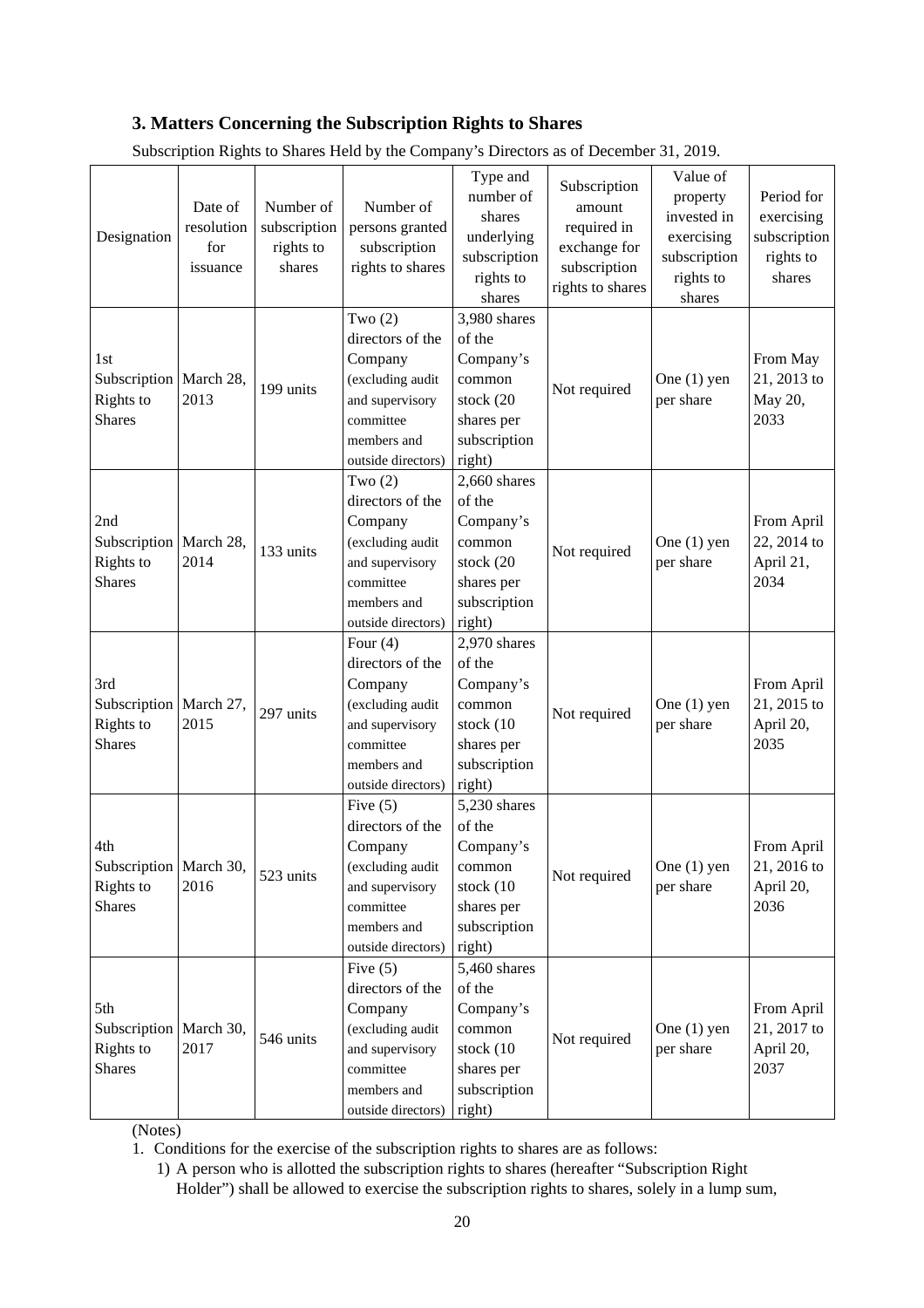only within a period of not later than ten (10) days following the next day after the date when he or she forfeits the director's position of the Company.

- 2) In the event a Subscription Right Holder passes away, his or her heir may exercise the subscription rights to shares, provided, however, that any person who has inherited the subscription rights to shares from the heir of an allotted person is not allowed to exercise the subscription rights to shares.
- 2. In keeping with the stock split that the Company conducted on January 1, 2015, in which each share of the Company's common stock was split into two shares, the "type and number of shares underlying subscription rights to shares" for the 1st and 2nd Subscription Rights to Shares have been adjusted.
- 3. Of the above, the subscription rights to shares granted to one (1) director include those that were granted before the director assumed the position of director.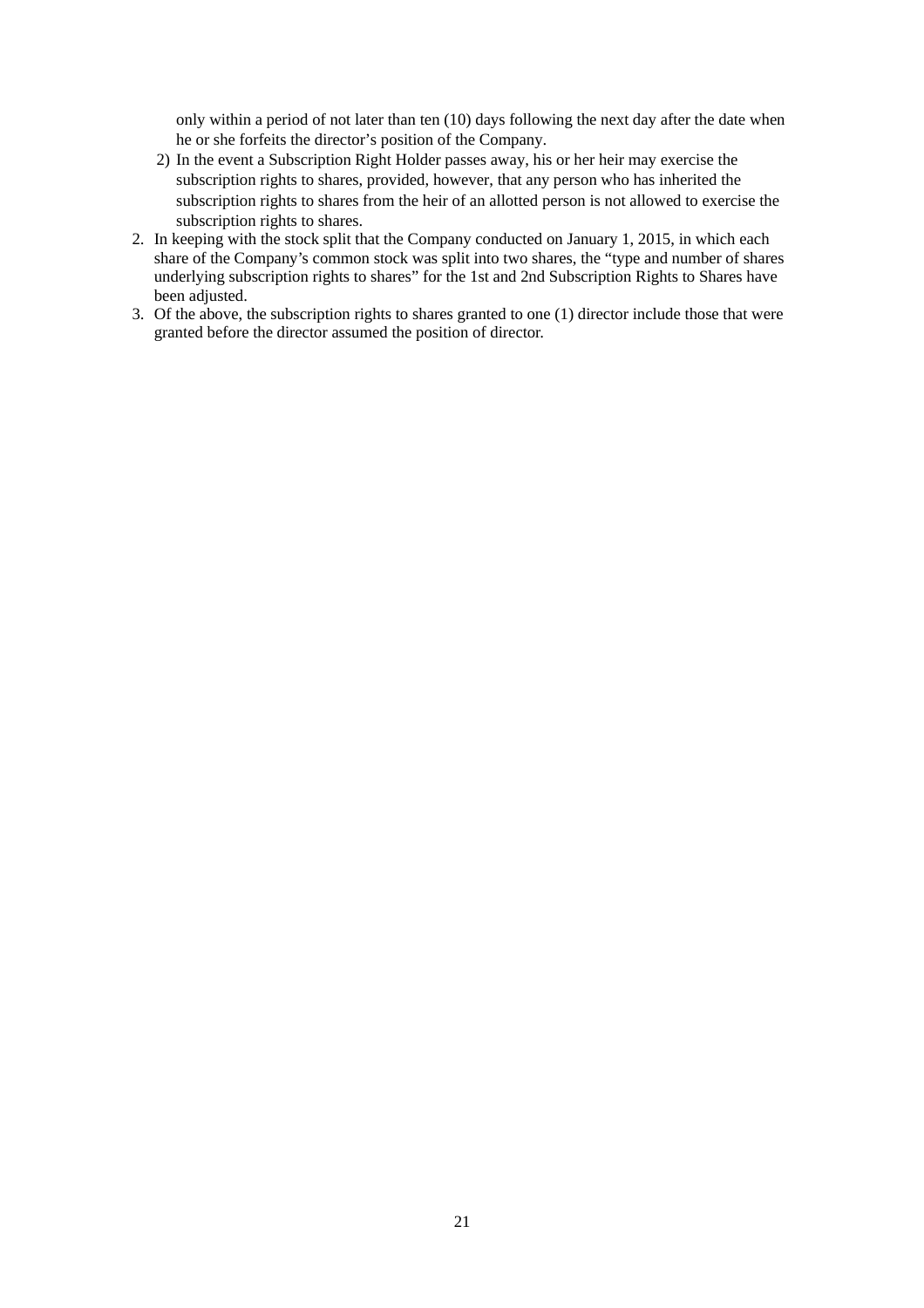# **4. Directors of the Company**

## (1) Directors

(As of December 31, 2019)

| Name<br>Position                                                              |                    | Duty and<br><b>Significant Positions Concurrently Held</b>                                                                                                                                     |
|-------------------------------------------------------------------------------|--------------------|------------------------------------------------------------------------------------------------------------------------------------------------------------------------------------------------|
| <b>Representative Director</b><br>and President                               | Hiroo Okoshi       | <b>CEO</b>                                                                                                                                                                                     |
| <b>Representative Director</b>                                                | Masato Itokawa     | COO, Senior Managing Executive Officer,<br>in charge of Internal Controls and Chief<br>Quality and Environmental Officer                                                                       |
| Director                                                                      | Hirotaro Katayama  | Managing Executive Officer, Assistant to the<br>President and Chief Officer of Subsidiaries                                                                                                    |
| Director                                                                      | Tadahito Iyoda     | Group Executive Officer and Chief Regional<br>Officer in the Americas                                                                                                                          |
| Director                                                                      | Eiji Uenishi       | <b>Executive Officer, Deputy Chief Business</b><br>Officer, Senior General Manager of Product<br>Development and Senior General Manager<br>of Automotive Product Business Unit 1               |
| Director                                                                      | Shinichi Taniguchi | Executive Officer, Chief Technology Officer<br>and Senior General Manager of<br><b>Manufacturing Headquarters</b>                                                                              |
| <b>Outside Director</b>                                                       | Naoki Mitarai      |                                                                                                                                                                                                |
| <b>Outside Director</b>                                                       | Kazuhiko Tsutsumi  |                                                                                                                                                                                                |
| <b>Outside Director</b>                                                       | Jody L. Ono        |                                                                                                                                                                                                |
| Director<br>(Full-time Audit and<br><b>Supervisory Committee</b><br>Member)   | Kazuyuki Someya    |                                                                                                                                                                                                |
| <b>Outside Director</b><br>(Audit and Supervisory<br>Committee Member)        | Toru Masuda        | Attorney,<br>Representative of Masuda Toru Law Office                                                                                                                                          |
| <b>Outside Director</b><br>(Audit and Supervisory<br><b>Committee Member)</b> | Takashi Asai       | Attorney,<br>Partner of DAI-ICHI FUYO LAW OFFICE                                                                                                                                               |
| <b>Outside Director</b><br>(Audit and Supervisory<br>Committee Member)        | Yukie Toge         | Director of Yukie Toge Certified Public<br><b>Accountant Office</b><br>Representative Director of Felice Consulting<br>Ltd.<br>Outside Audit & Supervisory Board Member<br>of Seven Bank, Ltd. |

(Notes)

- 1. On March 28, 2019, the Company changed to a company with audit and supervisory committee in accordance with the resolution of the 78th Ordinary General Meeting of Shareholders held on the same date. Due to this change, Kazuyuki Someya, Toru Masuda and Takashi Asai retired as Audit & Supervisory Board Members and were newly appointed Directors who are Audit and Supervisory Committee Members as of the same date.
- 2. Directors Naoki Mitarai, Kazuhiko Tsutsumi and Jody L. Ono and Directors (who are Audit and Supervisory Committee Members) Toru Masuda, Takashi Asai and Yukie Toge are outside directors. The Company has designated them as "independent officers" as stipulated by the Tokyo Stock Exchange and registered them there.
- 3. The Company has elected Kazuyuki Someya as a Full-time Audit and Supervisory Committee Member to enhance the audit and supervisory functions as well as information gathering of the Audit and Supervisory Committee and to seek cooperation with internal audit departments.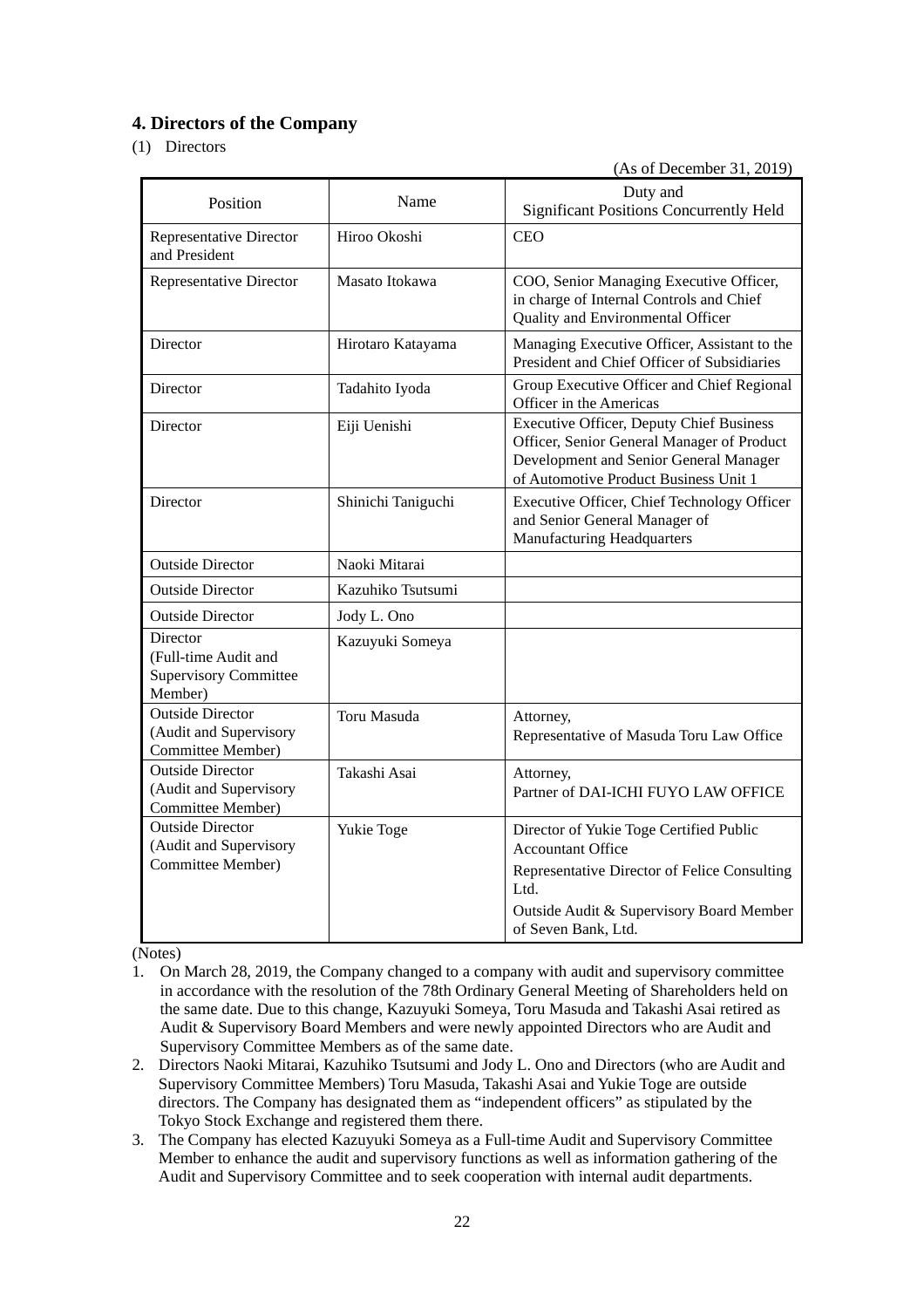- 4. Director (Full-time Audit and Supervisory Committee Member) Kazuyuki Someya has engaged in the administration of the Company for many years. He has also served in overall management as the President of a Chinese subsidiary of the Company and has significant knowledge of finance and accounting.
- 5. Director (Audit and Supervisory Committee Member) Yukie Toge is a certified public accountant and has professional knowledge of finance and accounting.
- 6. Directors (Audit and Supervisory Committee Members) Toru Masuda and Takashi Asai are attorneys. They are familiar with corporate legal affairs and have significant knowledge of finance and accounting.
- 7. Directors Tadashi Takahashi and Ichiro Hashimoto and Audit & Supervisory Board Member Nobutaka Motohashi retired due to the expiration of their terms of office at the conclusion of the 78th Ordinary General Meeting of Shareholders held on March 28, 2019.
- 8. The Company reinforces business execution and supervision functions by entrusting directors with strategic decision making and supervision and giving executive officers the authority of and responsibility for ordinary business execution. The Company also adopts the executive officer system to reinforce corporate governance.

| Name              | Areas of responsibility                                                                                                                                                                  |
|-------------------|------------------------------------------------------------------------------------------------------------------------------------------------------------------------------------------|
| Tadashi Takahashi | Managing Executive Officer and in charge of Production Base Issue<br>Management                                                                                                          |
| Kentaro Shirai    | Managing Executive Officer, Chief Business Officer and Senior<br>General Manager of Purchasing Headquarters                                                                              |
| Isao Ichikawa     | Managing Executive Officer, Deputy Chief Business Officer, Senior<br>General Manager of Sales & Marketing and Senior General Manager<br>of Consumer and Industrial Product Business Unit |
| Tsuyoshi Nakamura | Executive Officer, in charge of Customer Relations and Senior<br>General Manager of Automotive Product Business Unit 2                                                                   |
| Toichi Koyata     | Executive Officer and Report to CEO, in charge of Issue<br>Management                                                                                                                    |
| Toru Shibasaki    | Executive Officer and Deputy Senior General Manager of<br><b>Manufacturing Headquarters</b>                                                                                              |
| Takayuki Kokon    | Executive Officer, Senior General Manager of Administration<br>Headquarters and Senior General Manager of Business Platform<br><b>Innovation Headquarters</b>                            |
| Tomofumi Imamura  | Executive Officer and Senior General Manager of Corporate<br><b>Planning Headquarters</b>                                                                                                |
| Quan Da Yong      | Group Executive Officer and Chief Regional Officers in China                                                                                                                             |

Executive officers who are not concurrently directors are as follows:

### (2) Remuneration Paid to Directors and Audit & Supervisory Board Members

| Achianciation i aid                                                                                     |                                  |                                                        |
|---------------------------------------------------------------------------------------------------------|----------------------------------|--------------------------------------------------------|
| Category                                                                                                | Number of persons<br>remunerated | Total amount of remuneration paid<br>(Millions of yen) |
| Directors (excluding Audit and<br><b>Supervisory Committee Members)</b><br>[of whom, Outside Directors] | 11<br>[4]                        | 382<br>[26]                                            |
| Directors (Audit and Supervisory<br><b>Committee Members</b> )<br>[of whom, Outside Directors]          | 4<br>[3]                         | 36<br>[21]                                             |
| Audit & Supervisory Board Members<br>[of whom, Outside Audit &<br>Supervisory Board Members]            | 4<br>[3]                         | [6]                                                    |

### 1) Remuneration Paid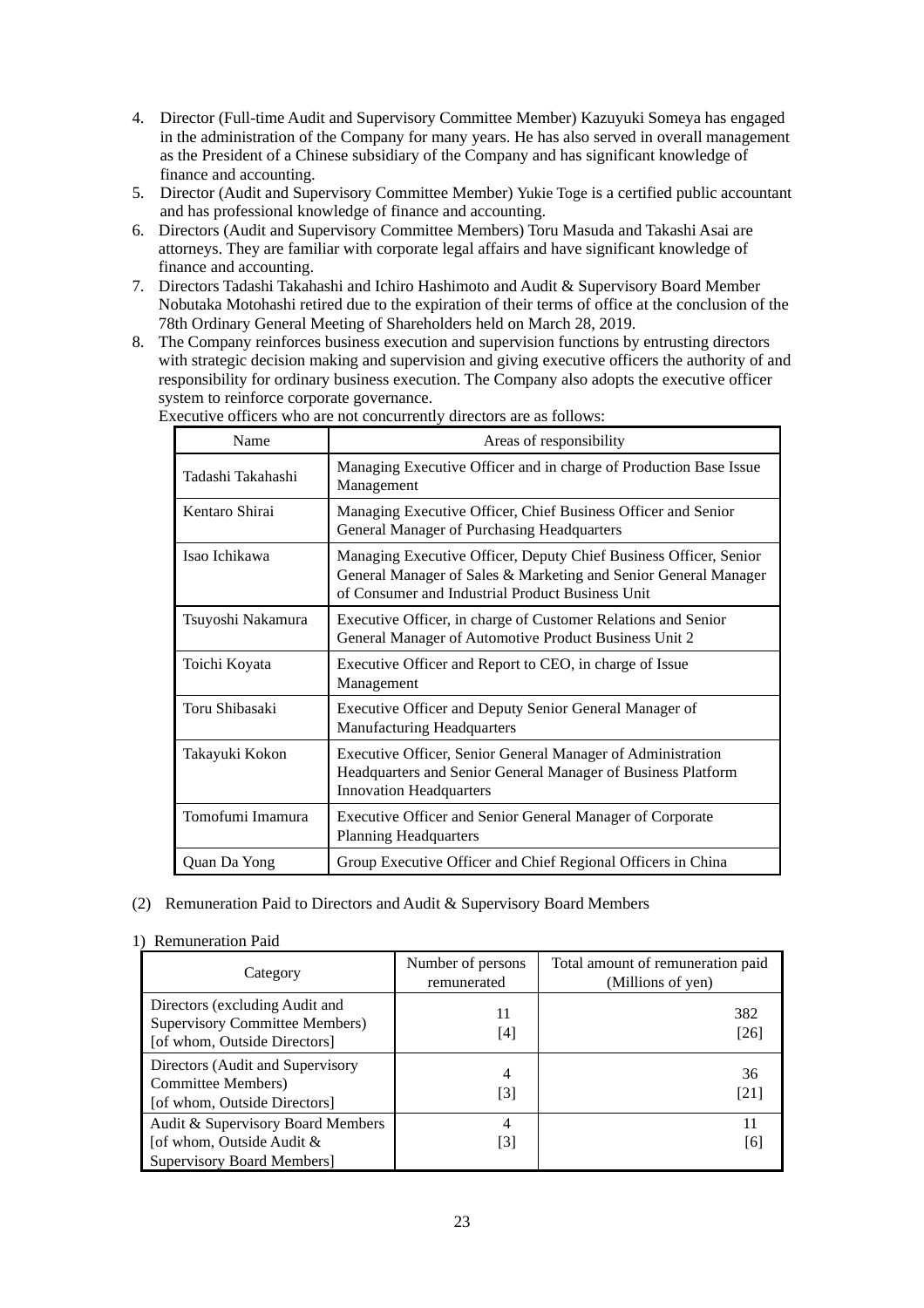### (Notes)

- 1. The amount of remuneration paid above includes the estimated amount of 84 million yen in the Company's shares, etc. calculated based on the points to be granted to seven (7) directors (excluding outside directors) under the performance-based stock compensation plan during the fiscal year under review.
- 2. The amount of remuneration paid above includes 29 million yen in restricted stock granted to five (5) directors (excluding outside directors) as remuneration for granting restricted stock.
- 3. The amount of remuneration for directors (excluding audit and supervisory committee members) includes 108 million yen in accrued bonuses due to directors, which was recorded during the fiscal year under review.
- 4. The amount of remuneration for directors (excluding audit and supervisory committee members) does not include their salaries for their service as the Company's employees, which is 5 million yen (paid to two [2] directors/employees).
- 5. The amount of remuneration for directors (excluding audit and supervisory committee members) includes the amount of remuneration paid to two (2) directors (of whom one [1] was an outside director) and the amount of remuneration for audit & supervisory board members include four (4) audit & supervisory board members (of whom three [3] were outside audit & supervisory board members) who retired at the conclusion of the 78th Ordinary General Meeting of Shareholders held on March 28, 2019. The Company transitioned from a company with audit & supervisory board to a company with audit and supervisory committee on March 28, 2019.
- 2) Policy for Decision Making on Remuneration, etc.

Following the transition to a company with audit and supervisory committee at the 78th Ordinary General Meeting of Shareholders held on March 28, 2019, the Company has set different amounts of remuneration for directors (excluding directors who are audit and supervisory committee members) and directors who are audit and supervisory committee members, and has stipulated the following policy for decision making on remuneration:

(1) Monetary compensation

The remuneration of directors (excluding directors who are audit and supervisory committee members) consists of fixed payments and variable payments. The ceiling amount of remuneration is 550 million yen per year (excluding salaries for service as the Company's employees). Remuneration of directors who are audit and supervisory committee members (the ceiling amount of total remuneration) is a fixed yearly remuneration amount of no more than 108 million yen. A fixed amount of remuneration for each director (excluding directors who are audit and supervisory committee members) was determined, taking into account each director's position, assignment, other companies' standards and changes in the management environment, etc. The variable amounts are determined by each individual's business performance assessed using certain evaluation indices. With regard to remuneration for outside directors, because they are independent of business execution, fixed remuneration that is not affected by business results is paid to each outside director.

(2) Stock compensation

The Company has introduced a trust-type, performance-based stock compensation plan as a medium-term incentive for directors (excluding directors who are audit and supervisory committee members, outside directors and non-residents of Japan) with the aim of enhancing their motivation to contribute to improving business performance and increasing corporate value over the medium term. The ceiling amount is  $600$  million yen or  $150,000$  points (one point  $=$  one common stock) over three fiscal years. The Company has also introduced a restricted stock compensation plan to provide incentives for seeking the continuous improvement of the Company's corporate value and further share value with its shareholders. The total amount of monetary compensation to be paid for granting restricted stock compensation shall be no more than 60 million yen or 50,000 shares per year.

- (3) Matters Concerning Outside Officers
- 1) Representative Positions at Different Companies Concurrently Assumed by the Company's Officers and the Relation between those Companies and MABUCHI MOTOR CO., LTD.
	- i) Director (Audit and Supervisory Committee Member) Toru Masuda also serves as representative of Masuda Toru Law Office. There has been no trading or other special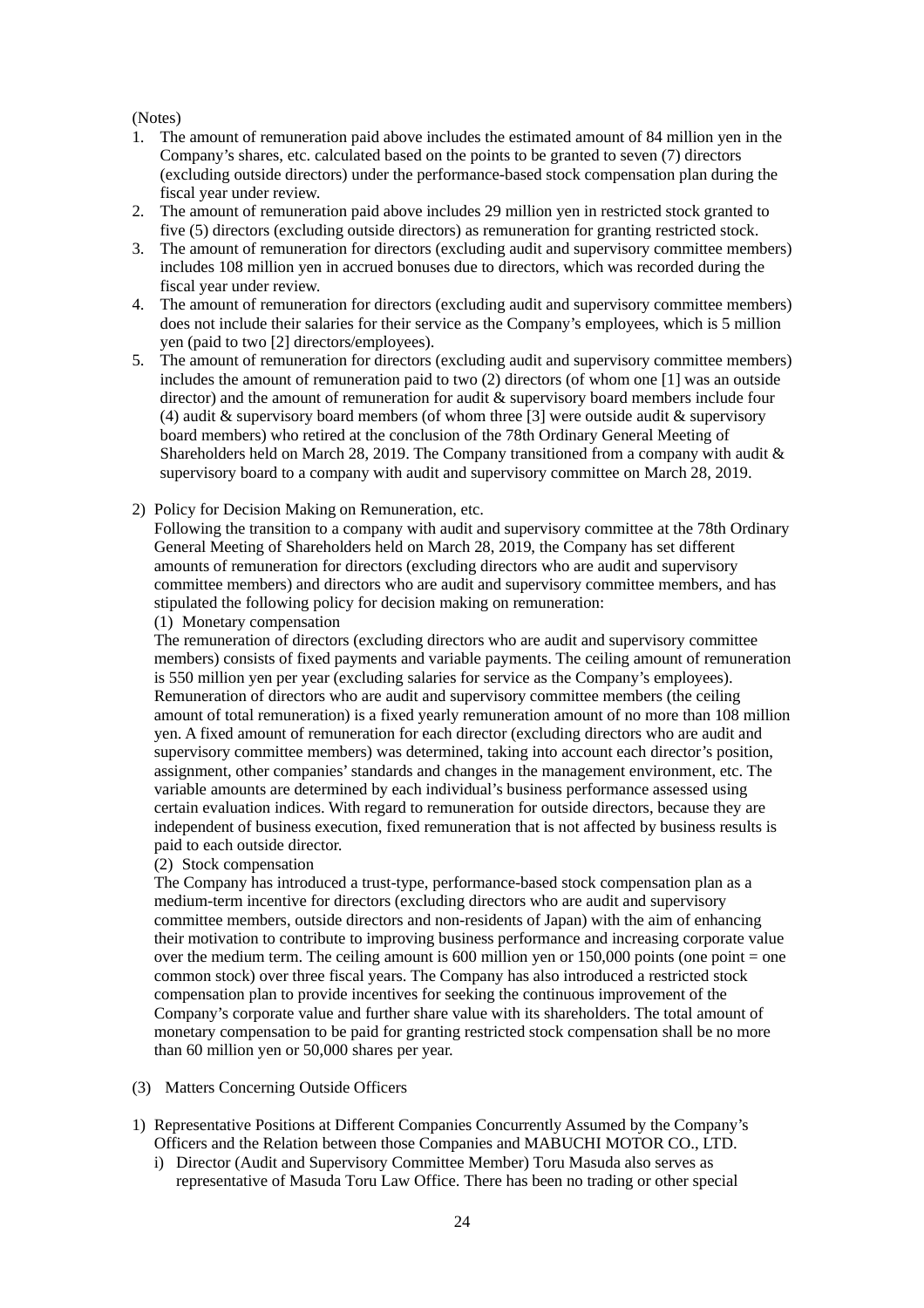relationship between Masuda Toru Law Office and the Company.

- ii) Director (Audit and Supervisory Committee Member) Takashi Asai also serves as a partner of DAI-ICHI FUYO LAW OFFICE. There has been no trading or other special relationship between DAI-ICHI FUYO LAW OFFICE and the Company.
- iii) Director (Audit and Supervisory Committee Member) Yukie Toge also serves as Director of Yukie Toge Certified Public Accountant Office, Representative Director of Felice Consulting Ltd., and Outside Audit & Supervisory Board Member of Seven Bank, Ltd. There has been no trading or other special relationship between Yukie Toge Certified Public Accountant Office, Felice Consulting Ltd. or Seven Bank and the Company.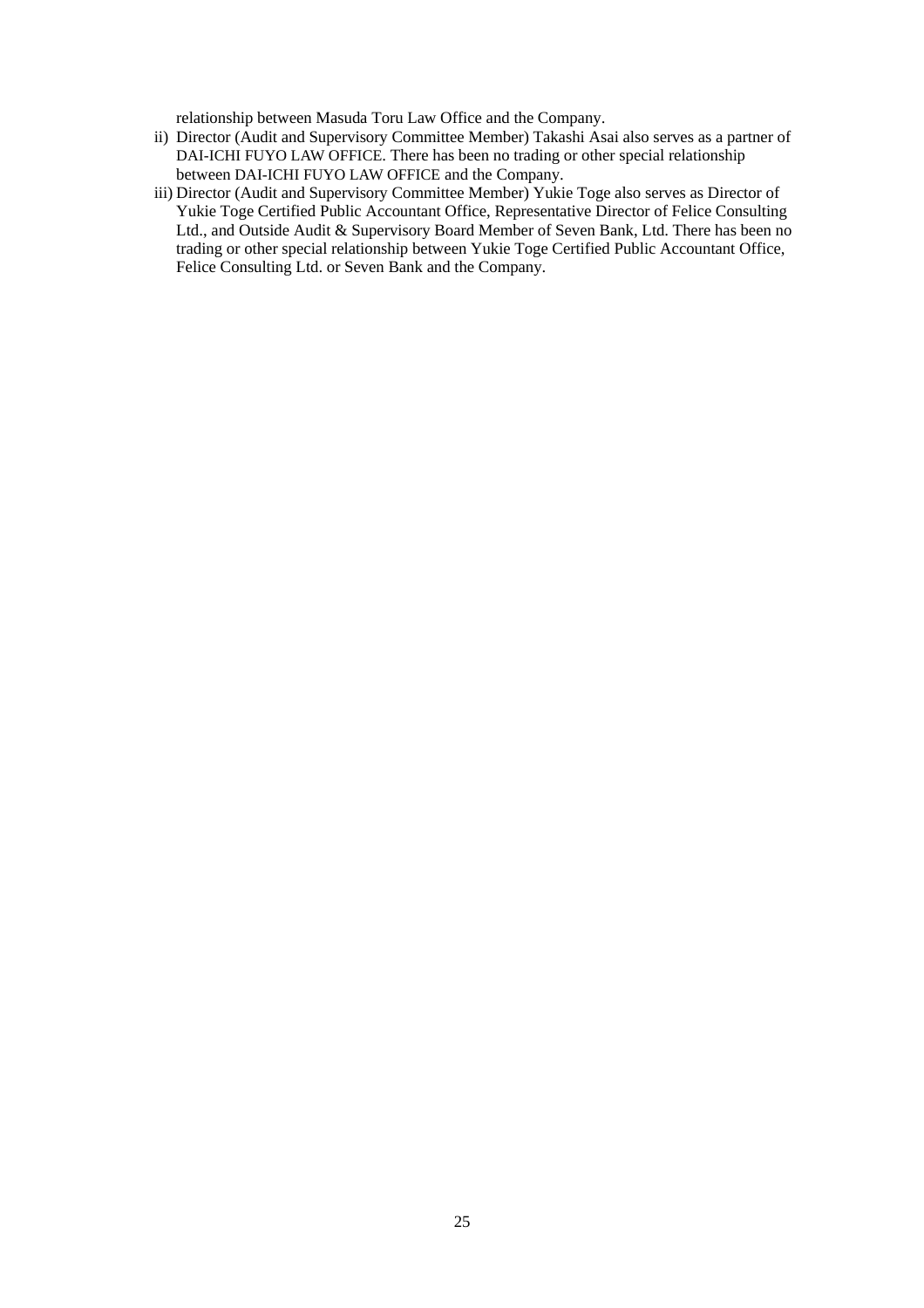2) Major Activities during the Fiscal Year under Review

|                              | Activities                                                               |
|------------------------------|--------------------------------------------------------------------------|
| Director                     | Attended 25 of the 28 meetings of the Board of Directors held during     |
| Naoki Mitarai                | the fiscal year under review. Based on his ample experience and deep     |
|                              | insight as a company executive over the years and from a position        |
|                              | independent of the Company's management, he provided advice and          |
|                              | made propositions to ensure the legality, adequacy and fairness of       |
|                              | decision making and business execution.                                  |
| Director                     | Since his appointment in March 2019, attended 19 of the 20 meetings      |
| Kazuhiko Tsutsumi            | of the Board of Directors held during the fiscal year under review.      |
|                              | Based on his ample experience and deep insight on technology             |
|                              | development as a Doctor of Engineering and from a position               |
|                              | independent of the Company's management, he provided advice and          |
|                              | made propositions to ensure the legality, adequacy and fairness of       |
|                              | decision making and business execution.                                  |
| Director                     | Since her appointment in March 2019, attended all 20 meetings of the     |
| Jody L. Ono                  | Board of Directors held during the fiscal year under review. Based on    |
|                              | her ample international experience in the university education field and |
|                              | deep insight on human resources development, etc. and from a position    |
|                              | independent of the Company's management, she provided advice and         |
|                              | made propositions to ensure the legality, adequacy and fairness of       |
|                              | decision making and business execution.                                  |
| Director (Audit and          | Of the 28 meetings of the Board of Directors held during the fiscal      |
| <b>Supervisory Committee</b> | year under review, attended 8 meetings as an Audit & Supervisory         |
| Member)                      | Board Member and 19 meetings as an Audit and Supervisory                 |
| Toru Masuda                  | Committee Member. Based on his ample experience and professional         |
|                              | viewpoints on corporate legal affairs as an attorney and from a position |
|                              | independent of the Company's management, he provided advice and          |
|                              | made propositions to ensure the legality, adequacy and fairness of       |
|                              | decision making and business execution. He also attended all 3           |
|                              | meetings of the Audit & Supervisory Board and all 8 meetings of the      |
|                              | Audit and Supervisory Committee held during the fiscal year under        |
|                              | review. Based on his professional viewpoint, he provided insightful      |
|                              | comments such as when offering opinions on the audit results.            |
| Director (Audit and          | Of the 28 meetings of the Board of Directors held during the fiscal      |
| <b>Supervisory Committee</b> | year under review, attended all 8 meetings as an Audit & Supervisory     |
| Member)                      | Board Member and all 20 meetings as an Audit and Supervisory             |
| Takashi Asai                 | Committee Member. Based on his ample experience and professional         |
|                              | viewpoints on corporate legal affairs as an attorney and from a position |
|                              | independent of the Company's management, he provided advice and          |
|                              | made propositions to ensure the legality, adequacy and fairness of       |
|                              | decision making and business execution. He also attended all 3           |
|                              | meetings of the Audit & Supervisory Board and all 8 meetings of the      |
|                              | Audit and Supervisory Committee held during the fiscal year under        |
|                              | review. Based on his professional viewpoint, he provided insightful      |
|                              | comments such as when offering opinions on the audit results.            |
| Director (Audit and          | Since her appointment in March 2019, attended all 20 meetings of the     |
| <b>Supervisory Committee</b> | Board of Directors and all 8 meetings of the Audit and Supervisory       |
| Member)                      | Committee held during the fiscal year under review. Based on her         |
| Yukie Toge                   | ample experience and professional viewpoints as a certified public       |
|                              | accountant and a consultant in the field of accounting and system, and   |
|                              | from a position independent of the Company's management, she             |
|                              | provided advice and made propositions to ensure the legality, adequacy   |
|                              | and fairness of decision making and business execution.                  |

(Note) In addition to the number of meetings of the Board of Directors stated above, there were 3 resolutions in writing that are considered as resolutions of the Board of Directors, pursuant to Article 370 of the Companies Act and Article 25 of the Company's Articles of Incorporation.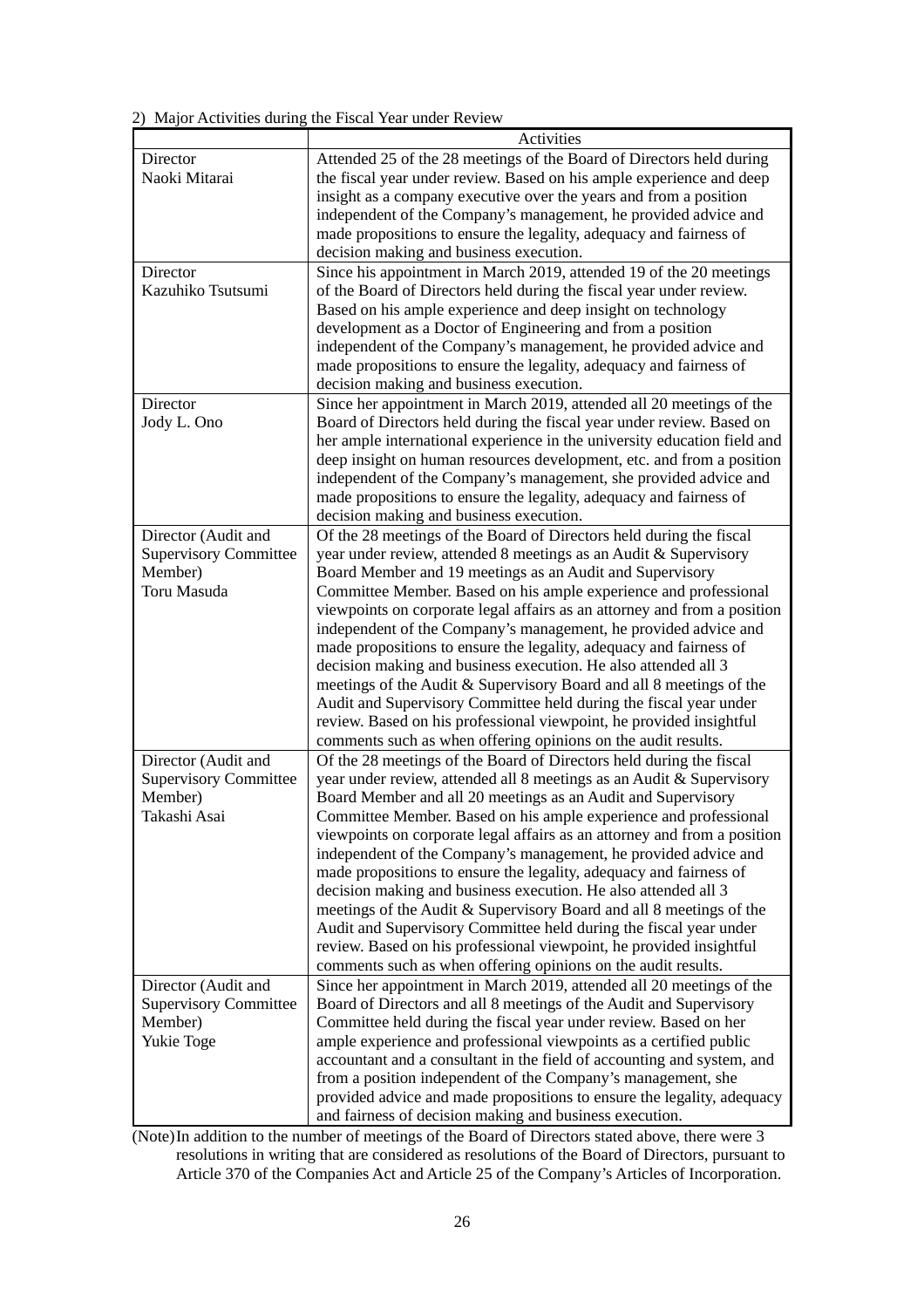## 3) Outline of Limited Liability Agreements

As per Article 427, Paragraph 1, of the Companies Act and the Company's Articles of Incorporation, the Company entered into an agreement with outside directors to limit their liabilities for damages as provided in Article 423, Paragraph 1, of the Companies Act. The limit of liabilities under the agreement shall be the amount set forth in the relevant laws and regulations.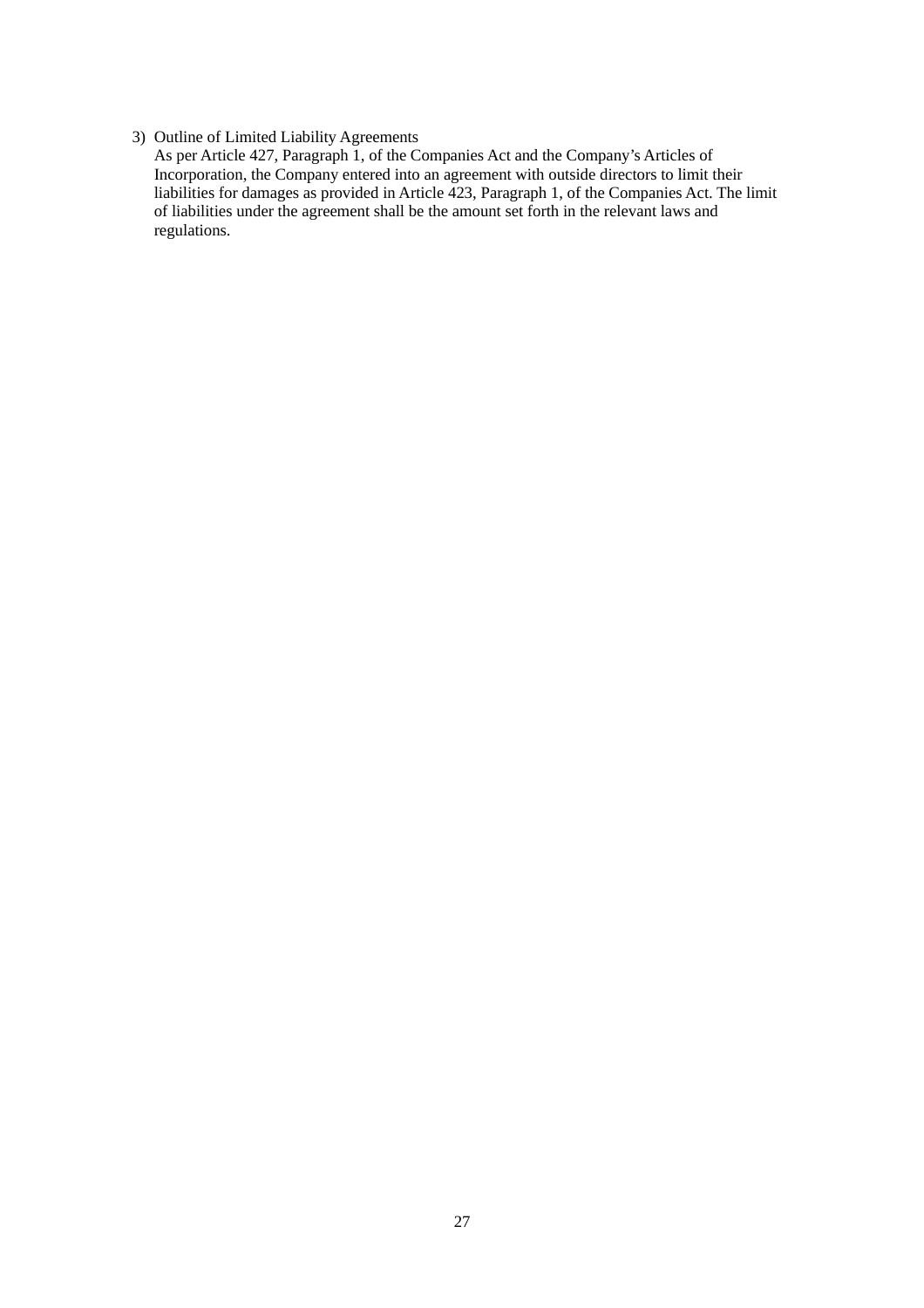## **Consolidated Balance Sheet**

(As of December 31, 2019)

| (Millions of yen)                   |         |                                            |           |
|-------------------------------------|---------|--------------------------------------------|-----------|
| Item                                | Amount  | Item                                       | Amount    |
| (Assets)                            | 268,244 | (Liabilities)                              | 23,071    |
| <b>Current assets</b>               | 173,510 | <b>Current liabilities</b>                 | 17,121    |
| Cash and bank deposits              | 110,369 | Trade notes and accounts payable           | 6,003     |
| Trade notes and accounts receivable | 21,913  | Accrued income taxes                       | 1,966     |
| Short-term investments              | 2,301   | Accrued bonuses due to employees           | 249       |
| Merchandises and finished goods     | 24,353  | Accrued bonuses due to directors           | 172       |
| Work in process                     | 954     | Other current liabilities                  | 8,730     |
| Raw materials and supplies          | 8,572   | <b>Long-term liabilities</b>               | 5,950     |
| Other current assets                | 5,101   | Long-term loans payable                    | 635       |
| Allowance for doubtful accounts     | (53)    | Accrued benefits for stock payment         | 142       |
| <b>Fixed assets</b>                 | 94,733  | Liability for retirement benefits          | 2,139     |
| Property, plant and equipment       | 80,504  | Asset retirement obligations               | 17        |
| Buildings and structures            | 22,137  | Deferred tax liabilities-non-current       | 2,716     |
| Machinery, equipment and vehicles   | 30,951  | Other long-term liabilities-non-current    | 299       |
| Tools, furniture and fixture        | 4,487   | (Net assets)                               | 245,172   |
| Land                                | 6,640   | Shareholders' equity                       | 248,084   |
| Construction in progress            | 16,288  | <b>Common stock</b>                        | 20,704    |
| <b>Intangible assets</b>            | 1,144   | Additional paid-in capital                 | 20,419    |
| <b>Investments and other assets</b> | 13,084  | <b>Retained earnings</b>                   | 216,974   |
| Investment securities               | 10,980  | <b>Treasury stock</b>                      | (10, 014) |
| Deferred tax assets-non-current     | 704     | Accumulated other comprehensive income     | (3,035)   |
| Other investments and other assets  | 1,433   | Net unrealized holding gains on securities | 3,456     |
| Allowance for doubtful accounts     | (33)    | Deferred gains or losses on hedges         | (2)       |
|                                     |         | Foreign currency translation adjustments   | (5,777)   |
|                                     |         | Retirement benefits liability adjustments  | (712)     |
|                                     |         | <b>Subscription rights to shares</b>       | 124       |
| <b>Total assets</b>                 | 268,244 | <b>Total liabilities and net assets</b>    | 268,244   |

(Note) Amounts less than one million yen have been omitted.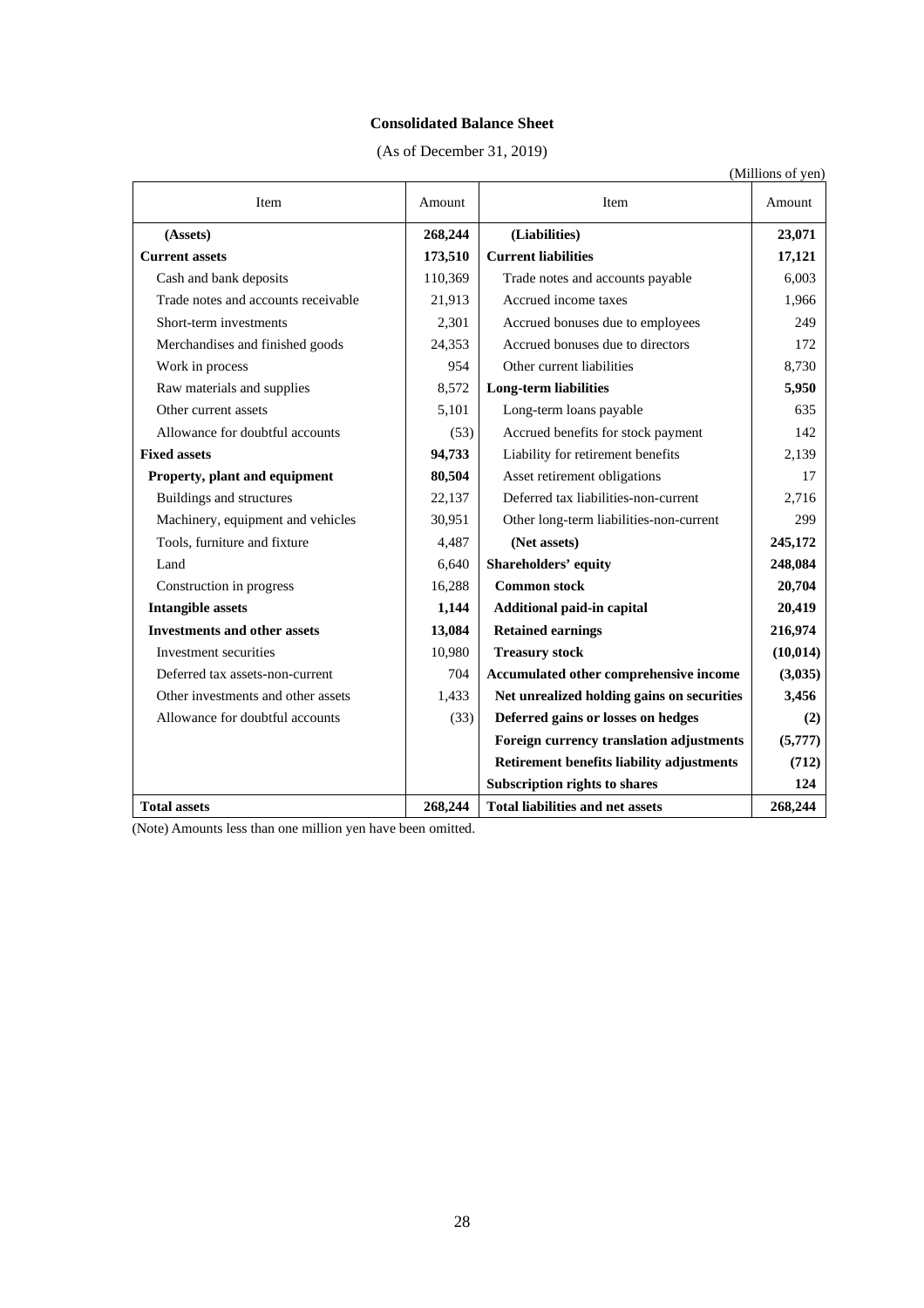## **Consolidated Statement of Income**

(For the year ended December 31, 2019)

| Item                                         | Amount |         |
|----------------------------------------------|--------|---------|
| <b>Net sales</b>                             |        | 131,807 |
| <b>Cost of sales</b>                         |        | 90,776  |
| Gross profit                                 |        | 41,031  |
| Selling, general and administrative expenses |        | 23,486  |
| <b>Operating income</b>                      |        | 17,544  |
| Non-operating income                         |        |         |
| Interest income                              | 830    |         |
| Dividend income                              | 291    |         |
| Foreign exchange gains                       | 990    |         |
| Gain on sale of raw material scrap           | 1,378  |         |
| Other                                        | 452    | 3,943   |
| Non-operating expenses                       |        |         |
| Stock-related expenses                       | 150    |         |
| Non-deductible consumption tax               | 49     |         |
| Other                                        | 434    | 634     |
| <b>Ordinary</b> income                       |        | 20,854  |
| <b>Extraordinary income</b>                  |        |         |
| Gain on disposal of fixed assets             | 25     |         |
| Gain on sales of golf memberships            | 1      | 27      |
| <b>Extraordinary loss</b>                    |        |         |
| Loss on disposal of fixed assets             | 612    |         |
| Extraordinary retirement expenses            | 90     | 702     |
| Profit before income taxes                   |        | 20,179  |
| <b>Income taxes</b>                          |        |         |
| Current                                      | 5,091  |         |
| Deferred                                     | 853    | 5,944   |
| Profit                                       |        | 14,234  |
| Profit attributable to owners of parent      |        | 14,234  |

(Note) Amounts less than one million yen have been omitted.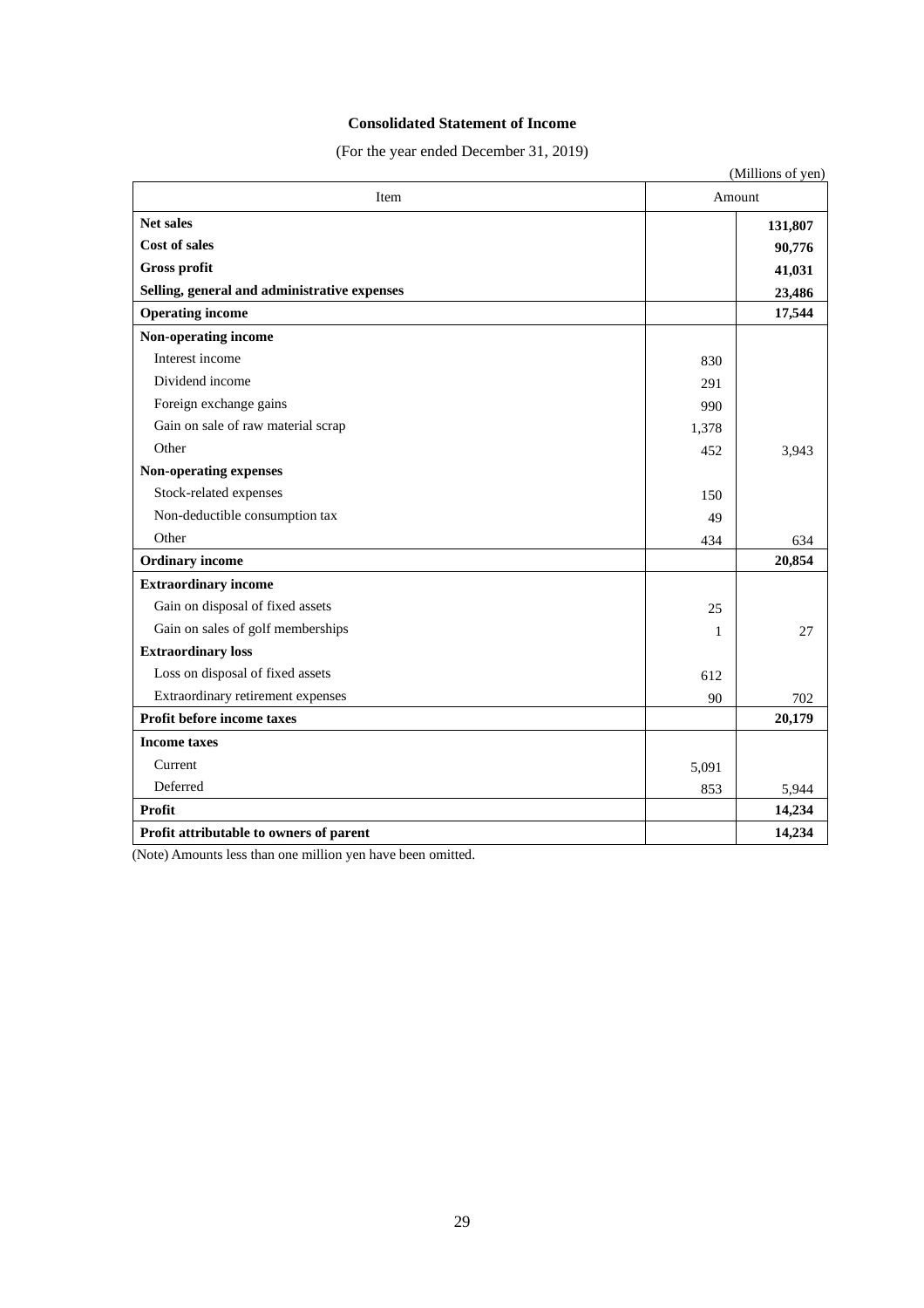## **Consolidated Statement of Changes in Net Assets**

(For the year ended December 31, 2019)

|                                                                                           |              |                               |                      |                | (Millions of yen)             |
|-------------------------------------------------------------------------------------------|--------------|-------------------------------|----------------------|----------------|-------------------------------|
|                                                                                           |              |                               | Shareholders' equity |                |                               |
|                                                                                           | Common stock | Additional paid-in<br>capital | Retained earnings    | Treasury stock | Total shareholders'<br>equity |
| Beginning balance                                                                         | 20,704       | 20,419                        | 212,594              | (7,400)        | 246,318                       |
| Changes of items during the<br>period                                                     |              |                               |                      |                |                               |
| Cash dividend (Note: 1)                                                                   |              |                               | (5,379)              |                | (5,379)                       |
| Cash dividend<br>(Interim dividends)                                                      |              |                               | (4, 453)             |                | (4, 453)                      |
| Profit attributable to<br>owners of parent                                                |              |                               | 14,234               |                | 14,234                        |
| Purchase of treasury stock                                                                |              |                               |                      | (4,082)        | (4,082)                       |
| Disposal of treasury stock                                                                |              |                               | (137)                | 1,468          | 1,330                         |
| Increase in retained<br>earnings due to the merger<br>with non-consolidated<br>subsidiary |              |                               | 116                  |                | 116                           |
| Net changes of items other<br>than shareholders' equity                                   |              |                               |                      |                |                               |
| Total changes of items<br>during the period                                               |              |                               | 4,380                | (2,614)        | 1,765                         |
| Ending balance                                                                            | 20,704       | 20,419                        | 216,974              | (10,014)       | 248,084                       |

(Millions of yen)

|                                                                                           |                                                            | Accumulated other comprehensive income      |                                                   |                                                    |                                                          |                                     |                     |
|-------------------------------------------------------------------------------------------|------------------------------------------------------------|---------------------------------------------|---------------------------------------------------|----------------------------------------------------|----------------------------------------------------------|-------------------------------------|---------------------|
|                                                                                           | <b>Net</b><br>unrealized<br>holding gains<br>on securities | Deferred<br>gains or<br>losses on<br>hedges | Foreign<br>currency<br>translation<br>adjustments | Retirement<br>benefits<br>liability<br>adjustments | Total<br>accumulated<br>other<br>comprehensive<br>income | Subscription<br>rights to<br>shares | Total net<br>assets |
| Beginning balance                                                                         | 2,020                                                      | (37)                                        | (3,074)                                           | (897)                                              | (1,988)                                                  | 124                                 | 244,454             |
| Changes of items during the<br>period                                                     |                                                            |                                             |                                                   |                                                    |                                                          |                                     |                     |
| Cash dividend (Note: 1)                                                                   |                                                            |                                             |                                                   |                                                    |                                                          |                                     | (5,379)             |
| Cash dividend<br>(Interim dividends)                                                      |                                                            |                                             |                                                   |                                                    |                                                          |                                     | (4, 453)            |
| Profit attributable to<br>owners of parent                                                |                                                            |                                             |                                                   |                                                    |                                                          |                                     | 14,234              |
| Purchase of treasury stock                                                                |                                                            |                                             |                                                   |                                                    |                                                          |                                     | (4,082)             |
| Disposal of treasury stock                                                                |                                                            |                                             |                                                   |                                                    |                                                          |                                     | 1,330               |
| Increase in retained<br>earnings due to the merger<br>with non-consolidated<br>subsidiary |                                                            |                                             |                                                   |                                                    |                                                          |                                     | 116                 |
| Net changes of items other<br>than shareholders' equity                                   | 1,436                                                      | 35                                          | (2,703)                                           | 184                                                | (1,047)                                                  |                                     | (1,047)             |
| Total changes of items<br>during the period                                               | 1,436                                                      | 35                                          | (2,703)                                           | 184                                                | (1,047)                                                  |                                     | 718                 |
| Ending balance                                                                            | 3,456                                                      | (2)                                         | (5,777)                                           | (712)                                              | (3,035)                                                  | 124                                 | 245,172             |

(Notes)

1. The dividends were paid as appropriations of retained earnings based on a resolution at the 78th ordinary general meeting of shareholders held on March 28, 2019.

2. Amounts less than one million yen have been omitted.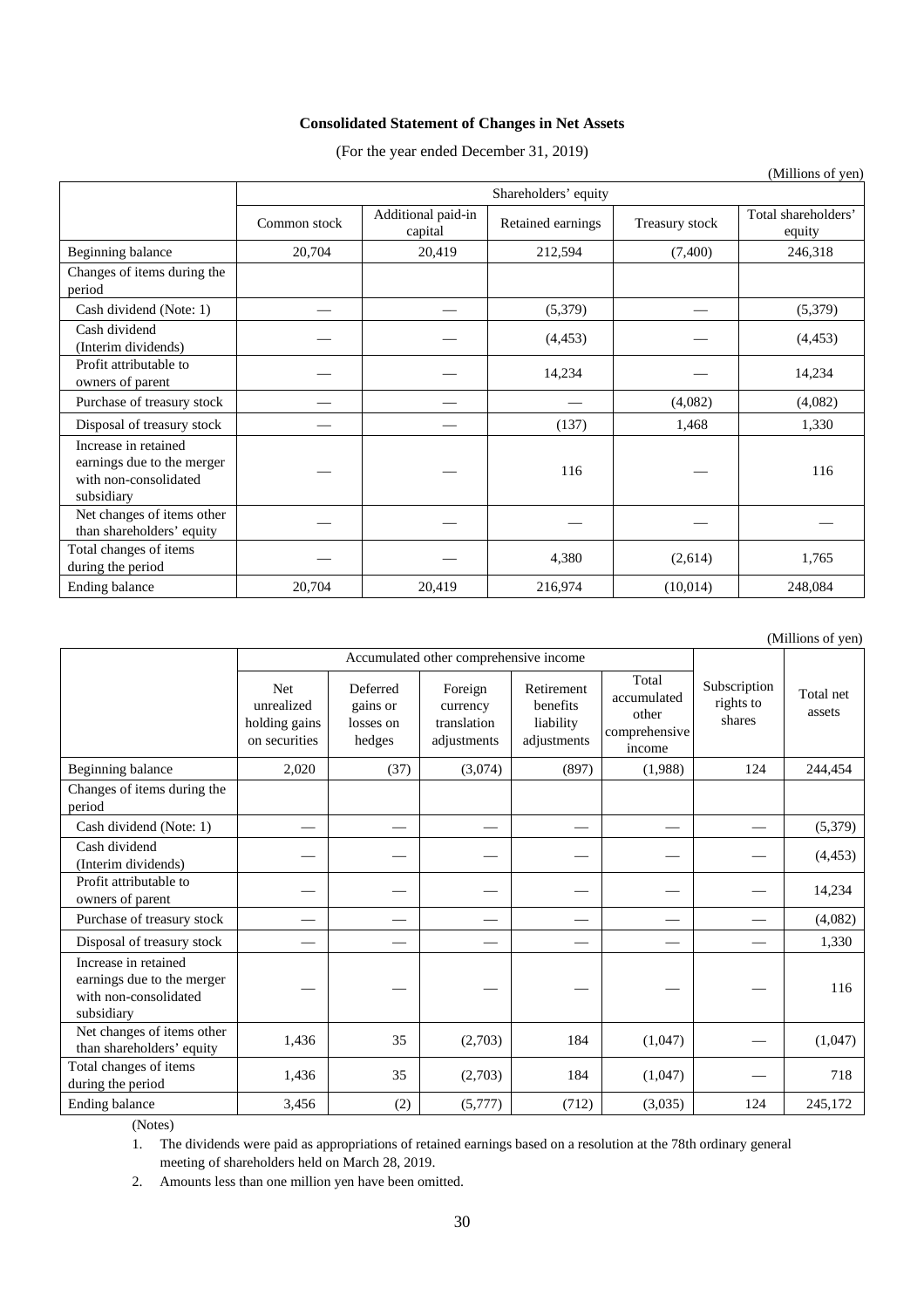## <Reference>

# **Consolidated Statement of Comprehensive Income**

(For the year ended December 31, 2019)

|                                                                | (Millions of yen) |
|----------------------------------------------------------------|-------------------|
| Item                                                           | Amount            |
| Profit                                                         | 14,234            |
| Other comprehensive income                                     |                   |
| Net unrealized holding gains (losses) on securities            | 1,436             |
| Deferred gains or losses on hedges                             | 35                |
| Foreign currency translation adjustments                       | (2,703)           |
| Retirement benefits liability adjustments                      | 184               |
| Total other comprehensive income                               | (1,047)           |
| <b>Comprehensive income</b>                                    | 13,187            |
| Comprehensive income attributable to                           |                   |
| Comprehensive income attributable to owners of parent          | 13,187            |
| Comprehensive income attributable to non-controlling interests |                   |

(Note) Amounts less than one million yen have been omitted.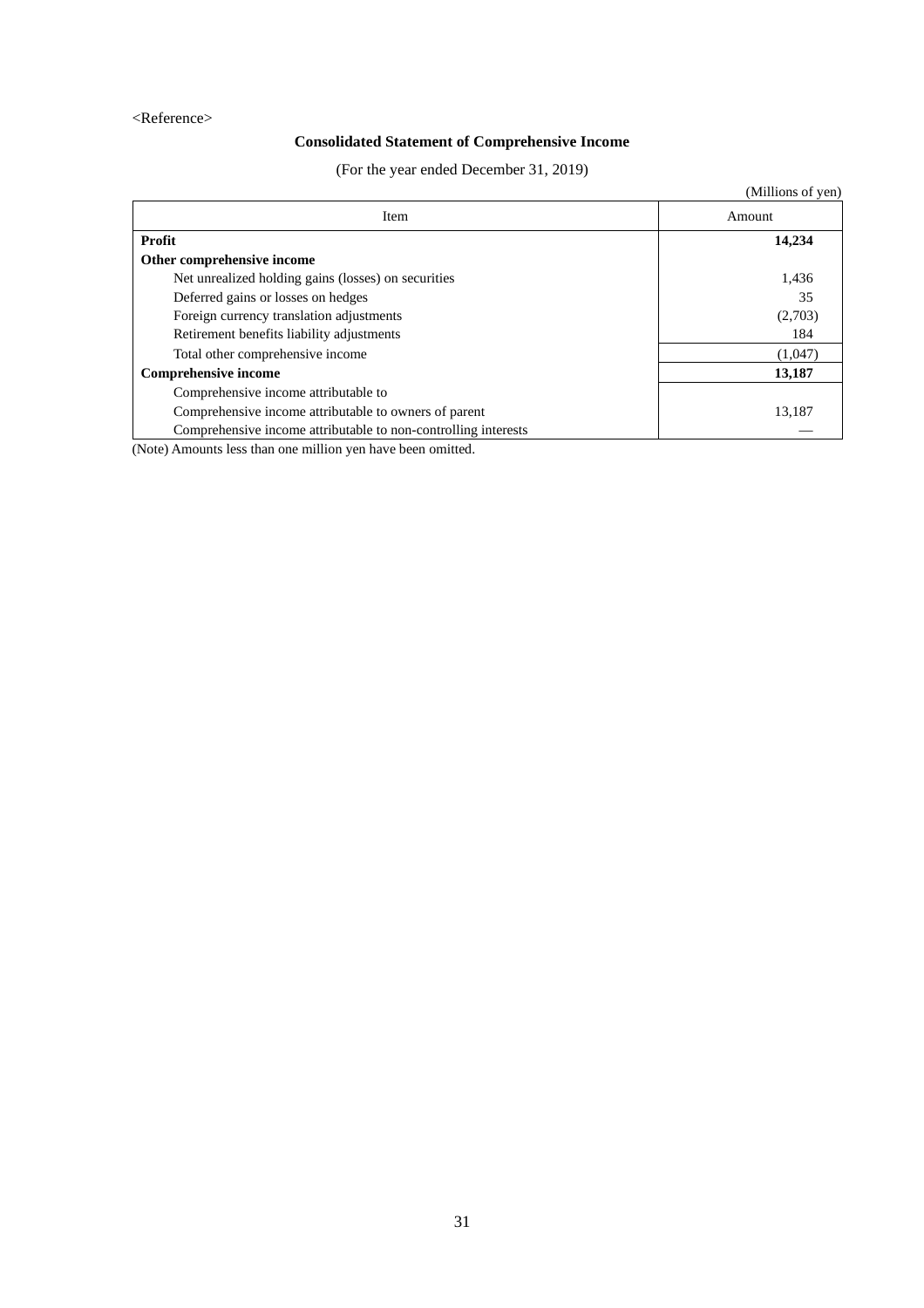### <Reference>

# **Consolidated Statement of Cash Flows**

(For the year ended December 31, 2019)

| Item                                                         | Amount    |
|--------------------------------------------------------------|-----------|
| <b>Cash flows from operating activities</b>                  |           |
| Profit before income taxes                                   | 20,179    |
| Depreciation and amortization                                | 8,581     |
| Increase (Decrease) in liability for retirement benefits     | 70        |
| Interest and dividends income                                | (1,121)   |
| Foreign exchange losses (gains)                              | 22        |
| Loss (Gain) on disposal of fixed assets                      | 586       |
| Decrease (Increase) in trade notes and accounts receivable   | 1,586     |
| Decrease (Increase) in inventories                           | 1,033     |
| Increase (Decrease) in trade notes and accounts payable      | (1,013)   |
| Other, net                                                   | (240)     |
| Sub total                                                    | 29,684    |
| Interest and dividends received                              | 1,152     |
| Income taxes paid                                            | (5,006)   |
| Net cash provided by operating activities                    | 25,830    |
| <b>Cash flows from investing activities</b>                  |           |
| Increase of time deposits                                    | (1,635)   |
| Proceeds from withdrawal of time deposits                    | 1,635     |
| Proceeds from sales of short-term investments                | 1,000     |
| Purchase of fixed assets                                     | (15,391)  |
| Proceeds from sales of fixed assets                          | 81        |
| Purchase of investment securities                            | (802)     |
| Other, net                                                   | (133)     |
| Net cash used in investing activities                        | (15,246)  |
| <b>Cash flows from financing activities</b>                  |           |
| Proceeds from long-term loans payable                        | 635       |
| Cash dividends paid                                          | (9,830)   |
| Purchase of treasury stock                                   | (4,083)   |
| Proceeds from sales of treasury stock                        | 1,147     |
| Net cash used in financing activities                        | (12, 132) |
| Effect of exchange rate changes on cash and cash equivalents | (1,149)   |
| Net increase (decrease) in cash and cash equivalents         | (2,697)   |
| Cash and cash equivalents at beginning of period             | 113,560   |
| Cash and cash equivalents at end of period                   | 110,863   |

(Note) Amounts less than one million yen have been omitted.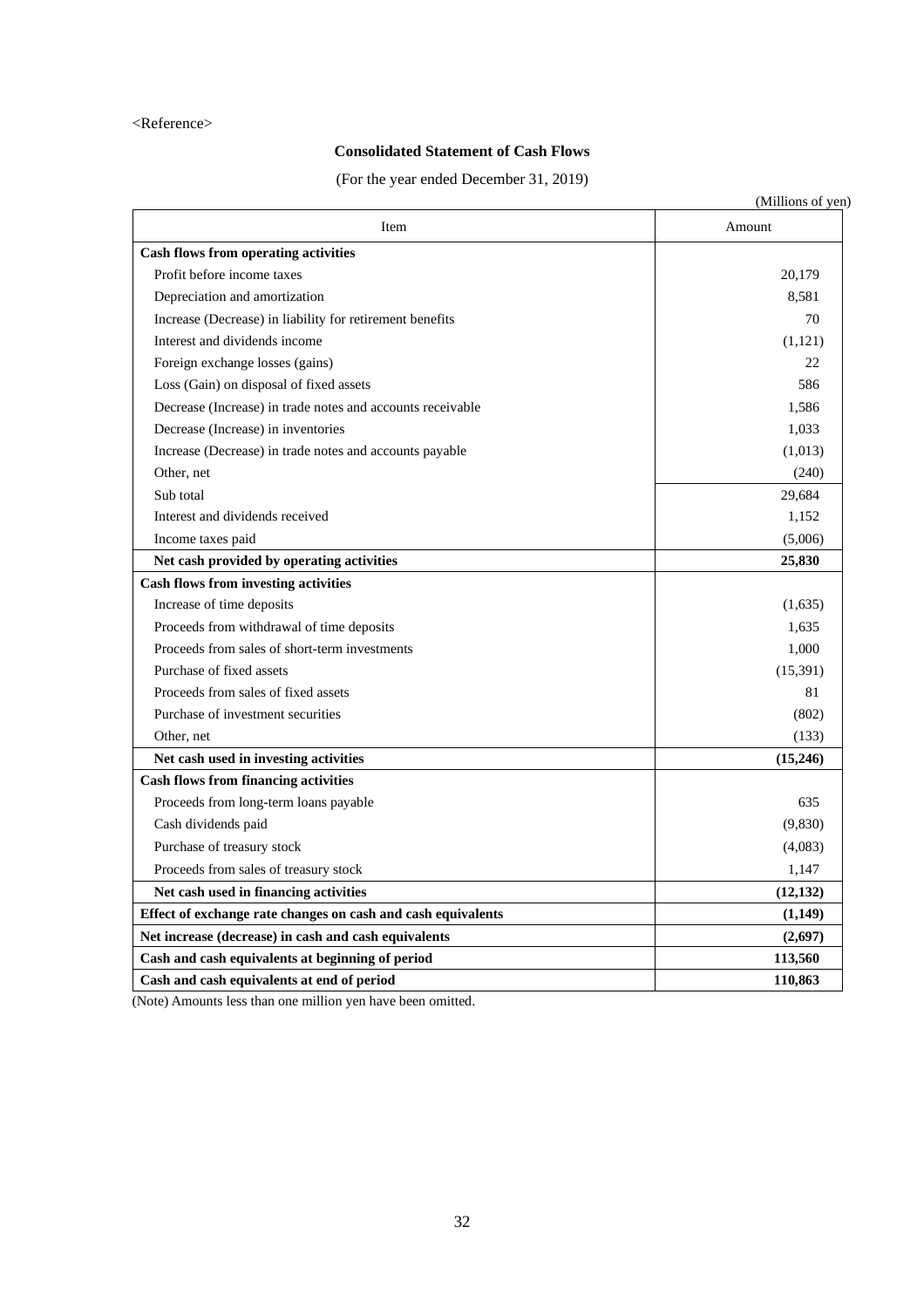## **Non-Consolidated Balance Sheet**

(As of December 31, 2019)

|                |                                                    | (Millions of yen) |
|----------------|----------------------------------------------------|-------------------|
| mount          | Item                                               | Amount            |
| 68,537         | (Liabilities)                                      | 13,227            |
| 78,489         | <b>Current liabilities</b>                         | 10,653            |
| 44,094         | Accounts payable                                   | 7,009             |
| 165            | Accounts payable-other                             | 1,559             |
| 28,085         | Accrued expenses                                   | 555               |
| 2,301          | Accrued income taxes                               | 739               |
| 2,010          | Accrued bonuses due to employees                   | 249               |
| 13             | Accrued bonuses due to directors                   | 166               |
| 1,011          | Other current liabilities                          | 373               |
| 806            | Long-term liabilities                              | 2,574             |
| 90,048         | Long-term loans payable                            | 635               |
| 15,107         | Accrued benefits for stock payment                 | 142               |
| 7,514          | Allowance for retirement benefits for<br>employees | 816               |
| 586            | Asset retirement obligations                       | 17                |
| 425            | Deferred tax liabilities-non-current               | 813               |
| $\overline{4}$ | Other long-term liabilities-non-current            | 149               |
| 528            | (Net assets)                                       | 155,309           |
| 5.001          | <b>Chambaldam'</b> aanitu                          | 151 721           |

| Item<br>Amount<br>Item                                         |         |                                                    | Amount    |
|----------------------------------------------------------------|---------|----------------------------------------------------|-----------|
| (Assets)                                                       | 168,537 | (Liabilities)                                      | 13,227    |
| <b>Current assets</b>                                          | 78,489  | <b>Current liabilities</b>                         | 10,653    |
| Cash and bank deposits                                         | 44,094  | Accounts payable                                   | 7,009     |
| Trade notes receivable                                         | 165     | Accounts payable-other                             | 1,559     |
| Accounts receivable                                            | 28,085  | Accrued expenses                                   | 555       |
| Short-term investments                                         | 2,301   | Accrued income taxes                               | 739       |
| Merchandises and finished goods                                | 2,010   | Accrued bonuses due to employees                   | 249       |
| Work in process                                                | 13      | Accrued bonuses due to directors                   | 166       |
| Raw materials and supplies                                     | 1,011   | Other current liabilities                          | 373       |
| Other current assets                                           | 806     | <b>Long-term liabilities</b>                       | 2,574     |
| <b>Fixed assets</b>                                            | 90,048  | Long-term loans payable                            | 635       |
| Property, plant and equipment                                  | 15,107  | Accrued benefits for stock payment                 | 142       |
| <b>Buildings</b>                                               | 7,514   | Allowance for retirement benefits for<br>employees | 816       |
| <b>Structures</b>                                              | 586     | Asset retirement obligations                       | 17        |
| Machinery and equipment                                        | 425     | Deferred tax liabilities-non-current               | 813       |
| Vehicles                                                       | 4       | Other long-term liabilities-non-current            | 149       |
| Tools, furniture and fixture                                   | 528     | (Net assets)                                       | 155,309   |
| Land                                                           | 5,991   | <b>Shareholders' equity</b>                        | 151,731   |
| Construction in progress                                       | 55      | <b>Common stock</b>                                | 20,704    |
| <b>Intangible assets</b>                                       | 594     | Additional paid-in capital                         | 20,419    |
| Software                                                       | 310     | Legal capital surplus                              | 20,419    |
| Software in progress                                           | 278     | <b>Retained earnings</b>                           | 120,621   |
| Other intangible assets                                        | 5       | Legal retained earnings                            | 3,819     |
| <b>Investments and other assets</b>                            | 74,346  | Other legal retained earnings                      | 116,802   |
| Investment securities                                          | 10,910  | Reserve for the reduction of fixed assets          | 120       |
| Stocks of subsidiaries and affiliates                          | 16,096  | General reserve                                    | 170,119   |
| Investments in capital of subsidiaries and<br>affiliates       | 39,094  | Retained earnings carried forward                  | (53, 438) |
| Long-term loans receivable from<br>subsidiaries and affiliates | 8.142   | <b>Treasury stock</b>                              | (10, 014) |
| Other investments and other assets                             | 136     | <b>Revaluation/translation adjustments</b>         | 3,454     |
| Allowance for doubtful accounts                                | (33)    | Net unrealized holding gains on securities         | 3,456     |
|                                                                |         | Deferred gains or losses on hedges                 | (2)       |
|                                                                |         | Subscription rights to shares                      | 124       |
| <b>Total assets</b>                                            | 168,537 | <b>Total liabilities and net assets</b>            | 168,537   |

(Note) Amounts less than one million yen have been omitted.

 $\overline{\phantom{a}}$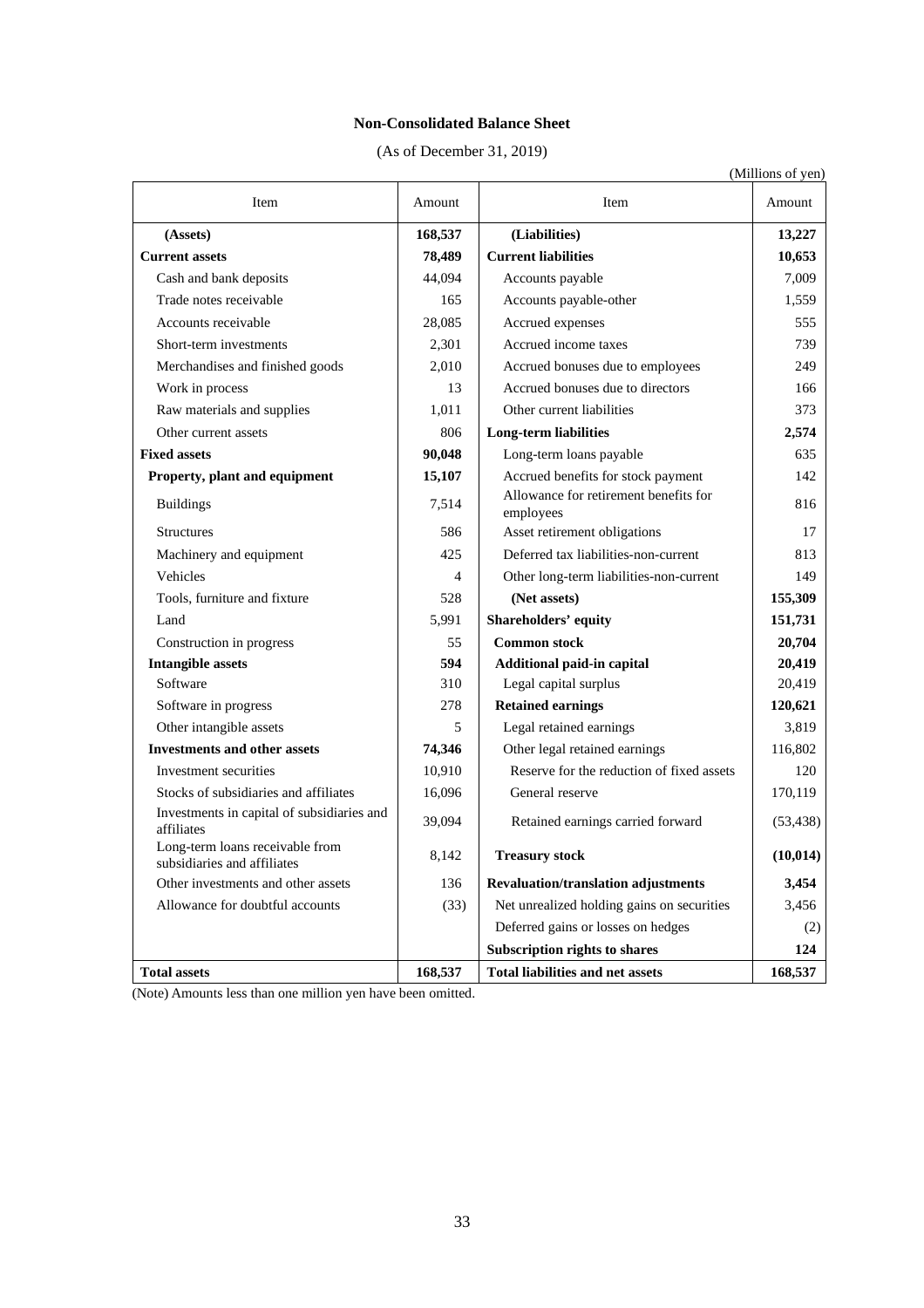## **Non-Consolidated Statement of Income**

(For the year ended December 31, 2019)

|                                              |                | (Millions of yen) |
|----------------------------------------------|----------------|-------------------|
| Item                                         |                | Amount            |
| <b>Net sales</b>                             |                | 93,568            |
| <b>Cost of sales</b>                         |                | 70,805            |
| Gross profit                                 |                | 22,762            |
| Selling, general and administrative expenses |                | 16,444            |
| <b>Operating income</b>                      |                | 6,317             |
| Non-operating income                         |                |                   |
| Interest income                              | 184            |                   |
| Interest on short-term investments           | $\overline{2}$ |                   |
| Dividend income                              | 6,600          |                   |
| Foreign exchange gains                       | 460            |                   |
| Other                                        | 165            | 7,413             |
| Non-operating expenses                       |                |                   |
| Stock-related expenses                       | 150            |                   |
| Other                                        | 20             | 170               |
| <b>Ordinary</b> income                       |                | 13,561            |
| <b>Extraordinary income</b>                  |                |                   |
| Gain on disposal of fixed assets             | 2              | 2                 |
| <b>Extraordinary loss</b>                    |                |                   |
| Loss on disposal of fixed assets             | 7              | 7                 |
| Profit before income taxes                   |                | 13,555            |
| <b>Income taxes</b>                          |                |                   |
| Current                                      | 1,872          |                   |
| Deferred                                     | 308            | 2,180             |
| Profit                                       |                | 11,375            |

(Note) Amounts less than one million yen have been omitted.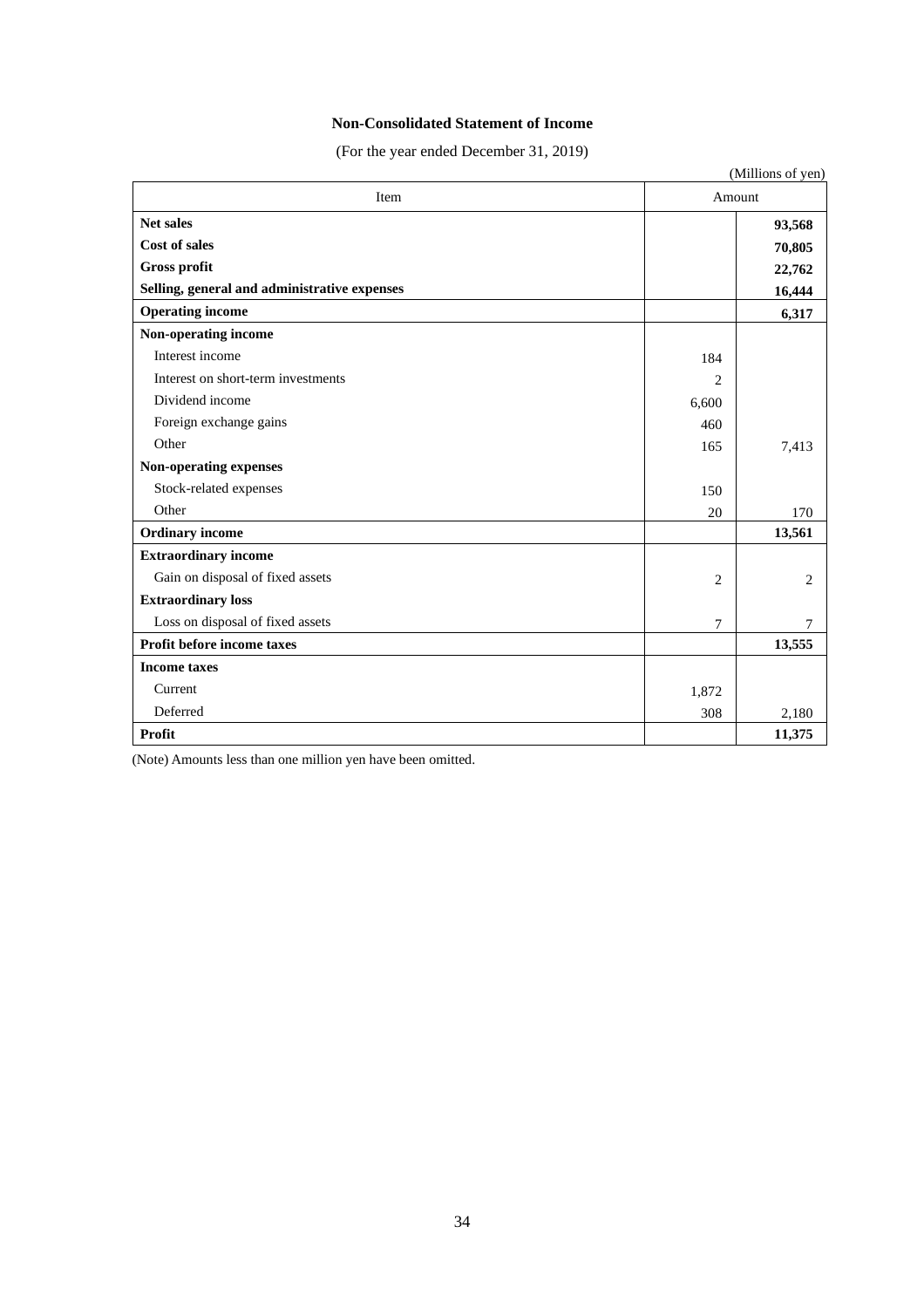# **Non-Consolidated Statement of Changes in Net Assets**

(For the year ended December 31, 2019)

|                                    |                      |                            |                   | (Millions of yen) |  |  |  |
|------------------------------------|----------------------|----------------------------|-------------------|-------------------|--|--|--|
|                                    | Shareholders' equity |                            |                   |                   |  |  |  |
|                                    |                      | Additional paid-in capital | Retained earnings |                   |  |  |  |
|                                    | Common stock         | Legal capital              | Total additional  | Legal retained    |  |  |  |
|                                    |                      | surplus                    | paid-in capital   | earnings          |  |  |  |
| Beginning balance                  | 20,704               | 20,419                     | 20,419            | 3,819             |  |  |  |
| Changes of items during the period |                      |                            |                   |                   |  |  |  |
| Cash dividend (Note: 1)            |                      |                            |                   |                   |  |  |  |
| Cash dividend                      |                      |                            |                   |                   |  |  |  |
| (Interim dividends)                |                      |                            |                   |                   |  |  |  |
| Profit                             |                      |                            |                   |                   |  |  |  |
| Purchase of treasury stock         |                      |                            |                   |                   |  |  |  |
| Disposal of treasury stock         |                      |                            |                   |                   |  |  |  |
| Reversal of reserve for the        |                      |                            |                   |                   |  |  |  |
| reduction of fixed assets          |                      |                            |                   |                   |  |  |  |
| Net changes of items other than    |                      |                            |                   |                   |  |  |  |
| shareholders' equity               |                      |                            |                   |                   |  |  |  |
| Total changes of items during the  |                      |                            |                   |                   |  |  |  |
| period                             |                      |                            |                   |                   |  |  |  |
| Ending balance                     | 20,704               | 20,419                     | 20,419            | 3,819             |  |  |  |

(Millions of yen)

|                                                          | Shareholders' equity                            |                 |                                      |                            |  |  |  |
|----------------------------------------------------------|-------------------------------------------------|-----------------|--------------------------------------|----------------------------|--|--|--|
|                                                          | Retained earnings                               |                 |                                      |                            |  |  |  |
|                                                          | Other legal retained earnings                   |                 |                                      |                            |  |  |  |
|                                                          | Reserve for the<br>reduction of<br>fixed assets | General reserve | Retained earnings<br>carried forward | Total retained<br>earnings |  |  |  |
| Beginning balance                                        | 124                                             | 170,119         | (54, 846)                            | 119,216                    |  |  |  |
| Changes of items during the period                       |                                                 |                 |                                      |                            |  |  |  |
| Cash dividend (Note: 1)                                  |                                                 |                 | (5,379)                              | (5,379)                    |  |  |  |
| Cash dividend<br>(Interim dividends)                     |                                                 |                 | (4, 453)                             | (4, 453)                   |  |  |  |
| Profit                                                   |                                                 |                 | 11,375                               | 11,375                     |  |  |  |
| Purchase of treasury stock                               |                                                 |                 |                                      |                            |  |  |  |
| Disposal of treasury stock                               |                                                 |                 | (137)                                | (137)                      |  |  |  |
| Reversal of reserve for the<br>reduction of fixed assets | (4)                                             |                 | 4                                    |                            |  |  |  |
| Net changes of items other than<br>shareholders' equity  |                                                 |                 |                                      |                            |  |  |  |
| Total changes of items during the<br>period              | (4)                                             |                 | 1,408                                | 1,404                      |  |  |  |
| Ending balance                                           | 120                                             | 170,119         | (53, 438)                            | 120,621                    |  |  |  |